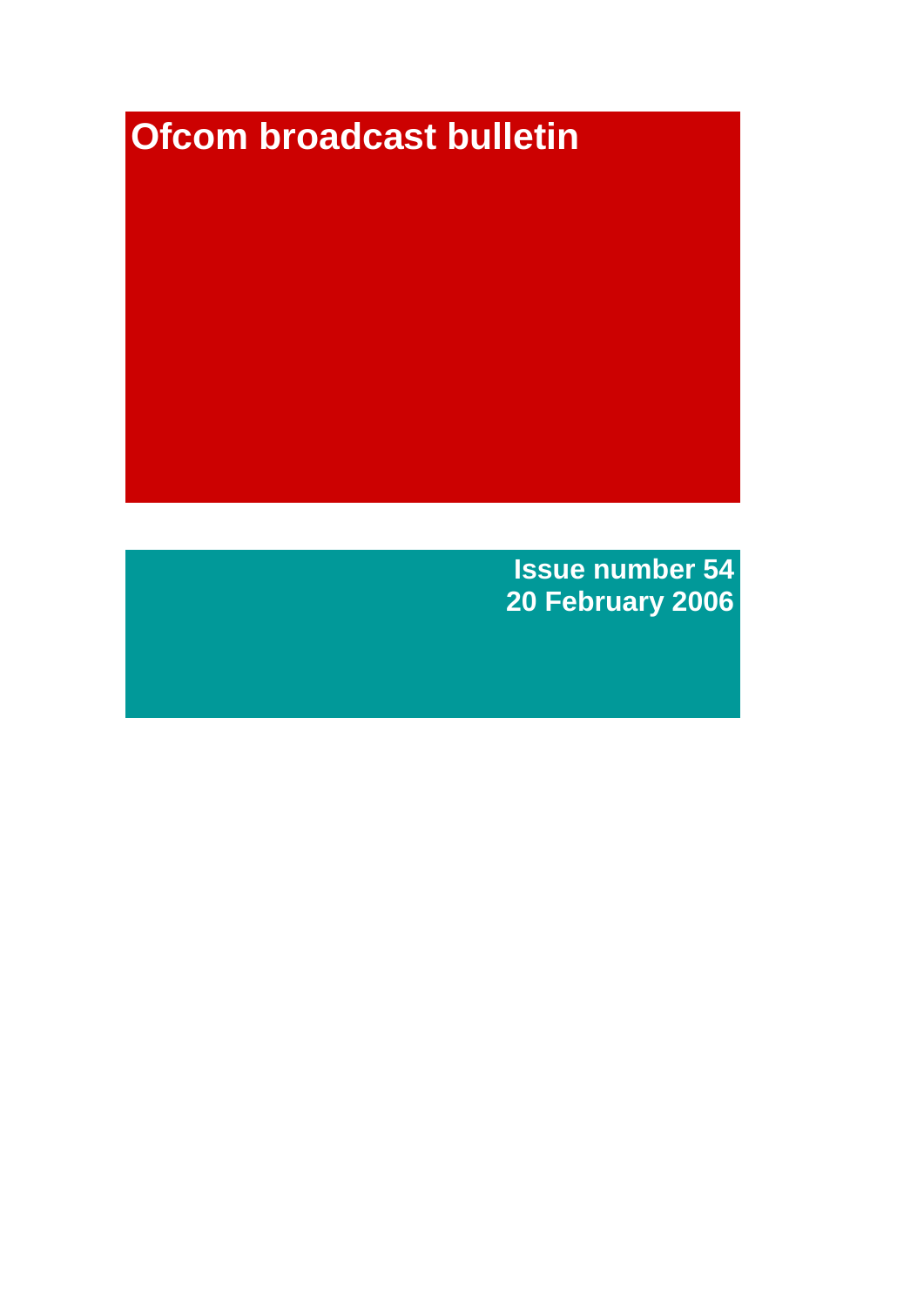Ofcom broadcast bulletin 54 20 February 2006

## **Contents**

| Introduction           | 3  |
|------------------------|----|
| <b>Standards cases</b> |    |
| In Breach              |    |
| Resolved               | 14 |

| Not in Breach | 22 |
|---------------|----|
|               |    |

# **Fairness and Privacy cases**

| Upheld in Part                               | 27 |
|----------------------------------------------|----|
| Not Upheld                                   | 33 |
|                                              |    |
| Other programmes not in breach/outside remit | 53 |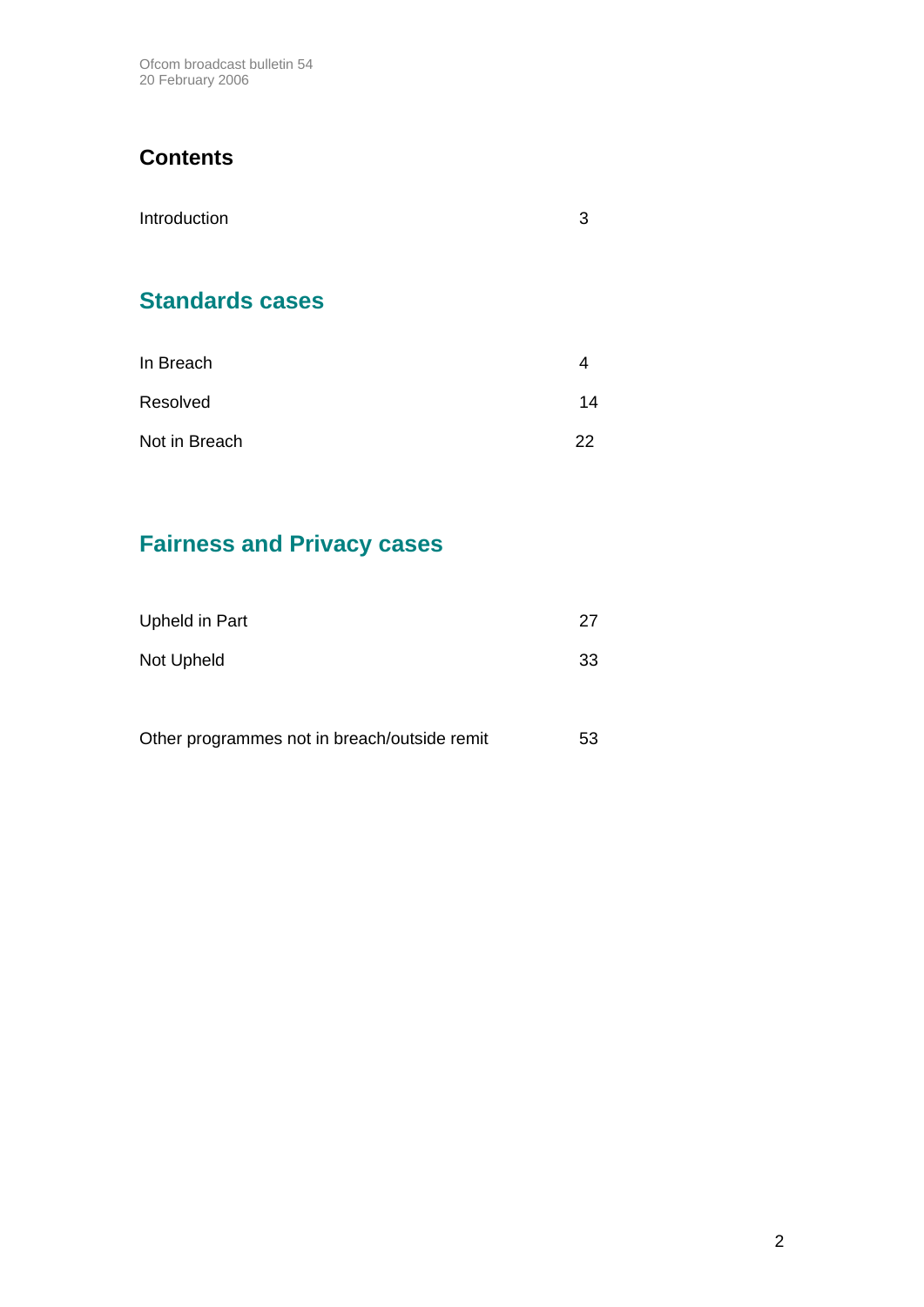## **Introduction**

Ofcom's Broadcasting Code took effect on 25 July 2005 (with the exception of Rule 10.17 which came into effect on 1 July 2005). This Code is used to assess the compliance of all programmes broadcast on or after 25 July 2005. The Broadcasting Code can be found at http://www.ofcom.org.uk/tv/ifi/codes/bcode/

The Rules on the Amount and Distribution of Advertising (RADA) apply to advertising issues within Ofcom's remit from 25 July 2005. The Rules can be found at http://www.ofcom.org.uk/tv/ifi/codes/advertising/#content

The Communications Act 2003 allowed for the codes of the legacy regulators to remain in force until such time as Ofcom developed its own Code. While Ofcom has now published its Broadcasting Code, the following legacy Codes apply to content broadcast before 25 July 2005.

- Advertising and Sponsorship Code (Radio Authority)
- News & Current Affairs Code and Programme Code (Radio Authority)
- Code on Standards (Broadcasting Standards Commission)
- Code on Fairness and Privacy (Broadcasting Standards Commission)
- Programme Code (Independent Television Commission)
- Programme Sponsorship Code (Independent Television Commission)
- Rules on the Amount and Distribution of Advertising

From time to time adjudications relating to advertising content may appear in the bulletin in relation to areas of advertising regulation which remain with Ofcom (including the application of statutory sanctions by Ofcom).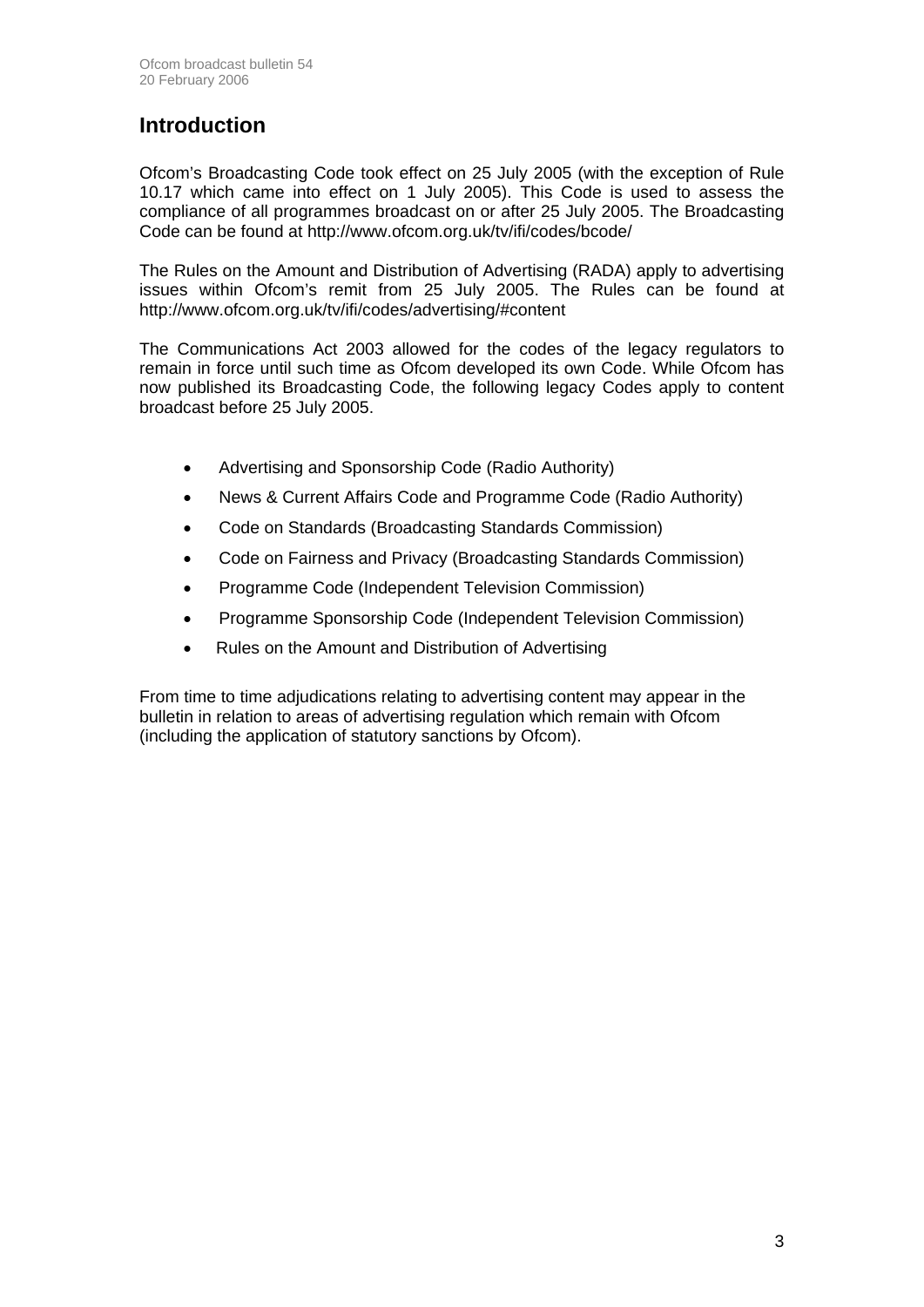## **Standards cases**

## **In Breach**

### **Live 8 Coverage**

*BBC1, 2 July 2005, 16:15*

### **Introduction**

We received 55 complaints about swearing ("fuck", "motherfucker", "bitch", "shit") and offensive language (such as "nigga" and "blood claats" – an offensive slang term for a woman) used by some musicians during their appearances and performances. Complainants specifically mentioned Madonna, Razorlight, Green Day and Snoop Dogg. A number of these viewers were watching with their children and were surprised that the BBC had not used a delay system to prevent such language being broadcast in the early evening.

The Code in force at the time was the former Broadcasting Standards Commission's (BSC) Code on Standards. We asked the BBC to respond to these complaints bearing in mind the provisions of the Code. We also asked:

- whether the broadcaster was aware in advance of the tracks that the musicians intended to perform;
- why an apology had not been given following Snoop Dogg's performance.

The BBC submitted two statements, in addition to copies of *The Live8 Story*, a programme broadcast just before Christmas about the build-up to the concert and events on the day.

### **Response**

The BBC regretted the offence caused to viewers by the use of strong language in the afternoon and early evening of the concert, "particularly the stream of expletives and racist terms used by the act Snoop Dogg." Prior to the concert, BBC senior management had considered the possibility of such material being broadcast. The production team had been able to speak to some of the performers who might be a risk, to remind them of the worldwide TV audience and the need for their performances to reflect that. However, the broadcaster had been forbidden direct access to some other performers. Aware that Snoop Dogg might pose problems, the BBC had informally approached his record company, which had confirmed that he would be playing the "TV versions" (i.e. excluding the swearing) of his songs. Following the concert, the record company had apologised to the BBC and explained that it was a case of the performer "going into gig mode and forgetting the time of day."

The broadcaster said that the question of whether to use a time delay had been considered at a senior level but was rejected as "wholly inappropriate and impractical". It said that Live8 was planned, billed and taken part in by performers on the basis that the television coverage of the event would be shown live to audiences around the world. The use of any degree of delay would have violated these expectations, seriously called into question the credibility of the BBC with its licence payers and possibly jeopardised its involvement with this important event. Live transmission was an obligation under the contract between the BBC and Live8.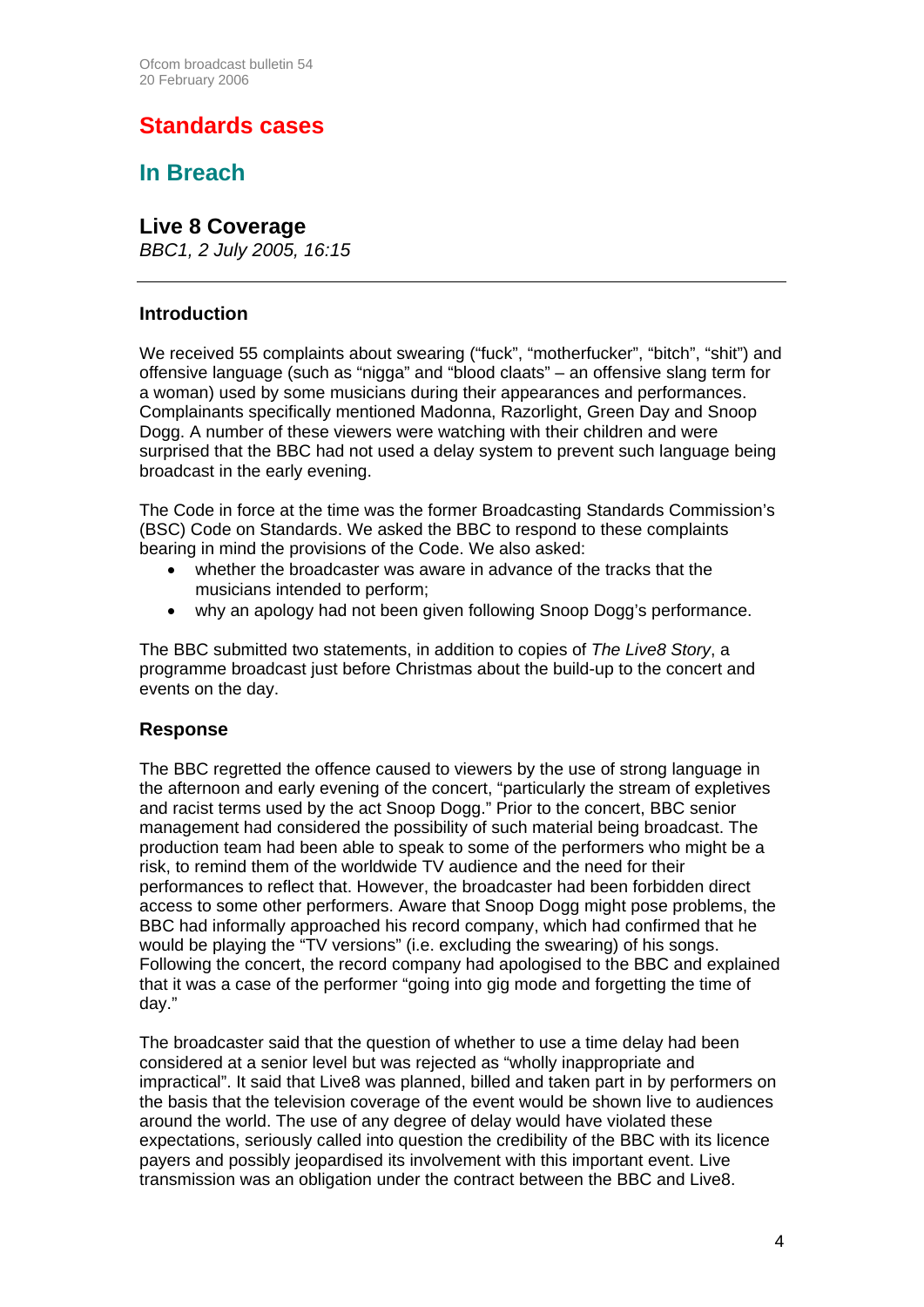Additionally, the BBC said that to use an editing process which was "guaranteed to be effective" would have involved delaying the transmission by at least two hours. Finally, as other UK media were covering the event in full or in part, a delay could have baffled people who were following the concert by using more than one source of coverage.

The broadcaster said that normal procedures had been put in place to deal with unexpected strong language, including plans for an on-screen apology at the first available opportunity if necessary. The BBC said that, as *The Live8 Story* documented, tensions had existed even before the concert. On the day itself however, one repeated theme was the problem of the concert potentially overrunning, due to the number of bands performing, and, if it did, how people would get home on public transport. During Snoop Dogg's performance, as shown in *The Live8 Story*, an emergency meeting was held to discuss the problem. This placed great pressure on the concert's organisers which had repercussions for the BBC's production team. The timing of the meeting was not of the BBC's choosing – indeed no-one from the BBC was present at the meeting.

Perhaps as a result, there was a confrontation between the organisers and senior editorial figures from the BBC which meant that the two key BBC editorial personnel missed much of the performance by Snoop Dogg and were unable to set the apology procedure in motion. At the same time, other BBC personnel were involved in dealing with other serious operational problems (such as the virtual collapse of the cellphone system which made any communication extremely difficult) and the difficulties which the overrunning of the event would have caused with relation to link-ups with other broadcasters. Therefore no apology was made as the key BBC personnel were unaware of the problem until approximately twenty minutes later, as they were fully occupied dealing with other issues. Had they been, Jonathan Ross would have been instructed to make a full apology on behalf of the BBC. By the time the extent of the problem during Snoop Dogg's performance became apparent to the senior BBC editorial team, it was felt that the moment for a full apology had passed and that to have returned to the issue would have merely drawn further attention to the original offence.

The BBC said that it intended to ensure safeguards were "even more robust" for any future event of this scale and importance. Usually a host broadcaster would have some say in the choice of acts, their running order and the material to be performed – it was not so in this case. However, to guard against recurrence, the broadcaster said that if similar constraints applied again, it would consider the possibility of using a time delay for bands performing pre-watershed which might use offensive language in their acts. It would also consider using the studio to pull away from a performance, should expletives occur unexpectedly.

Additionally it would take further precautions to protect its production staff from unwarranted interference by third parties to ensure that they were able at all times to monitor and react to events on air as they unfolded. To ensure the immediate reporting of serious on-air issues, and a rapid response to them, it would arrange to have "an additional, dedicated editorial figure within the control vehicle, monitoring the output at all times … with easy access to both the senior production team and the presenter." It would also consider insisting on a post-watershed slot for acts which may cause problems, like Snoop Dogg.

### **Decision**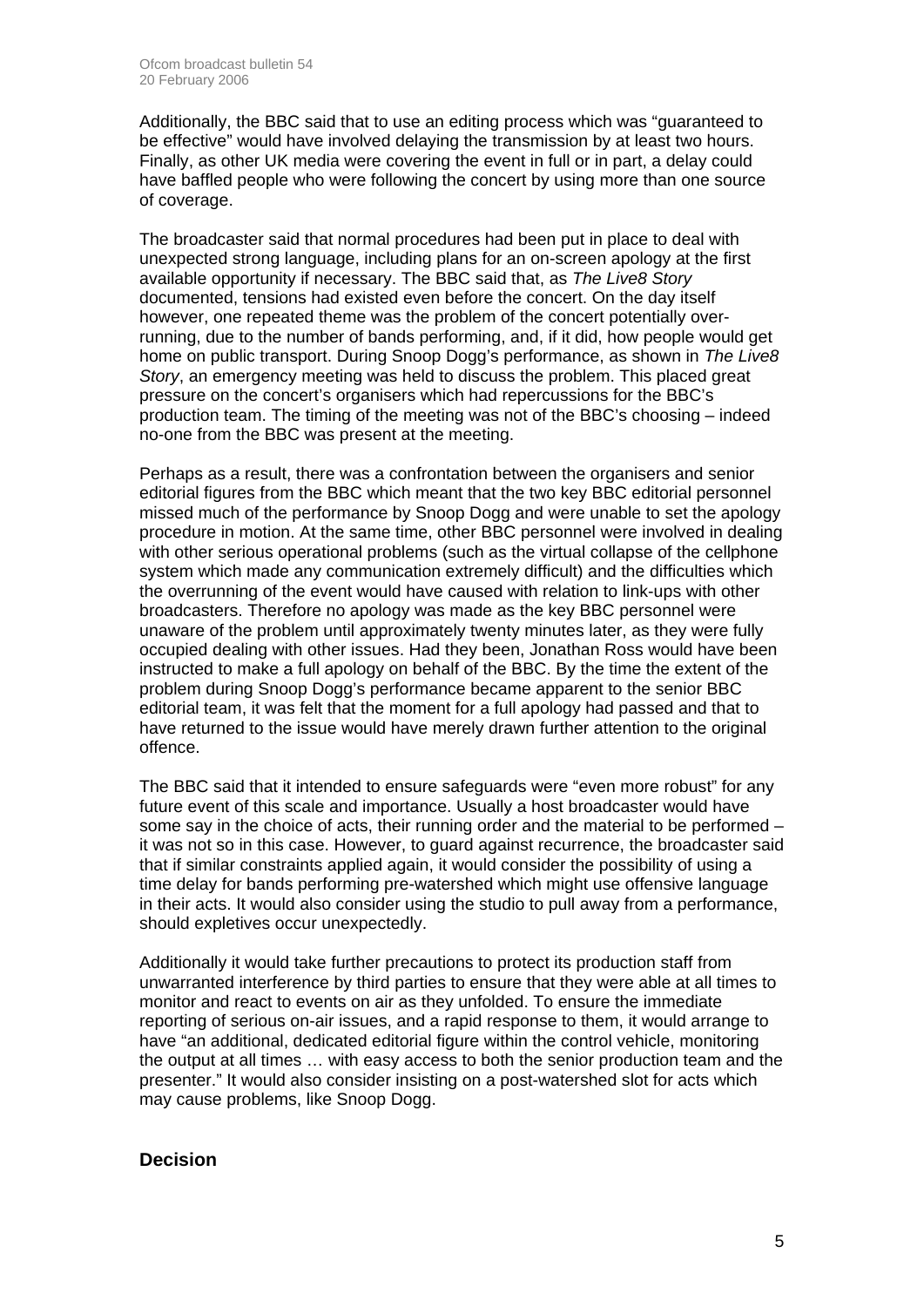This one-off, live concert was a significant global event. By its very nature, the coverage was bound to attract a considerable child audience. We welcome the BBC's apologies and assurances, and recognise that it experienced a variety of unexpected difficulties during the concert. The BBC programme, *The Live8 Story*, which followed the event chronologically, documented that Snoop Dogg's performance occurred at the same time as a crisis meeting which had required the participation of Tessa Jowell, Secretary of State for Culture, Media and Sport. It is therefore apparent that the BBC had to cope with a number of tensions that day.

The swearing and offensive language referred to by the complainants started at just before 18:00 when coverage from Berlin of "Green Day" performing "American Idiot" included the word "fuck". This was followed at approximately 18:30 by Snoop Dogg's performance, which included swearing and racially offensive terms almost from the start ("motherfucker", "fuck", "nigga", "shit", "bitch" and "blood claats"). This set lasted for nearly 15 minutes. Following that, expletives ("fucking") were used by two performers at 18:56 and 19:18. The subtitles for these performers' speech (at 18:56 and 19:18) also included the words "fucking". The BBC state that it was not possible for it to apologise for Snoop Dogg's performance as it was not aware of the content until twenty minutes later. Yet, as noted above, there were other incidents that occurred over a period of nearly one hour and twenty minutes and for which apologies were not given. The latter incidents occurred during a time when, according to the BBC, it had regained control of its compliance arrangements.

We recognise that the BBC encountered difficulties as a consequence of its various contractual arrangements. However, the BBC remained responsible for ensuring that its output did not contravene the Code.

The BBC is a broadcaster with vast experience of covering live events. However, we noted that:

- a short delay was not implemented despite the reputation of some of the performers. Broadcasters typically use delays of between 7 seconds and 5 minutes when broadcasting live material with the potential to cause offence, yet the BBC did not do this;
- when unforeseen problems occurred, the BBC did not ensure that a senior editorial figure retained responsibility for monitoring the output from this very high profile event. Given that the broadcaster knew it had been unable to liaise satisfactory with all the performers prior to the concert, the need for this should have been foreseen;
- there was no senior editorial figure responsible for monitoring output at the time of Snoop Dogg's performance who could have authorised a broadcast apology or a cutaway to the studio;
- although various offensive words were broadcast over a period of more than an hour, it was not felt appropriate to give a more general apology later in the coverage, even taking into account the BBC's position that this could not have been given just after Snoop Dogg's performance.

The Code notes that "the television watershed….is well established as a scheduling marker to distinguish clearly between programmes intended to be suitable for family viewing and those intended primarily for adults." In relation to swearing and offensive language, it states that "the repeated use of expletives can cause significantly greater offence than isolated incidents which are justified by the context." The Code continues: "Broadcasters must be alert to, and guard against, the use of such language in live programmes." We consider the BBC should have anticipated an audience for this event which would include a significant number of children; and we therefore consider that the broadcast of this material was inappropriate, compounded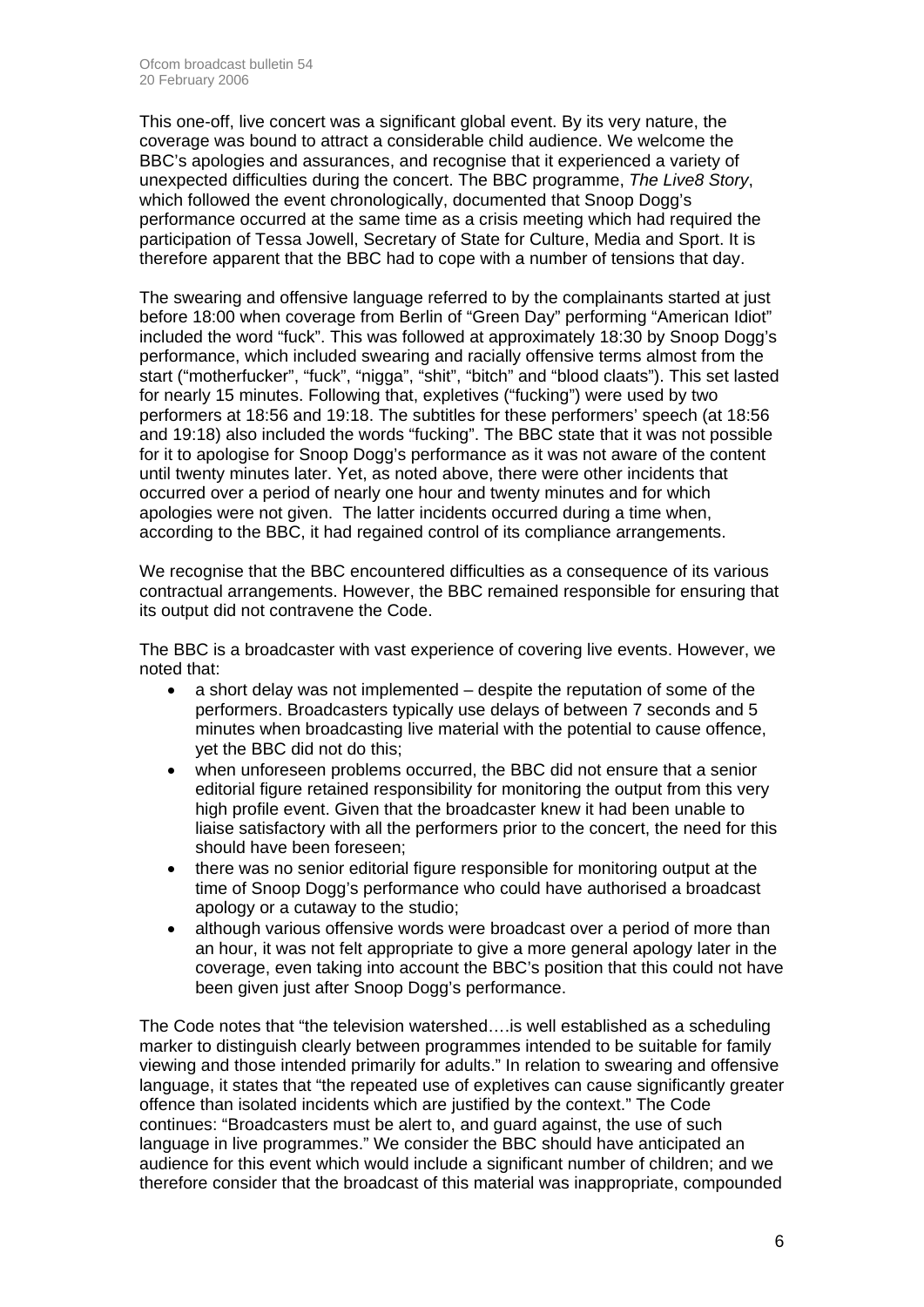by the lack of any apology.

For these reasons, we consider that the BBC failed to take sufficient steps to guard against the use of swearing in this live coverage, as required by the Code.

### **These aspects of the Live8 coverage were in contravention of the Code**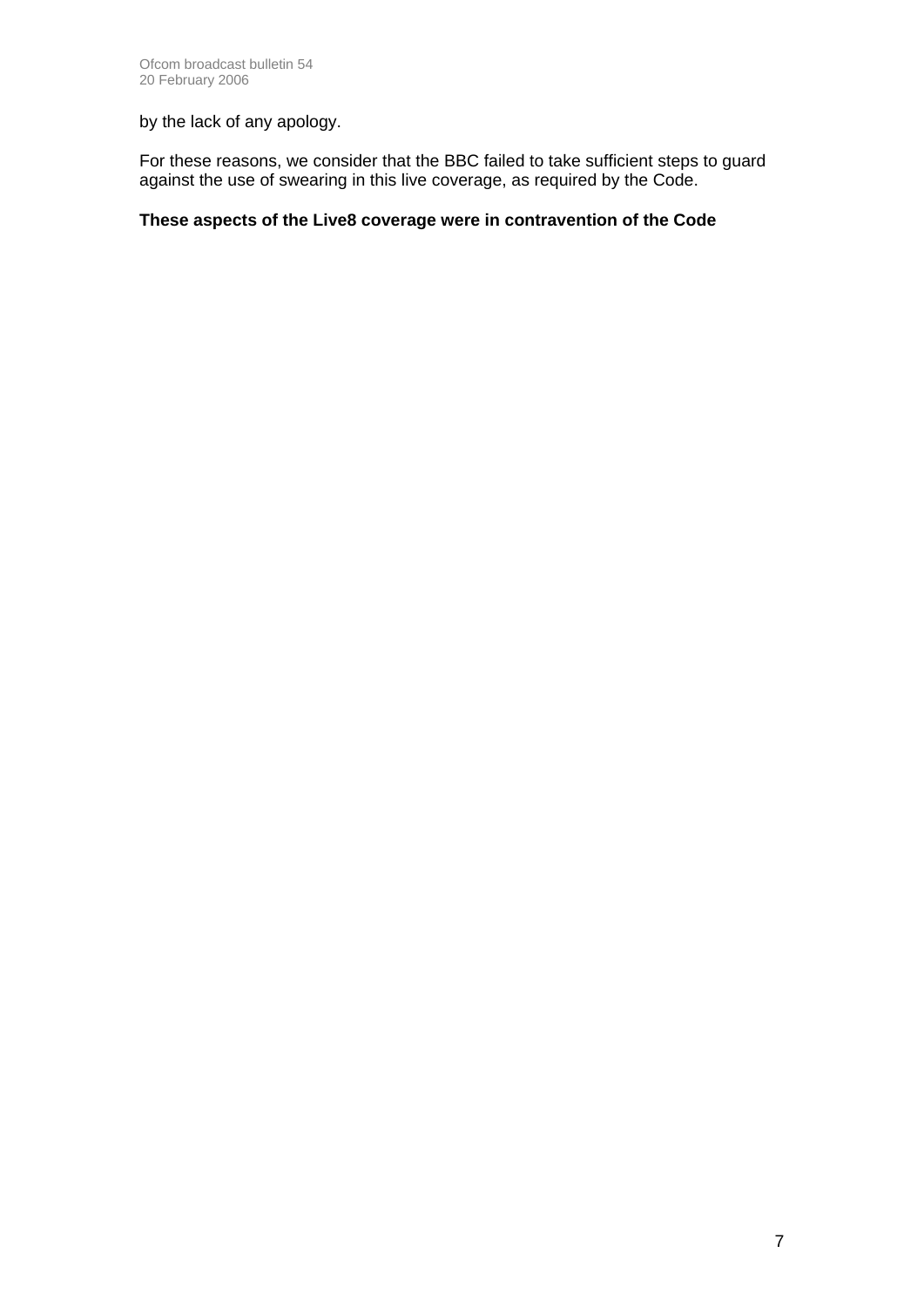### **Killer Shark Live**  *Five, 2 & 5 October 2005, 20:00*

### **Introduction**

*Killer Shark Live* was a week-long, live event about the life of sharks broadcast from the Scripps Institution of Oceanography in San Diego. Four viewers complained about the programme broadcast on 2 October 2005. Three of these suggested that a scene of a man who had been attacked by a shark was too gruesome for broadcast at that time. One viewer complained about the inclusion of clips from the film *Jaws*. One viewer complained about a picture of a mutilated body included in the edition broadcast on 5 October 2005, saying that it appeared without warning. Many of the viewers who complained were watching with their children.

### **Response**

### **2 October 2005**

Five said that the title of the programme suggested that it would contain startling and brutal images of shark attacks. The continuity announcer informed viewers that the programme on 2 October 2005 contained footage of shark attacks and accounts from survivors, indicating that shark attacks on human beings would be included. The pre-titles tease referred to the inclusion of stories of a woman's "leg being torn off in a deadly tug of war with a Great White", "seal pups in a desperate struggle to survive and escape the killer's jaws", "the savage shark that could bite through steel", and "a shark feeding frenzy – live". All of this was carefully written to ensure viewers would be prepared for the programme ahead.

Five minutes into the programme, the presenter, Donal MacIntyre, said that the programme would also feature "true horrors from the deep – near death attacks", and "amazing footage of how sharks bite and kill and how you can fight back". The broadcaster said that it was satisfied that the content of the programme was suitable for a pre-watershed audience but wanted to make sure that viewers with younger children or those easily upset would be in no doubt as to what was to come.

With reference to the film *Jaws*, Five said that in a week-long series about sharks it would have been inexplicable for there not to have been reference to this seminal film. The first excerpt from the film was shown eight minutes into a ten minute sequence about shark legends and myths. The shot was chosen with a view to illustrating the nature of the film without using unnecessarily violent or gratuitous clips.

Further clips were shown from the film later in the programme in the context of explanations of how sharks attack humans. Again, these were brief and used to illustrate the descriptions of shark attacks being given.

### *Henri Bource attack reconstruction*

During the 2 October 2005 programme's closing titles, at 2056, footage was shown of a reconstruction of a shark attack on Henri Bource in November 1964 in which he lost part of his leg. The footage was shown as part of a menu of what was coming in the following night's episode of the programme.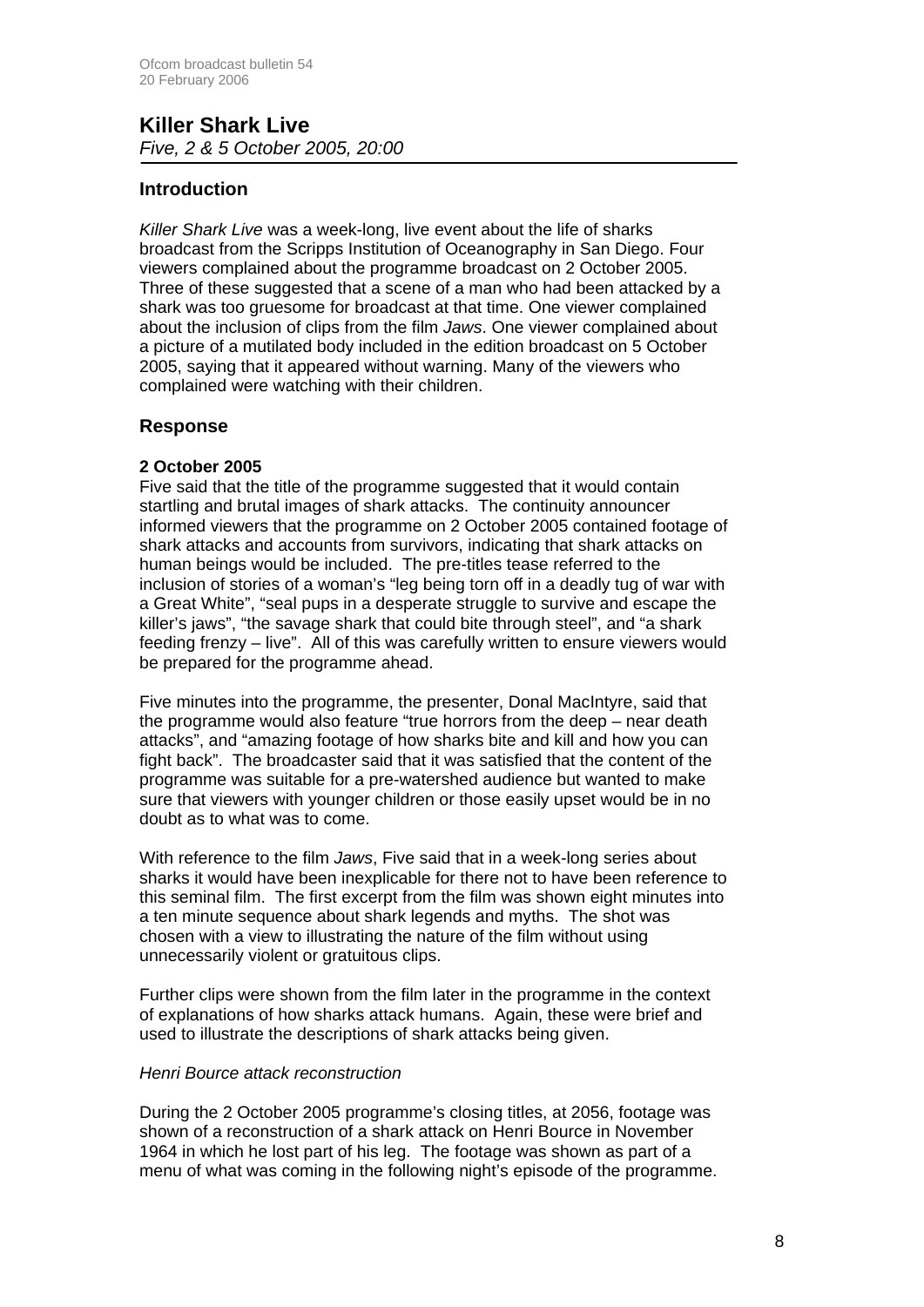Viewers of that episode (3 October 2005) would have seen that the footage shown that night was actually labelled as reconstruction. Unfortunately, the footage was not labelled as reconstruction during the 2 October 2005 episode.

The sequence shown on 3 October 2005 was a mixture of original and reconstructed footage (the reconstruction was itself filmed by Mr. Bource) and this was made clear in the 3 October 2005 programme.

Four viewers contacted Five to express concerns similar to those received by Ofcom after the 2 October 2005 episode. Having reviewed the footage, Five decided to lessen the strength of the colour from the Henri Bource sequence to be shown during the 3 October 2005 episode. The broadcaster felt that this, coupled with a more detailed explanation that the footage was actually reconstruction, would reduce the potential for the images to cause offence or distress.

In addition, all video tapes scheduled for inclusion in the remainder of the series were re-viewed on-site in San Diego to ensure they were suitable for pre-watershed transmission following receipt of these complaints.

### **5 October**

The sequence complained of occurred at 20:14 and was used to illustrate the most likely consequences of being attacked by a shark. The single image, of a skeleton and severed arm, was on screen for 3 seconds and was not bloody or violent. This episode of the programme had already featured images of a shark's fin, teeth, and jaws being cut away by illegal poachers.

*Killer Shark Live* was, as its title suggested, a series designed to excite and educate viewers about sharks. These creatures have fearsome reputations and the programme sought to reflect that, whilst expounding some of the myths and legends that surround them. The images shown across the week were carefully chosen for the tone of the programme and its likely audience.

### **Decision**

Rule 1.3 of the Broadcasting Code requires that "Children must be protected by appropriate scheduling from material that is unsuitable for them.".

Although the programme was shown pre-watershed, the series' title, the likely expectation of the audience for the type of factual programme broadcast by Five in the 20:00 slot and the information preceding it would have all have combined to alert viewers to the possibility that they would see images of shark attacks in the programmes.

### **2 October 2005**

The clips shown from the film *Jaws*, while tense, did not show any graphic images that were unsuitable for inclusion in this programme. The trail for the next edition, shown at the end of the 2 October 2005 edition, showed a particularly detailed reconstruction (although this was not labelled as such) of a diver shortly after a shark had bitten off part of his leg. The realistic treatment and lack of contextualisation was problematic for this prewatershed programme. However we welcome Five's prompt action which we consider resolves the matter.

These complaints were resolved.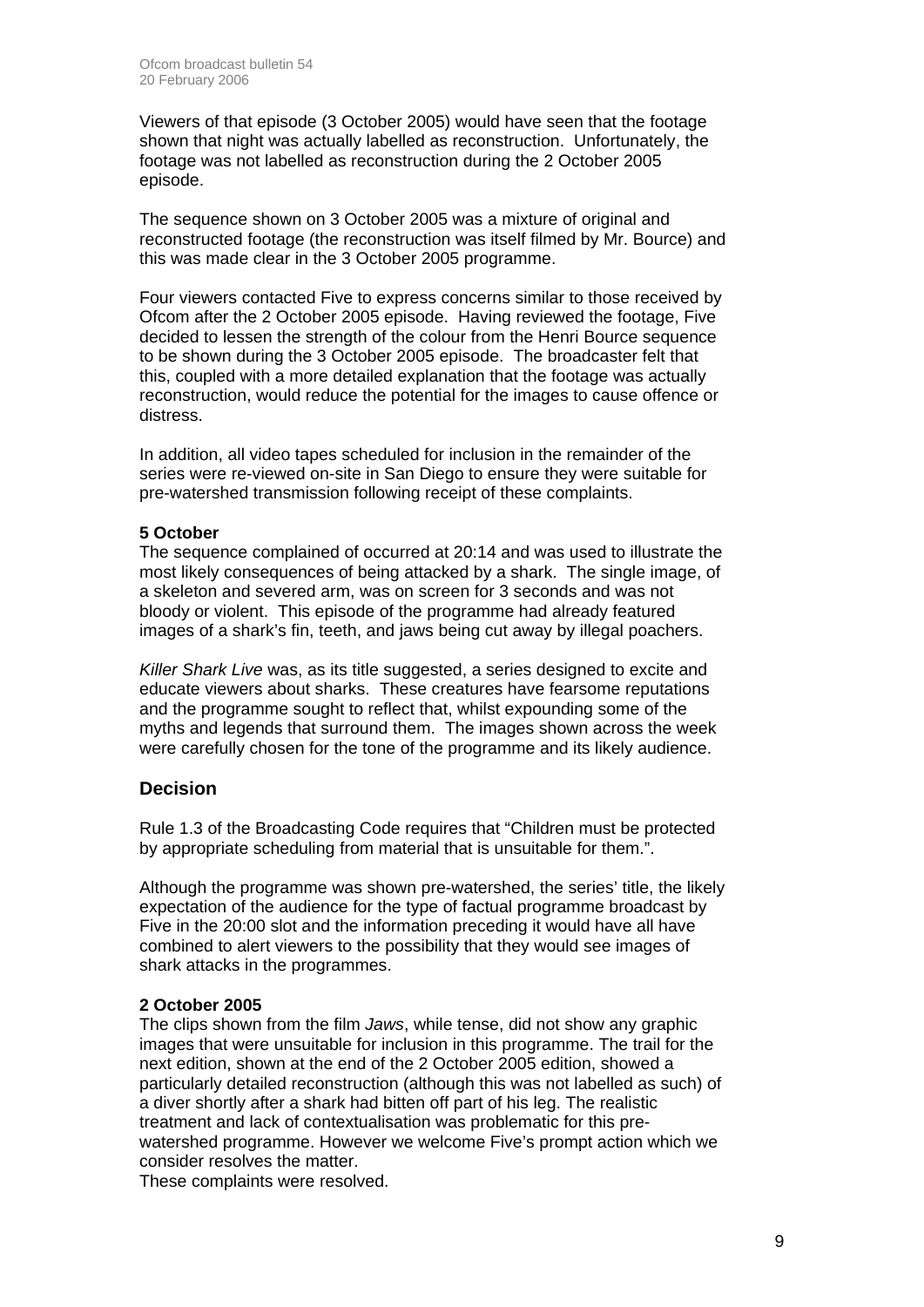### **5 October 2005**

We accept that viewers who had been following this series may have been prepared for some scenes illustrating the potential ferocity of shark attacks. However, this particular episode contained no specific information prior to the broadcast of the programme.

An item within the programme was introduced by the presenter asking "If you were attacked by a killer shark, what would you do? Would you fight it with your bare hands? This man did." There then followed indistinct images of sharks, red water and bubbles. The voiceover continued: "Once you're attacked by a great white shark, your chances of surviving are slim. You're more likely to end up like this (image shown) than get away. But there are amazing survival stories". In order to illustrate the effects of a shark attack on a victim, the item showed an image of a partly eaten/decomposed, headless human corpse with its spine exposed and still wearing its boots. A muscular, uneaten arm, separated from the rest of the body at the shoulder joint, could be seen to still be wearing a watch. Tissue was still attached to the skeletal frame and the image was clearly identifiable as human. No other reference was made to the image. There was nothing up to the point of the image being broadcast that would have prepared the audience for such a shocking picture.

Although fleeting, this was an extremely strong, and some might say grotesque, image. We recognise that its use could be justified in some contexts. However its inclusion in this pre-watershed programme, devoid of meaningful context, was unacceptable when children were likely to have been watching. It was an image, in our view, that is unlikely to be suitable prewatershed and we were concerned that Five considered it appropriate.

For this reason, we consider that the image in the programme of 5 October 2005 was in breach of the Code.

### **Resolved/Breach of Rule 1.3**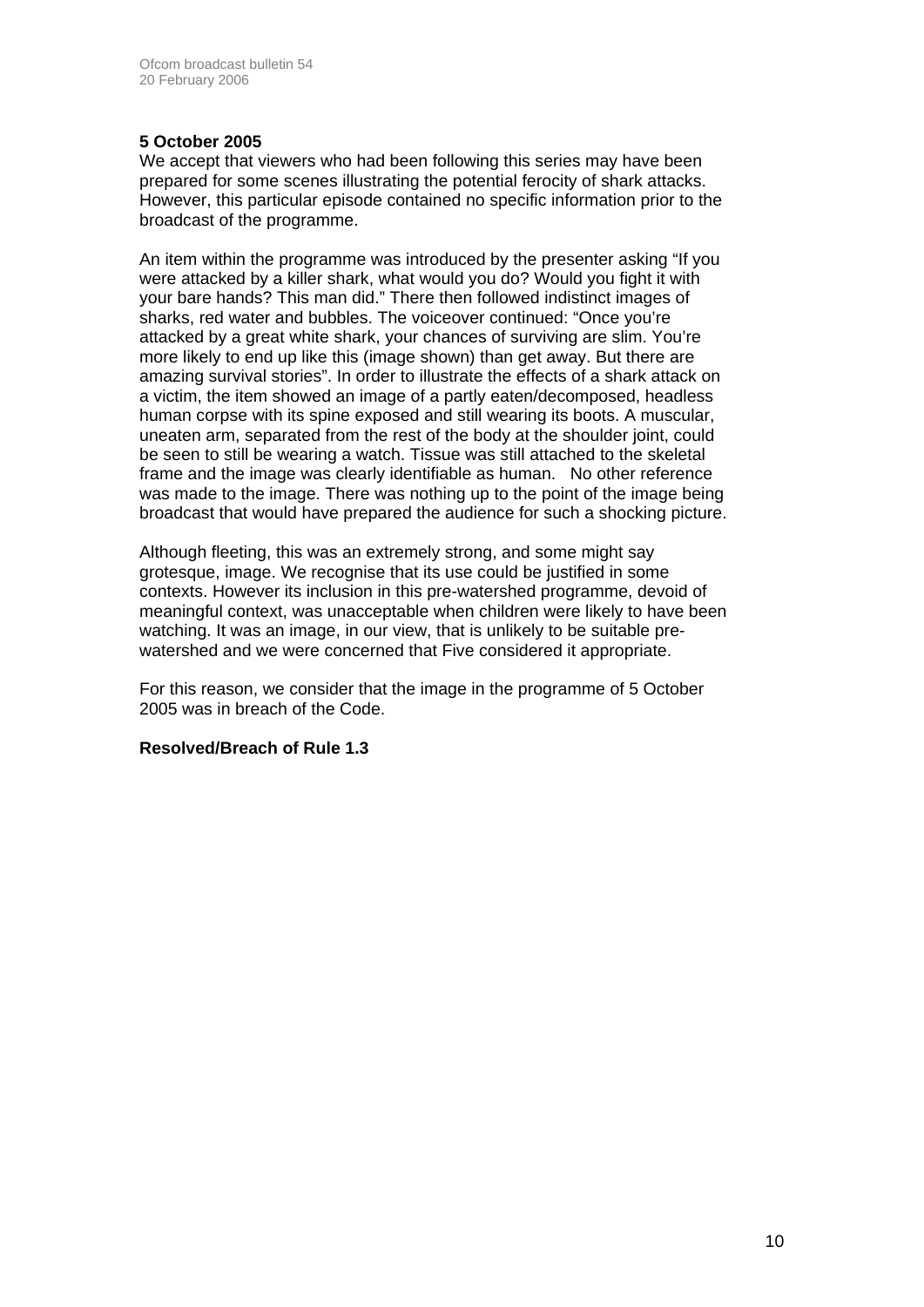# **The Ends**

*Information TV, 15 November 2005, 19:00*

### **Introduction**

Information TV broadcasts factual and informational programmes targeted at niche audiences. *The Ends* was a nine-minute film made by young people from a youth inclusion project to highlight the issue of gun and violent crime on a South London estate. In the film, a 15 year old girl is shot and killed.

A viewer was concerned about scenes of violence (including the shooting and a physical attack) and the repeated use of offensive language, including "fuck".

### **Response**

Information TV explained that this programme was originally made by Crime Concern to show to schoolchildren and to point out the horrors of gun crime. The broadcaster therefore presumed that it was deemed suitable to show to children – although in appropriate circumstances and context. The programmes on the channel do not generally appeal to children, but adults who watched this drama may have felt that it was useful for their own children to see. Children, however, were unlikely to be viewers of the programme unless they were specifically introduced to it.

The broadcaster believed that the film was appropriately scheduled as the programme scheduled before it would be unlikely to attract a child audience. Documentaries on the making of the film shown straight afterwards helped set the appropriate context. An announcement at the start of the film informed viewers that it contained coarse language and scenes of violence. The broadcaster felt that the violence in the film was not presented as entertainment and, given the real problems surrounding gun crime, was justified in this context. Although the high level of swearing in the film did cause the broadcaster some concern, it believed it was undoubtedly typical of the situation depicted.

Whilst the broadcaster regretted any upset caused to unsupervised children who may have viewed the programme, it believed that the film was appropriately scheduled given the adult appeal of the channel.

### **Decision**

We acknowledge that the film was a serious attempt to highlight the issue of gun crime. However, even if this channel's output would not generally appeal to children, they are available to view in significant numbers at this time of the evening.

The Broadcasting Code states that "children must …be protected by appropriate scheduling from material that is unsuitable for them". "Violence, its after-effects and descriptions of violence….must be appropriately limited in programmes broadcast before the watershed" and "the most offensive language must not be broadcast before the watershed".

This film contained some very strong material with graphic scenes of one girl being shot, haemorrhaging and dying, another committing suicide by firing a gun placed in her mouth, two teenage boys being seriously physically attacked in addition to repeated swearing. Despite the well intentioned motivation of the film makers, the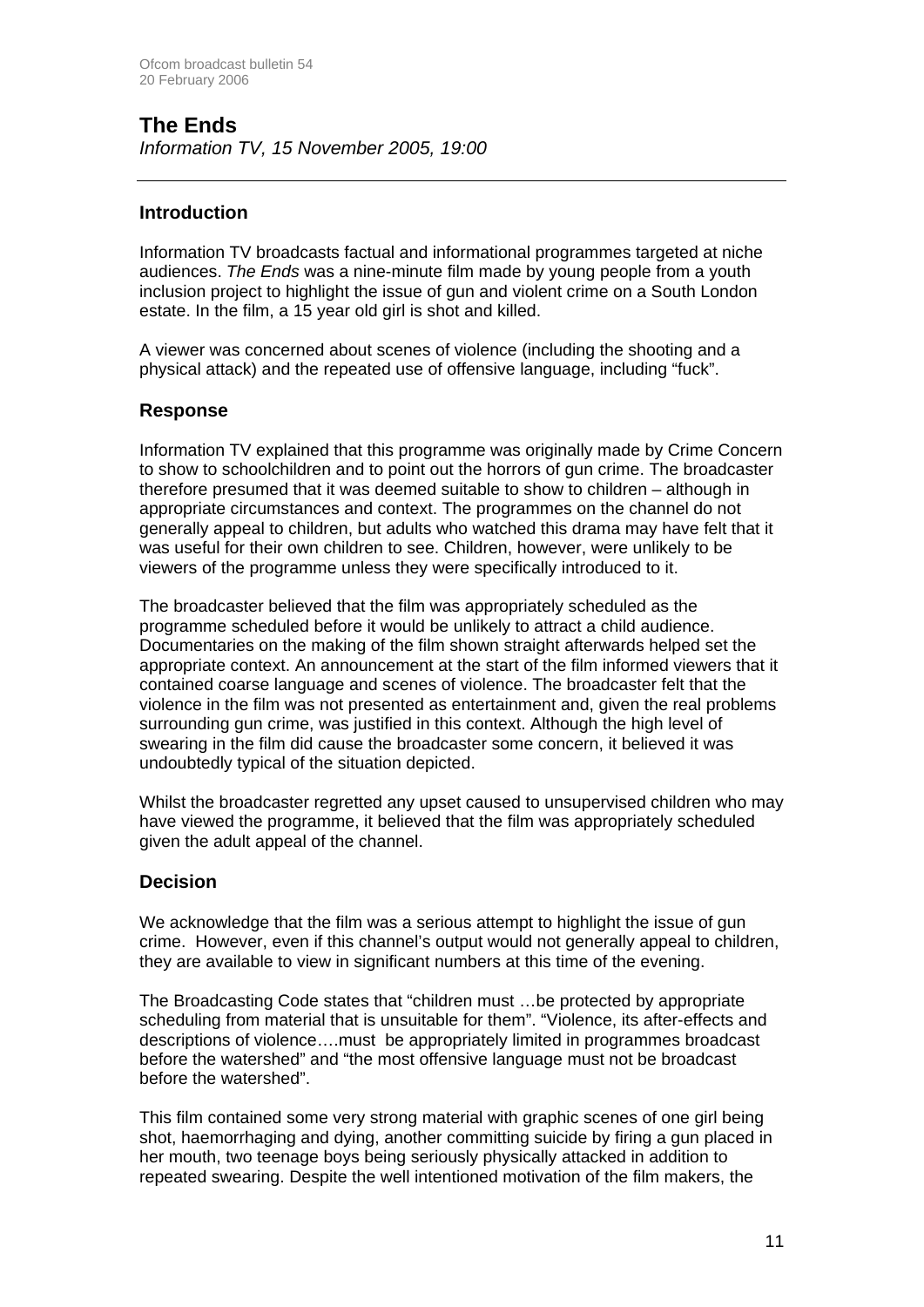21:00 watershed applies to all television channels. Given the above, the film was not suitable for broadcast at this time.

**Breach of Rule 1.3**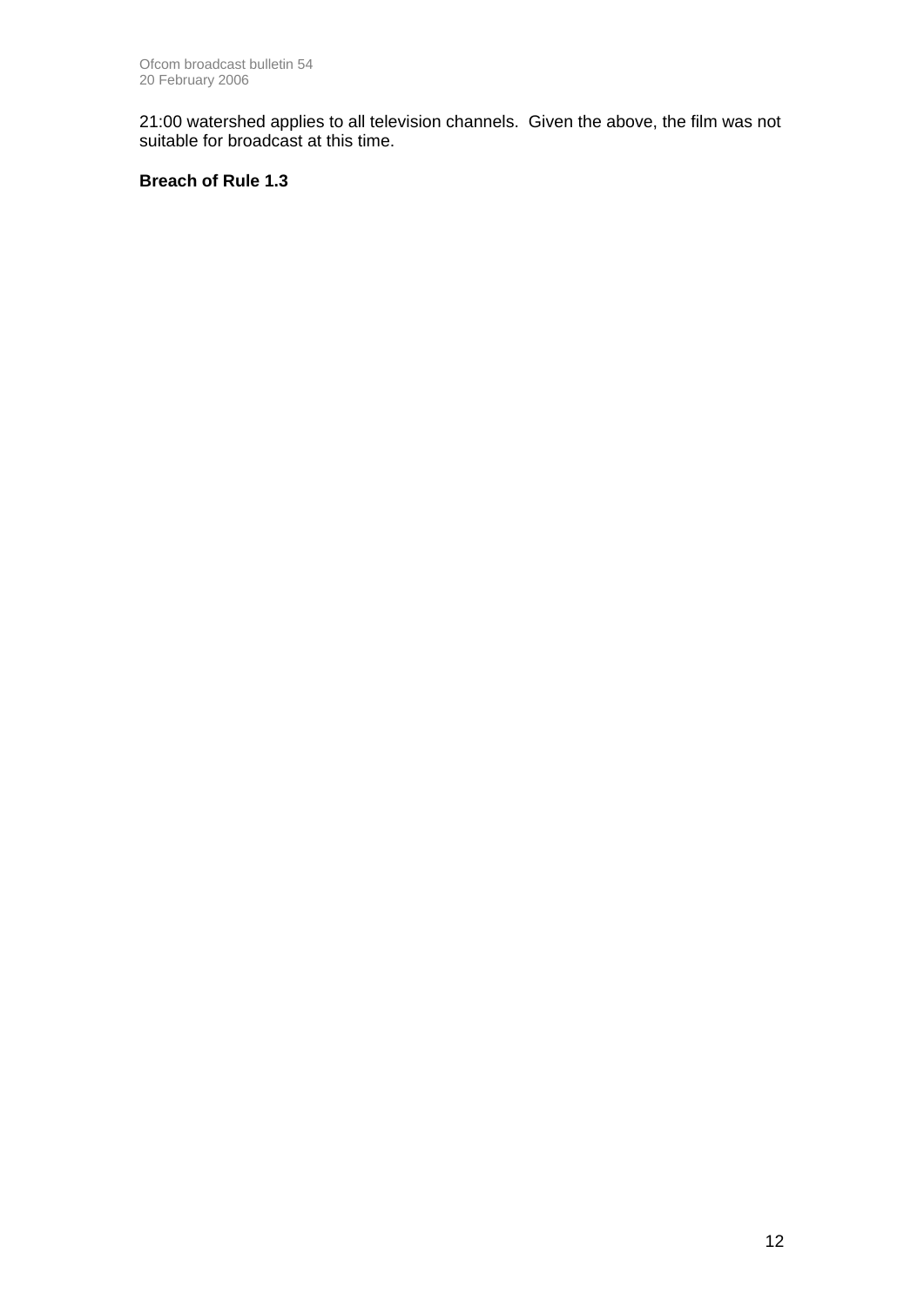## **Backlash - Sex and the Nanny State**

*BBC2, 5 November 2005, 18:45*

### **Introduction**

This was the third in a series of 'authored documentaries' in which people addressed issues of 'political correctness'. In this programme, Mariella Frostrup marked the thirtieth anniversary of the Sex Discrimination Act. The programme explored what she believed was the anomaly of the prevalence of sexuality in peoples' daily lives but its suppression in the workplace.

During the course of this programme, Mariella Frostrup's narration was illustrated by scenes from a country club where a group of female teachers, out of the workplace, were letting their hair down and being entertained by male strippers.

One viewer complained that some of the material was unsuitable for broadcast before the watershed.

### **Response**

The BBC said that the early Saturday evening slot on BBC 2 has been established as the home of programmes intended for an adult audience; this programme would therefore not have gone beyond the general expectations of its likely audience. It believed that the programme's title and its subject matter would have alerted any adult to the possible content of the scenes in question. There was no evidence of children watching or that adults were concerned they might be.

### **Decision**

While protecting those aged under 18 is an important element when considering programmes that are broadcast before the watershed, some adults also rely on the watershed as a guide to what they might encounter and arrange their viewing choices accordingly. There is no question that the early scenes in the club created the context to illustrate Mariella Frostrup's point. These earlier images were consistent with what broadcasters transmit pre-watershed. Initially, viewers saw women enjoying what was, to all intents and purposes, a good humoured 'Full Monty' style performance. However, in our view, the imagery became far more sexual with prolonged shots of simulated sex between the strippers and members of the audience, visual references to masturbation and oral sex.

The cumulative effect of these sexual images went beyond what is generally acceptable for a pre-watershed audience.

### **Breach of Rule 1.4**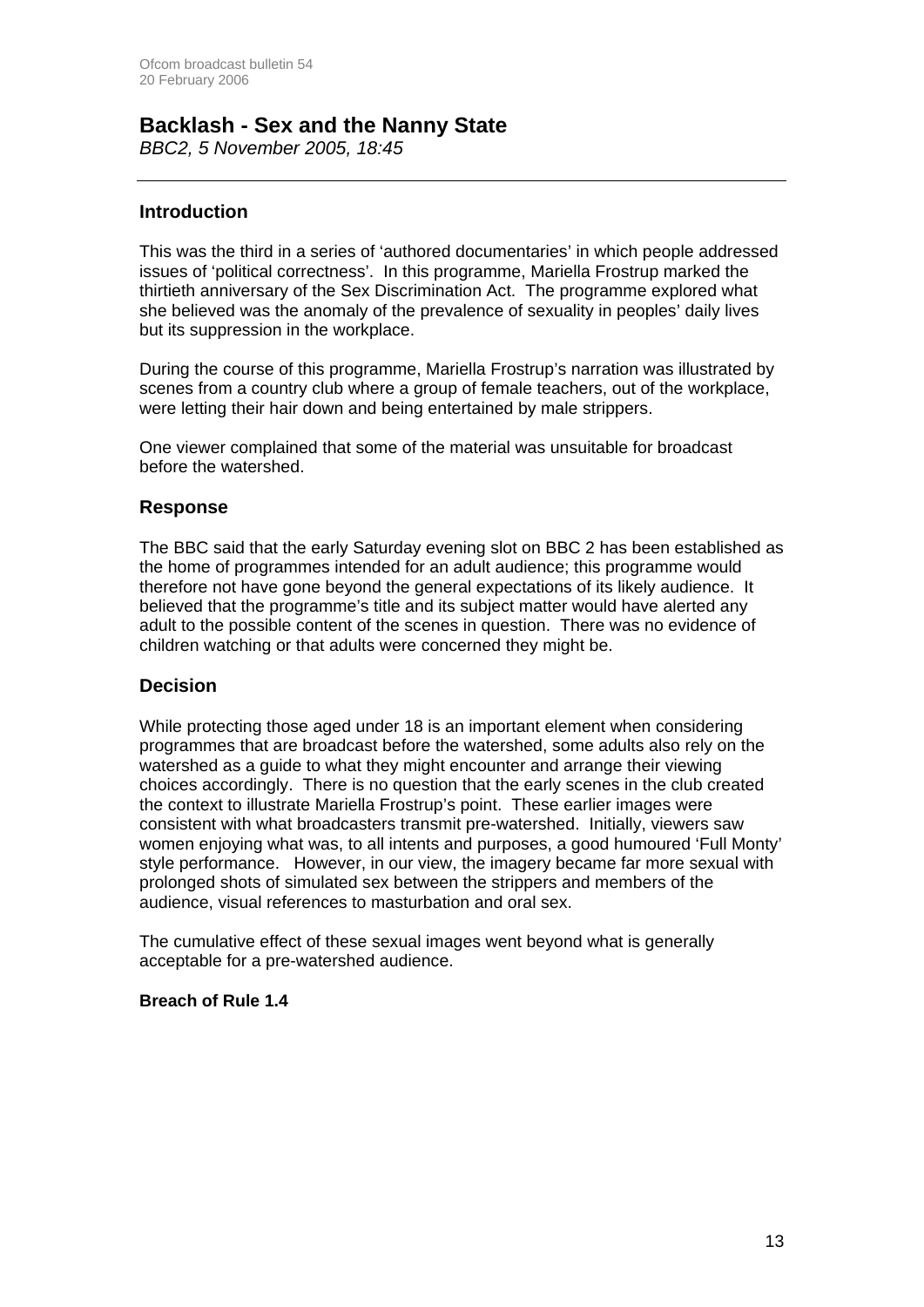# **Resolved**

**Kix 96.2 FM**  *21 December 2005, 08:00*

### **Introduction**

The presenter of the station's breakfast show made a number of references, apparently intended to be humorous, between 08:00 and 09:00 to the civil ceremony taking place that day between Elton John and David Furnish. They included references to being "taken up the aisle" and playing on the word "fairies".

A listener complained that these remarks were offensive and inappropriate in a breakfast show.

### **Response**

The station said that the presenter was embarrassed that his remarks may have caused offence, albeit that he was in the main repeating comments made elsewhere in the media.

The station apologised for any offence caused, and said it had now reviewed its criteria in respect of broadcast content, particularly in the breakfast show, putting in place procedures to ensure such content would not be broadcast again.

### **Decision**

Whilst we noted that the remarks were intended to be light-hearted, we were concerned by the frequency with which they occurred within the show. However, we welcome the station's assurances and apology, and consider the matter on this occasion resolved.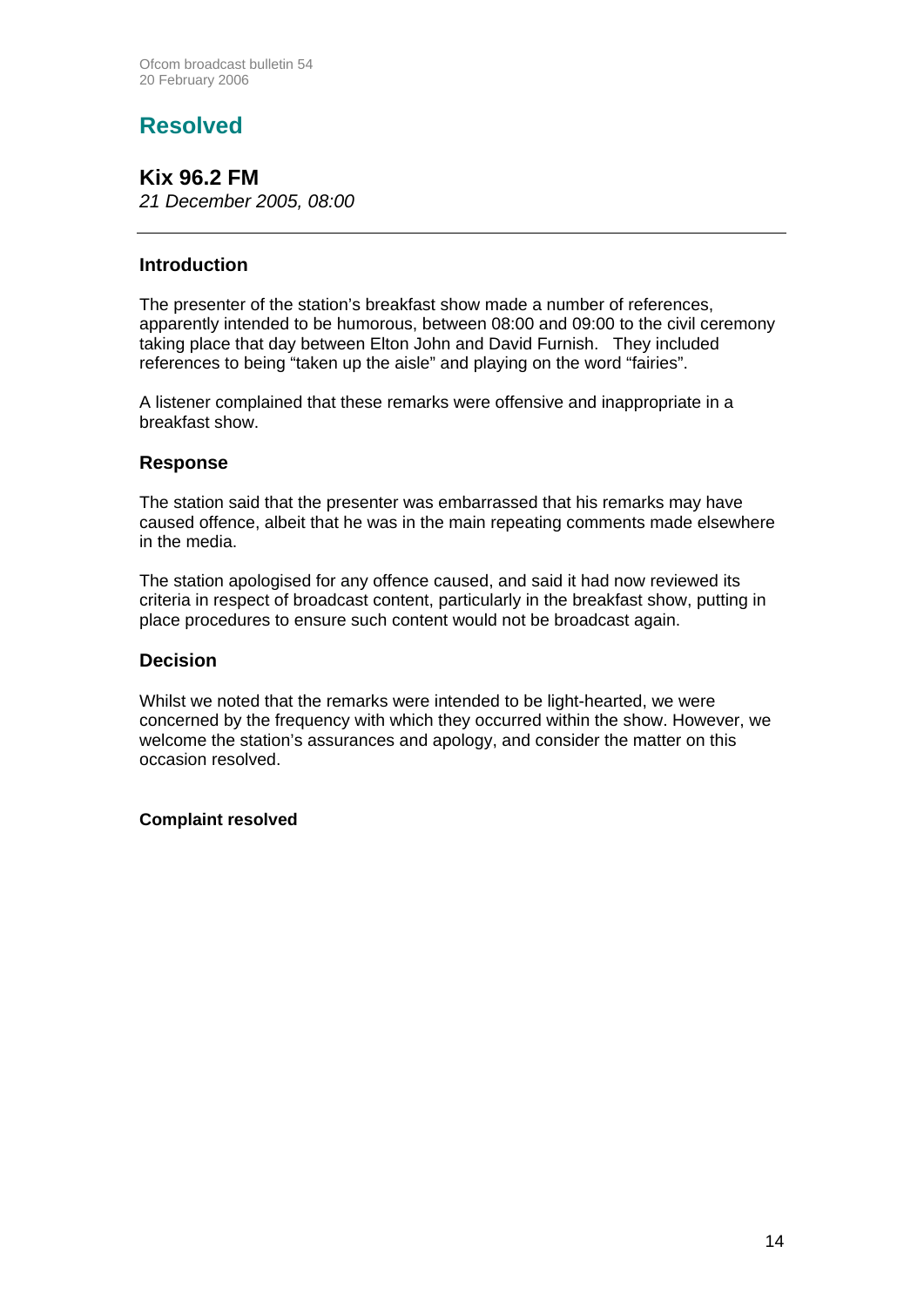# **Xfm Scotland**

*15 January 2006, 16:45*

### **Introduction**

We received a complaint from a listener who had heard the song "It was a good day" by Ice Cube on Xfm Scotland's afternoon *MP3 Downloads Show*, while she was in a car with her child. The song used the word "fuck" several times and included sexually explicit language. The listener noted that the presenter did not apologise afterwards.

### **Response**

GCap said that this was a genuine mistake and apologised for any offence caused.

It explained that the Ice Cube track had been mistakenly loaded into the system and mis-labelled as a 'clean edit'. Unfortunately, the presenter was unaware that the wrong version was being broadcast as he was working on a separate feature at the time; that was why an on-air apology was not made.

The track had now been deleted from the system and all presenters had been reminded to double-check the procedure for loading tracks.

### **Decision**

The track was clearly unsuitable for broadcast at a time when children were likely to be listening. However, in view of the apology and action taken to prevent a recurrence, we consider the matter resolved.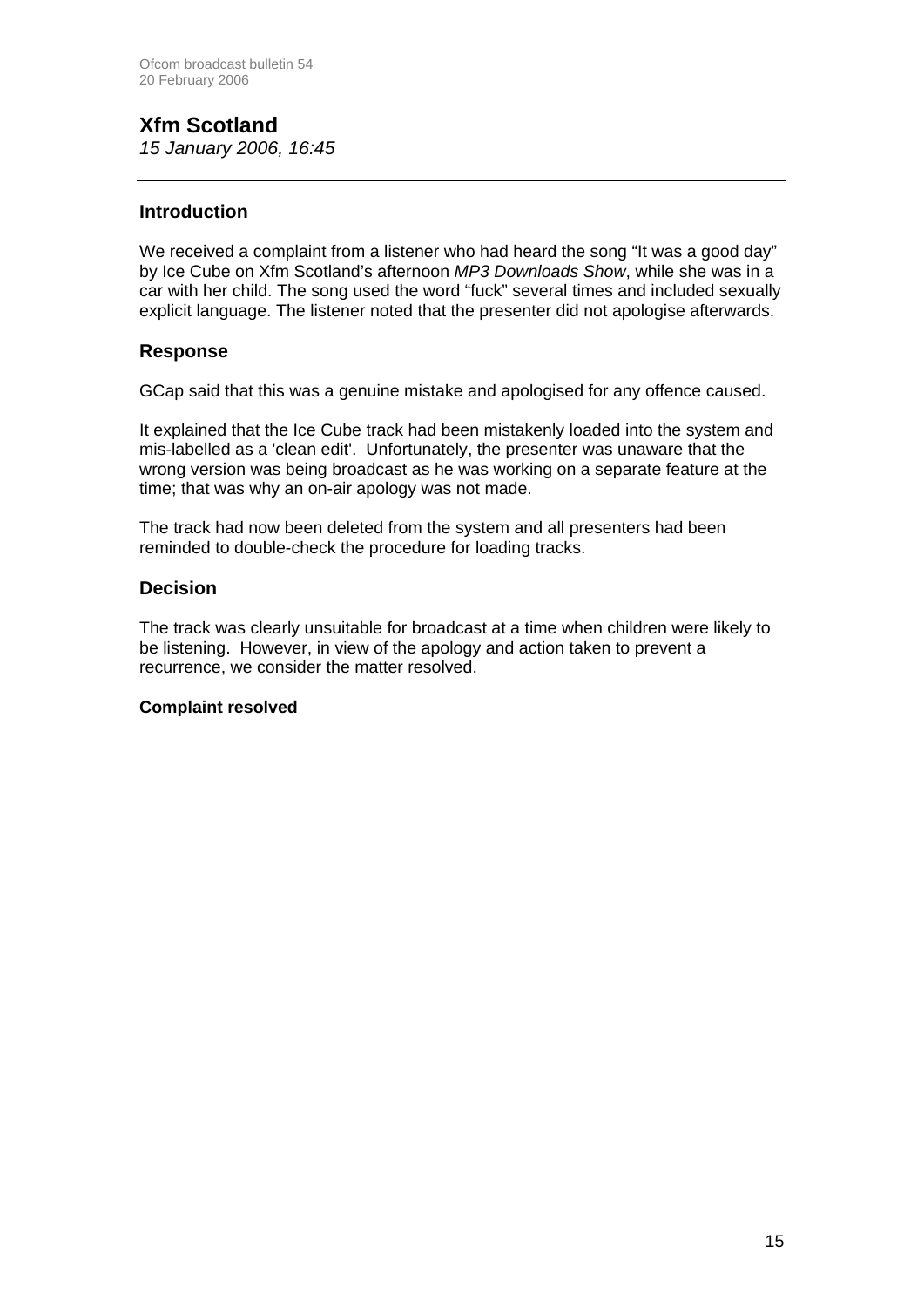# **The World's Wildest Police Videos**

*ZTV Sweden, 1 December 2005, 19:45*

### **Introduction**

This series looks at dramatic real situations involving police services throughout the world. This particular programme featured actual footage of a young boy who was rescued by the police from being deliberately drowned by a man who was holding him hostage.

One viewer complained that this sequence was too distressing for transmission at 19:45 (Swedish time).

### **Response**

Viasat, who operate the ZTV Sweden service, said that every episode in the series starts with a content warning. The narrator also offered another warning before the particular item began. However, it apologised for any distress this scene may have caused viewers, and had now placed a post 21:00 restriction on this programme. It also said that it would be reviewing its scheduling of this series in the light of the complaint.

### **Decision**

Although the item had a positive outcome and the young boy was rescued before he was seriously harmed, the scenes were disturbing and, in our view, should not have been shown before the watershed. However, Viasat's prompt action in reviewing its procedures and making sure this programme will no longer be broadcast before 21:00 means that we consider the matter resolved.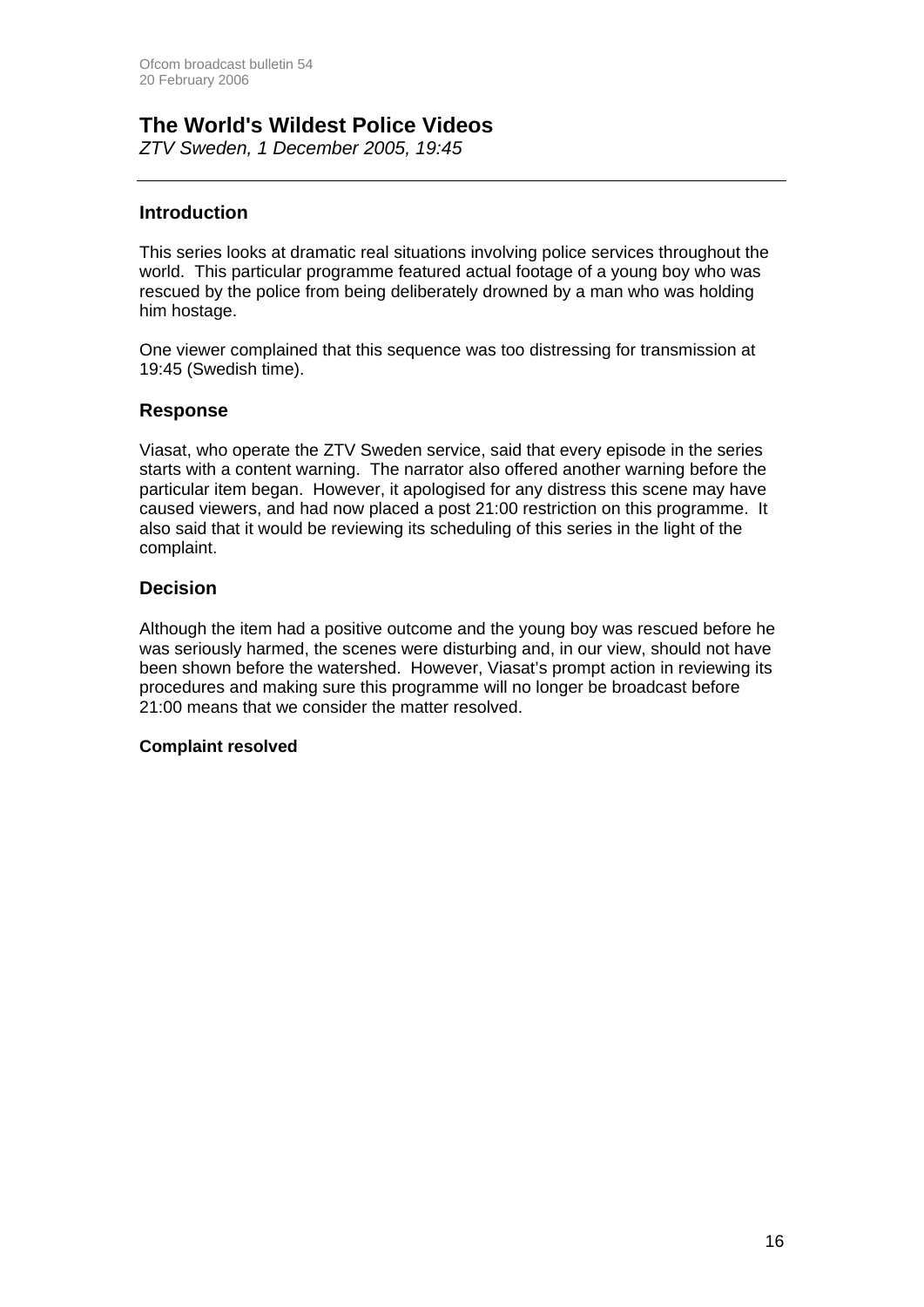### **Loose Ends**  *BBC Radio 4, 17 December 2005, 18:15*

### **Introduction**

In this programme, a contributor, Jimmy Carr made a joke about Gypsies. One listener complained that the joke was offensive and should not have been broadcast.

### **Response**

The BBC apologised for the line and accepted that it was derogatory and offensive. The Executive Producer of *Loose Ends* has subsequently discussed this incident with the production team and with the presenter. The team was aware of the sensitivities involved, the guidelines within which they worked and the need to remain vigilant about such boundaries in future.

### **Decision**

In view of the apology given and the swift and substantive reaction by the BBC to this issue, we consider the matter resolved.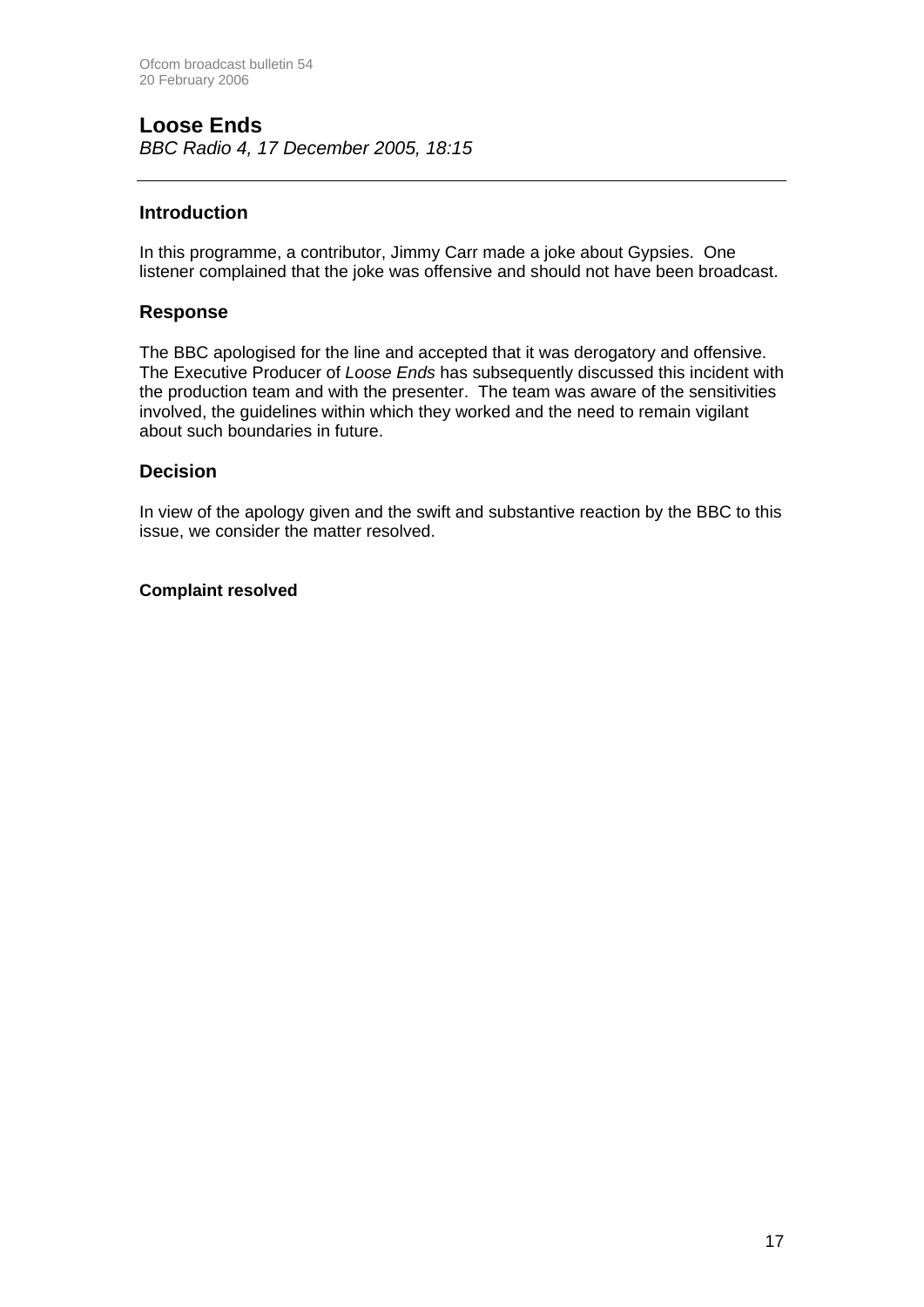### **Hits Quiz**  *The Hits, 13 & 20 November 2005, 11:00*

### **Introduction**

Throughout this music video stream a premium rate text-entry competition was run on screen. Occasionally, between videos, presenters encouraged viewers to enter. Two viewers believed it was unclear that entrants with the correct answer did not automatically win the prize, but were actually entered into a draw for the prize.

### **Response**

The Hits said that it had tried to make the prize element clear by stating in presenter links that one correct player would win £100 at the end of the hour, displaying onscreen a message that terms and conditions were available on the programme's website and explaining how the quiz worked within the channel's Teletext pages, Freeview red button application and text responses to participants.

However, in light of the complaints, the broadcaster decided to take *Hits Quiz* off air while clarification of the programme's prize element was reviewed. It decided to revise the terminology used within the on-screen graphic, amend the wording both on the Interactive Voice Response telephone line and in its text message responses. It would also ensure that the presenters took more time to explain the prize element.

The broadcaster also offered a refund to each complainant of the amount spent on entering the competitions.

### **Decision**

The broadcast on 20 November 2005 clearly stated at the outset that one correct player would win the prize; however the programme shown on 13 November 2005 contained material which was not as clear.

For this competition to be transparent, we believe that there must be regular clarification that a correct response offers only the chance of winning - any implication to the contrary should be avoided. We welcome the broadcaster's prompt action and appropriate response, which we believe resolves the matter.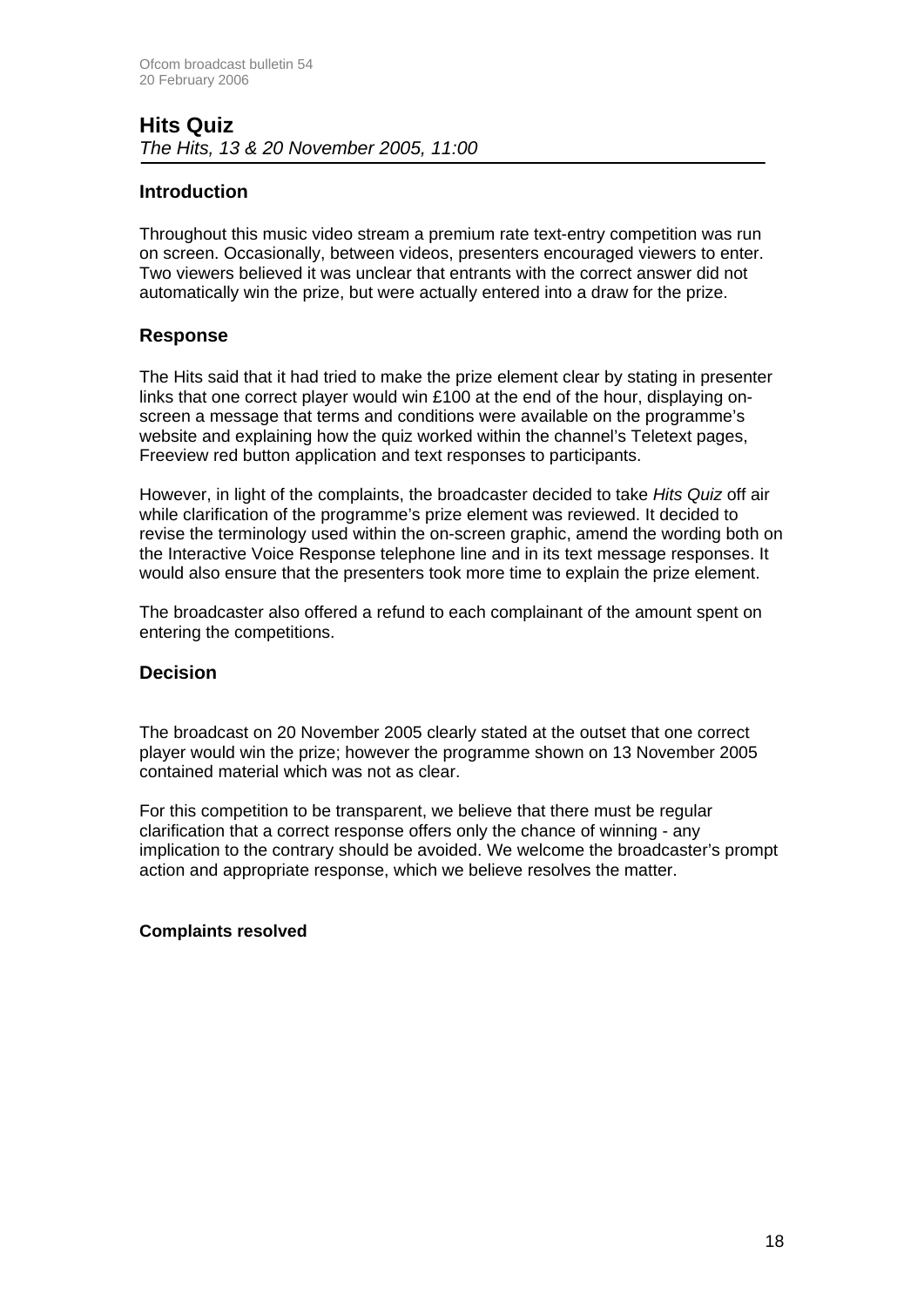## **Add the Numbers!** and **Find the Word!**

*The Great Big British Quiz, 2 August 2005, 00:50*

### **Introduction**

A viewer complained that a presenter of the Great Big British Quiz (of which the principal means of entry was a premium rate telephone service (PRS)) misled the audience. His complaints were:

1. In *Add the Numbers!* the complainant objected to the presenter saying: "If you have debts you need to clear, we can do that right here."

2. Also in *Add the Numbers!*, the complainant objected to the presenter's comments, "Solve this simple puzzle" and "It's not a trick question", as the viewer claimed that the challenge in question had "run for hours" and was "anything BUT simple."

3. Nobody won the prize in *Add the Numbers!*, which was then carried forward to the next game (*Find the Word!*). The presenter stated that someone must win the prize of £2,000 by the end of the programme. The complainant claimed that the subsequent challenge (*Find the Word!*) was "banal" and he was concerned that "viewers were, as they are every night, encouraged to call immediately … this money will be given away any second now". However a call was not taken for thirty-five minutes, when the puzzle was solved instantly.

### **Response**

1.The Great Big British Quiz (TGBBQ) believed that the presenter's reference to clearing debts was unproblematic when taken in context.

2. The broadcaster said that, "Solve this simple puzzle" and, "It's not a trick question" were statements it had told presenters not to make, as *Add the Numbers!* was a complex challenge. It assured us that the presenter had subsequently undergone refresher training concerning statements that should be avoided, to ensure no recurrence.

3. TGBBQ said that it was always its intention to give the prize money of £2,000 away that night, which was why *Add the Numbers!* was taken off air when it became apparent that no one was coming close to solving it. However, it added: "It is not the channel's general policy to give money away by the end of the night no matter what" and it was now more common for the games themselves to be rolled over to another day. The broadcaster assured us that, while in this case there was a long interval before the next call was taken, there would have been sufficient time before the programme ended to take more calls to ensure a win, if the first caller had not solved the puzzle.

It added that the channel's callers and winners were genuine and that the channel had no idea whether callers going through to the studio would solve a puzzle or not. While there was no set frequency for taking calls, it assured us that it had no policy to encourage viewers to call and then conveniently (and suspiciously) find a successful caller just before the channel went off air.

### **Decision**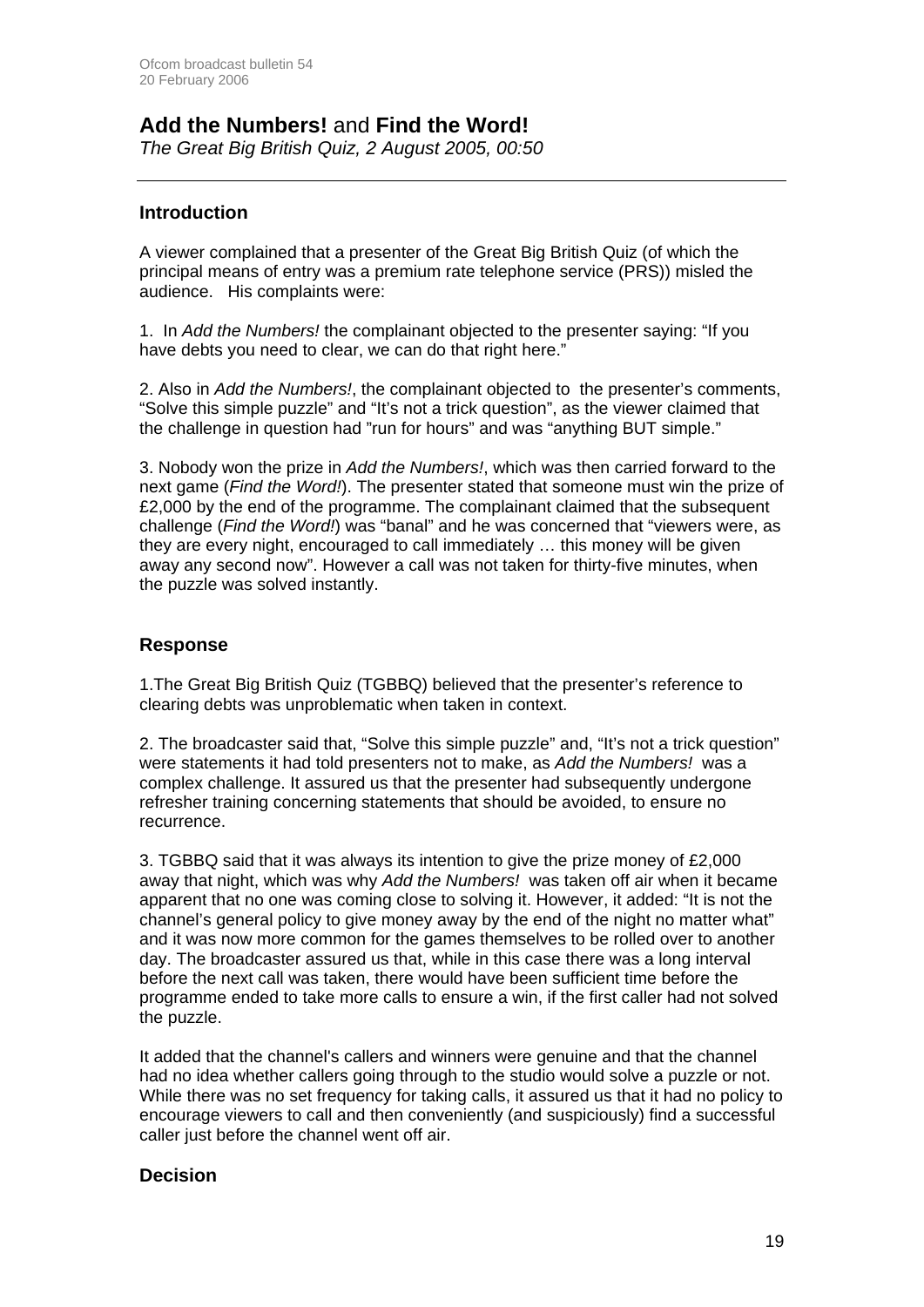Rule 10.9 of our Broadcasting Code allows the use of PRS within programmes where it forms part of the editorial content of the programme.

1. In *Add the Numbers!* the presenter said: "£52,000 still available – Your minimum win, £2,000 – That's the least you'll win if you solve this puzzle. £50,000 pounds in the jackpot  $- A$  life changing amount of money  $-$  if you have debts you need to clear. we can do that for you right here."

Television advertisements for lotteries, pools and bingo companies must not promote such activities as a way out of financial difficulties. While this rule does not apply to quizzes within programmes, the Broadcasting Code does require that audiences are protected from material that may be harmful.

We consider it unwise to promote premium rate entry quizzes offering cash prizes as an option for clearing debt. We acknowledge that, on this occasion, the presenter did not promise winnings of £52,000 or directly encourage viewers to participate in order to clear possible debts. However, while the presenter's comments did not breach the Broadcasting Code, we advised the broadcaster to avoid any future approach that would suggest entry into its competitions was a feasible route for clearing debt.

2. Rule 2.11 of the Broadcasting Code requires that: "Competitions should be conducted fairly, prizes should be described accurately and rules should be clear and appropriately made known."

The presenter's comment concerning the difficulty of *Add the Numbers!* was actually: "Simple puzzle, or so it would appear", which we believe indicated clearly that the challenge was not likely to have had an obvious solution. However, the presenter's later comment that the question was not a trick appeared to contradict his first comment. We therefore welcome the action taken by the broadcaster, which we believe resolves this aspect of the complaint.

3. In *Find the Word!* the presenter told viewers that, at any time, someone would win £2,000, with an opportunity to win the £50,000 jackpot, before the programme ended and that it could happen at any time. While he was encouraging viewers to call the number on screen without delay, he appeared to reflect clearly the relevant entry mechanics, explaining that people had to be held on an extended line to have the chance of getting through to the studio. We welcomed the broadcaster's assurances and randomly selected five consecutive nights' broadcast output, which we found demonstrated that unsolved challenges tended to be carried forward for future continuation. We believe that this effectively resolved the matter.

### **Resolved/Not in Breach**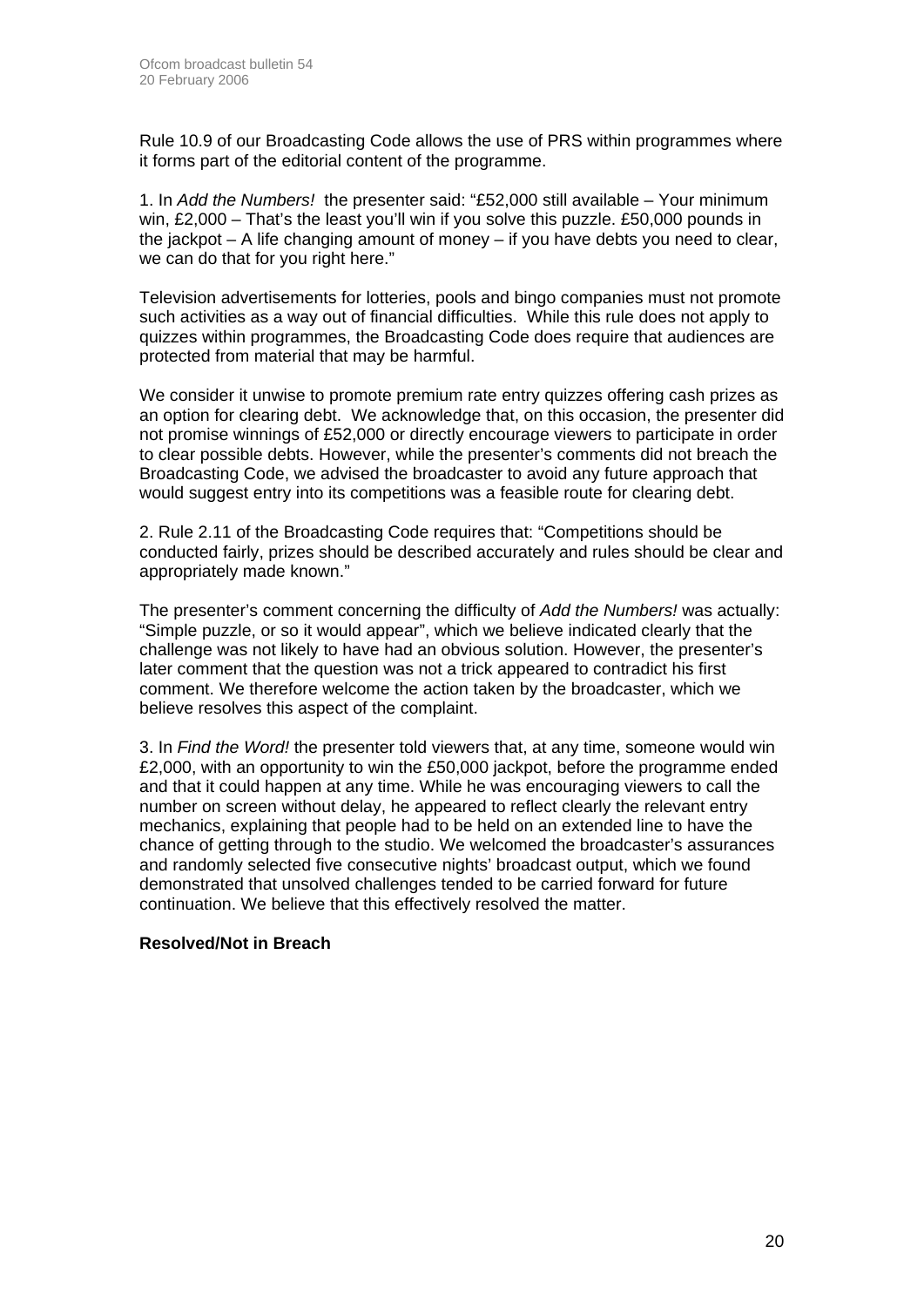### **Girls & Boys – Flashing Images**  *BBC Two, 13 November 2005, 21:00*

### **Introduction**

We received one complaint that this programme contained instances of flashing images. Certain types of flashing images present a danger of triggering seizures in viewers who are susceptible to photosensitive epilepsy.

### **Response**

The BBC explained that a technical review for flashing images was carried out on almost all pre-recorded programmes prior to transmission. Where programmes contained flashing images, the material was checked by automated equipment for compliance with Ofcom's Guidance Note on Flashing Images<sup>1</sup>. Girls and Boys was assessed by this equipment as part of the review, and no potential problems were detected. However, when the material was subsequently re-checked following the complaint to Ofcom, a different machine confirmed that the programme did in fact contain non-compliant material. The BBC stated that the first machine had developed a fault which led to the original, incorrect, analysis.

The BBC has undertaken to re-check all programmes in this series for flashing images, and will re-edit any non-compliant material before the programmes are retransmitted. It will also reassess its technical review procedures to minimise the chance of a recurrence, and was considering more widespread use of a more sophisticated type of flashing images detector.

Although no reports of seizures caused by this programme had been received by either the BBC or Ofcom, the BBC expressed regret this error occurred.

### **Decision**

A technical assessment by Ofcom staff concluded that several sequences in the programme did not comply with the Guidance Note on Flashing Images<sup>1</sup>.

In view of the potential seriousness of a seizure for any viewer who is susceptible to photosensitive epilepsy, we are pleased to note that the BBC has generally robust compliance procedures in place for dealing with flashing images. Although on this occasion the problem was due to an equipment fault, we note that the BBC is taking steps to minimise the chances of similar issues occurring in the future. We would however emphasise the need for broadcasters to exercise caution when relying on automated systems for checking flashing sequences.

### **Complaint resolved**

 <sup>1</sup> 'Ofcom Guidance Note on Flashing Images and Regular Patterns in Television', Annex 1, Broadcasting Guidance Notes: Section 2 (http://www.ofcom.org.uk/tv/ifi/guidance/bguidance/guidance2.pdf)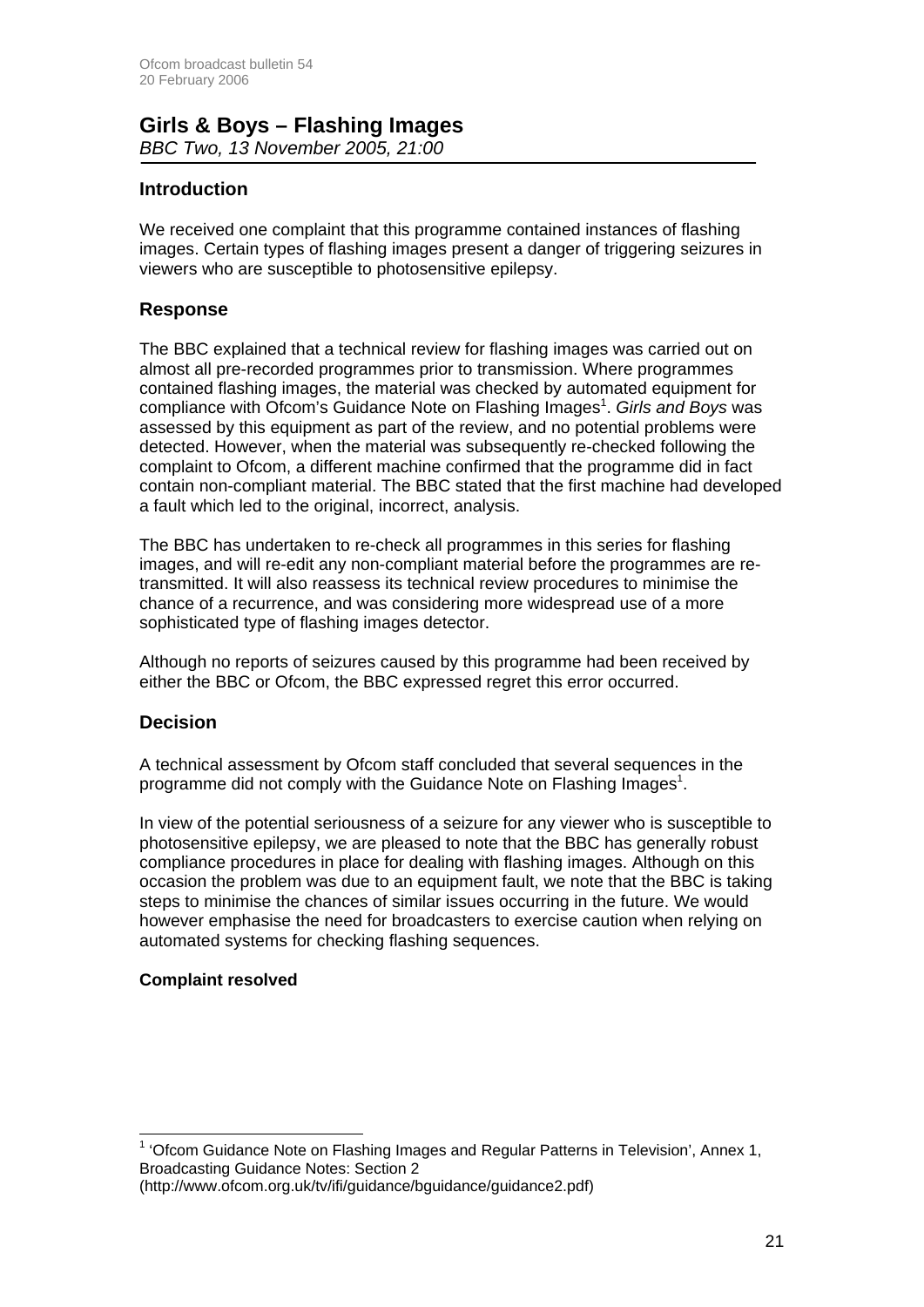## **Not in Breach**

### **The Magic of Jesus**

*Channel 4, 29 December 2005, 22:15 and Trailers*

### **Introduction**

This programme followed two young magicians as they tried to create 'magic versions' of miracles recorded in the Christian New Testament, such as turning water into wine and feeding the five thousand.

51 viewers complained that the trailers/programme were offensive to the Christian faith. Some were concerned that the programme sought to trivialise or denigrate the miracles by suggesting that miracles were not miraculous and were, in fact, easily reproduced through simple magic tricks.

### **Decision**

Rule 2.3 of the Broadcasting Code states "In applying generally accepted standards broadcasters must ensure that material which may cause offence is justified by the context …..Such material may include….discriminatory treatment …on the grounds of …religion, beliefs".

The trailers clearly stated that the tricks the magicians were going to perform were 'inspired' by the miracles and there was no suggestion in the trailers that the miracles themselves were magic. We recognise that the use of 'cardboard cut-outs' of Jesus and other subjects found in scripture, such as the Holy Spirit as a dove, had the potential to offend some viewers. However, given the context in which these trailers appeared – on Channel 4, in a trailer for an entertainment show about magic, and which referred to the miracles as the inspiration for the acts, we do not consider that the use of these elements amounted to discriminatory or offensive treatment.

The programme itself clearly contained magic tricks and, from the outset, it was plainly not intended to question whether such miracles were possible. The programme was broadcast on a channel known to take an alternative approach to aspects of programming, and the audience would have been aware of this. There were scripture passages at the commencement of each trick. These referred the viewer to the miracle that was about to inspire the illusion that followed. They were read by respected Christians and were treated seriously and reverently. The resulting illusions were very clearly tricks. Although similar in outcome to the miracles recorded in the New Testament, they could not be said to have been in any way presented as being equal to them. It was clear throughout that this was simply a new way of presenting certain magic techniques, rather than any attempt to undermine the beliefs of people of the Christian faith.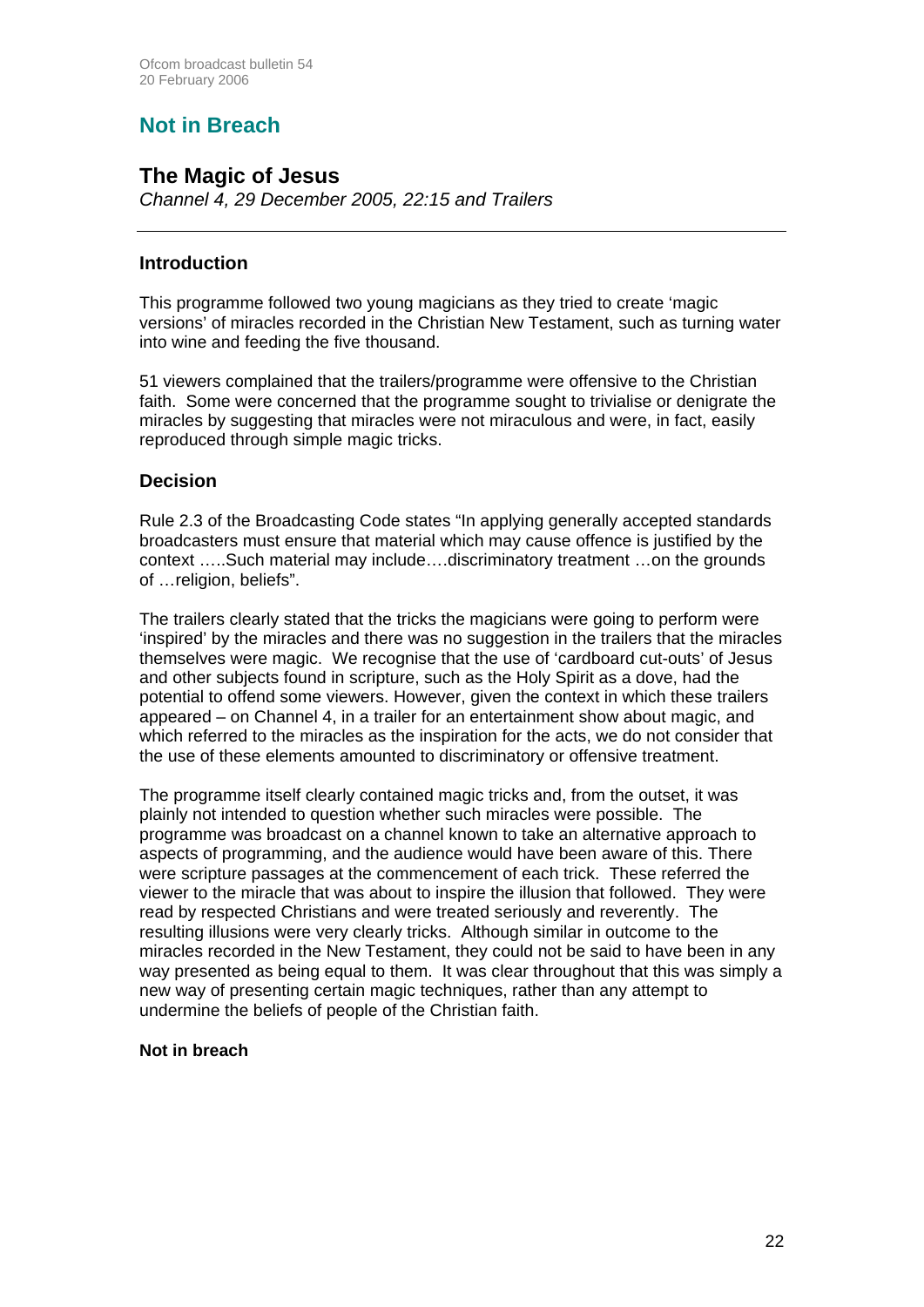## **Emmerdale**

*ITV1, 2 January 2006, 19:00* 

### **Introduction**

126 viewers complained about scenes of two men kissing, which many felt were too explicit to be shown pre-watershed and when children were available to view.

### **Decision**

The Broadcasting Code requires that "any discussion on, or portrayal of, sexual behaviour must be editorially justified if included before the watershed………and must be appropriately limited and inexplicit.". The Code does not make a distinction between the portrayal of homosexual or heterosexual behaviour.

Some viewers, including parents, are not comfortable with any representation of homosexual behaviour whilst young children may be watching. However, we have to consider whether these relationships are portrayed in an appropriate manner, as with any sexual behaviour before the watershed. *Emmerdale* has featured a homosexual character for a number of years and has featured various aspects of her relationships. The tentative relationship between these two characters (Paul - who is openly gay and Ivan – who is not) is affected by Ivan's concern about the reaction of other villagers - he states that he had been beaten in the past when he was discovered in bed with another man. When he finally decides to have a relationship with Paul, the two are seen to kiss. Later in the episode, they are interrupted by Paul's curious sister as they are kissing on a sofa.

Ivan and Paul's behaviour was no more explicit than that previously exhibited by other characters in this soap. Given the inexplicit portrayal of this relationship, we consider that these scenes were acceptable.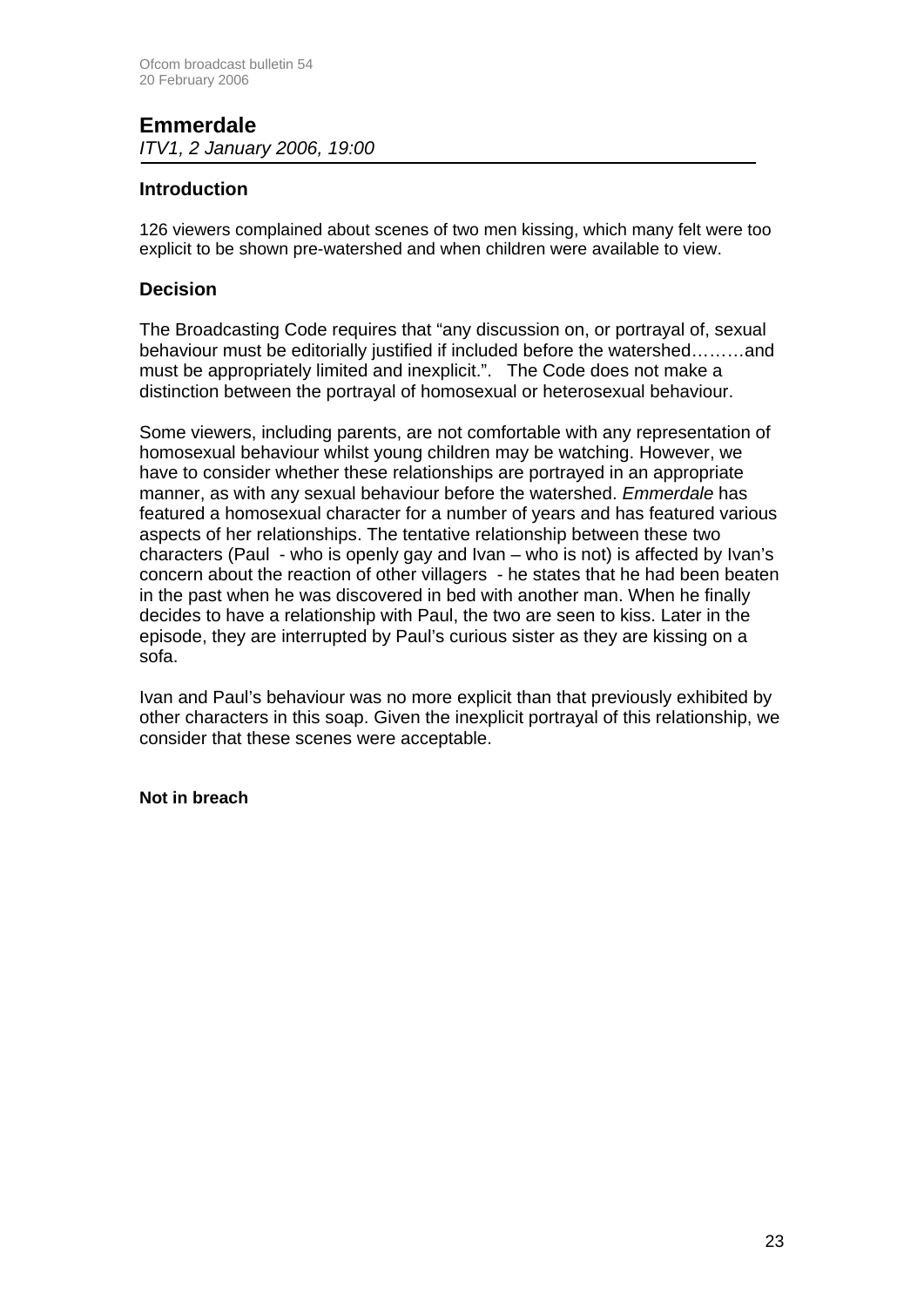# **Coronation Street**

*ITV 1, 16 January 2006, 20:30*

### **Introduction**

In this episode, single mum Sunita is struggling to keep her head above water with her new-born twins. Her brother Jayesh suggests the possibility of her going back to live with their parents. In the course of the conversation, he suggests that such a move would be preferable to living like "…poor white trash".

502 viewers complained that the expression was unacceptable and racist.

### **Decision**

In drama it is often the case that characters will say challenging things in order to propel storylines and, indeed, raise issues - sometimes of a controversial nature. Such characterisation, in terms of freedom of expression for writers, producers and actors, is an important right. It is important that modern day dramas are able to reflect the society they seek to portray. *Coronation Street* often handles controversial issues, including race, from different angles.

Against this has to be balanced the possibility of offence. Rule 2.3 of the Broadcasting Code requires broadcasters to justify the inclusion of potentially offensive material through the context in which it is broadcast.

Relevant contextual elements in this particular scene were that:

- the character of Jayesh has been established in previous episodes, when, it is clear, he is unhappy with the life and the life-partners Sunita has chosen. He is not necessarily a sympathetic character;
- Jayesh, although a man with traditional views, does not necessarily represent any one particular group or community;
- Sunita's response to her brother clearly showed that his comments were unacceptable. She retorted "… some of my best friends are what you would call poor white trash".
- Very soon afterwards, because Jayesh persisted in his attitude, Sunita threw him out telling him never to come back.

While the term "white trash" has obvious racist overtones, it can also be used in context to describe those from a low socio-economic group. It was clear throughout the dialogue and characterisation that the programme was not condoning the attitudes displayed by Jayesh. However, it is also clear that the programme, dwelling as it often does on contemporary social issues, has a right to reflect the fact that some people do hold such attitudes. By portraying them in dramatic form, in our view, the programme took a legitimate approach to exploring such matters.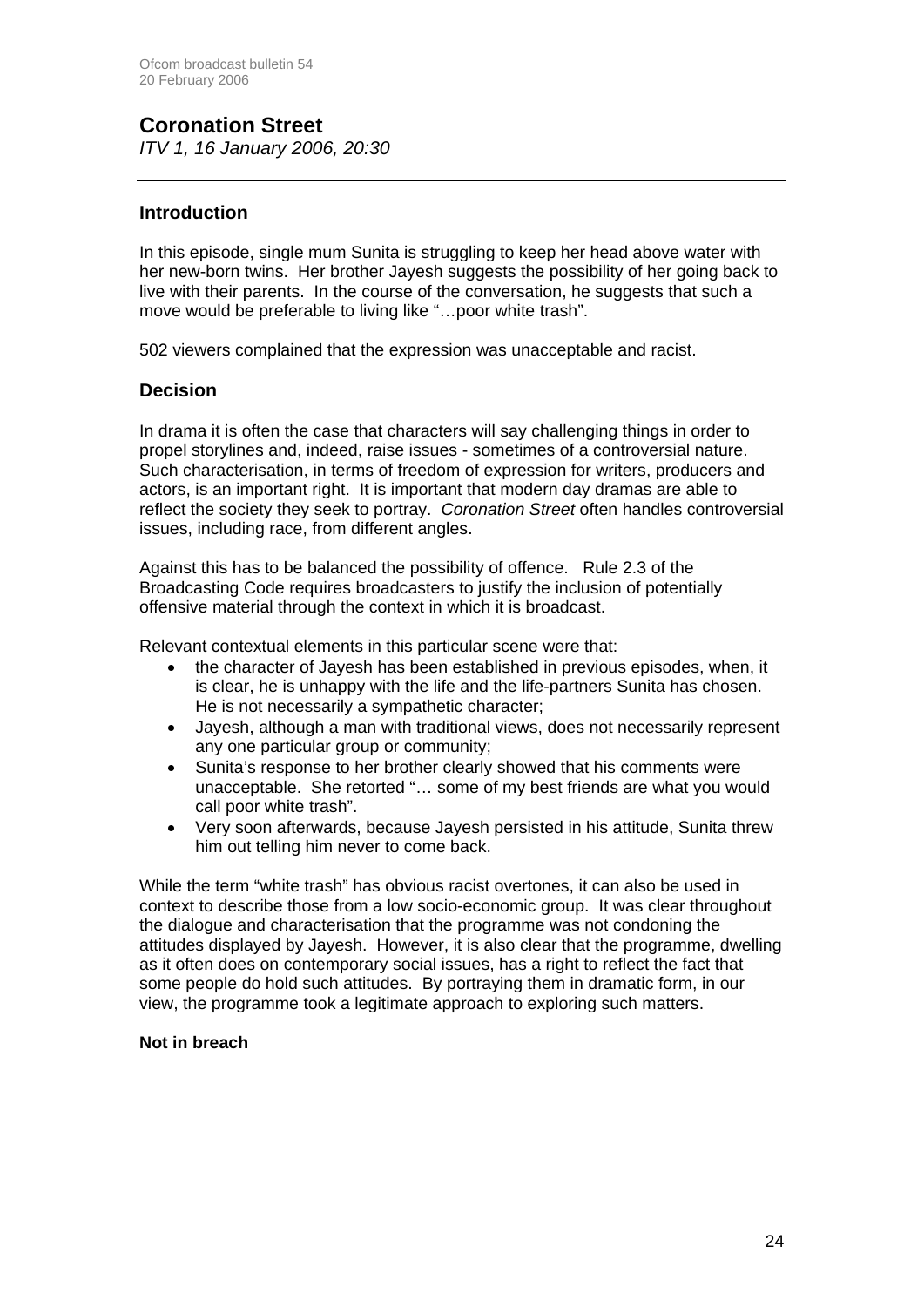### **Frank Skinner Show**  *ITV 1, 17 November 2005, 23:30*

### **Introduction**

In this series, there was a regular segment in which Frank Skinner, in the style of Bob Dylan, sang a song on a topical issue. In this programme the song was about a Scot who, doctors are hoping, has without medical help, thrown off the HIV virus. During the course of this song, there were references to the person's sexuality.

Eight viewers complained that the song was offensive to the gay community and/or implied that the HIV virus was a specifically gay problem.

### **Response**

Channel Television said that the song was intended to celebrate the news of this development. Frank Skinner thought this was a wonderful and inspirational story and the aim of the song was to celebrate this. The broadcaster said that the conceit behind the song played on the reputation of Scots as 'hard men' and incorporated several mild references to the person's sexuality. It stated that Frank Skinner was anxious that the song should not be misinterpreted as being in any way homophobic.

### **Decision**

It is important that comedians are allowed to fully exercise their right to freedom of expression. In particular comedy has a tradition of deliberately flouting boundaries of taste. Equally, that right has to be balanced with a responsibility not to use stereotypes in a way that offends against generally accepted standards. The news story on which the song was based certainly appeared to be a positive development and elements of the song celebrated that.

However at times, the song's humorous focus seemed to be centred more on the man's sexuality than on his medical achievement. The choice of words at some points in the lyrics was stereotypical (e.g. references to "fate had re-opened that old back door", "just keeps mincing away" and "with a slight lisp") and we recognise that they could have been seen as offensive by some parts of the gay community. The execution was not as unequivocally celebratory as the broadcaster may have hoped. Although we consider that the material was not in breach, the cumulative effect of the references placed it on the borderline of what is acceptable in terms of generating offence in this context.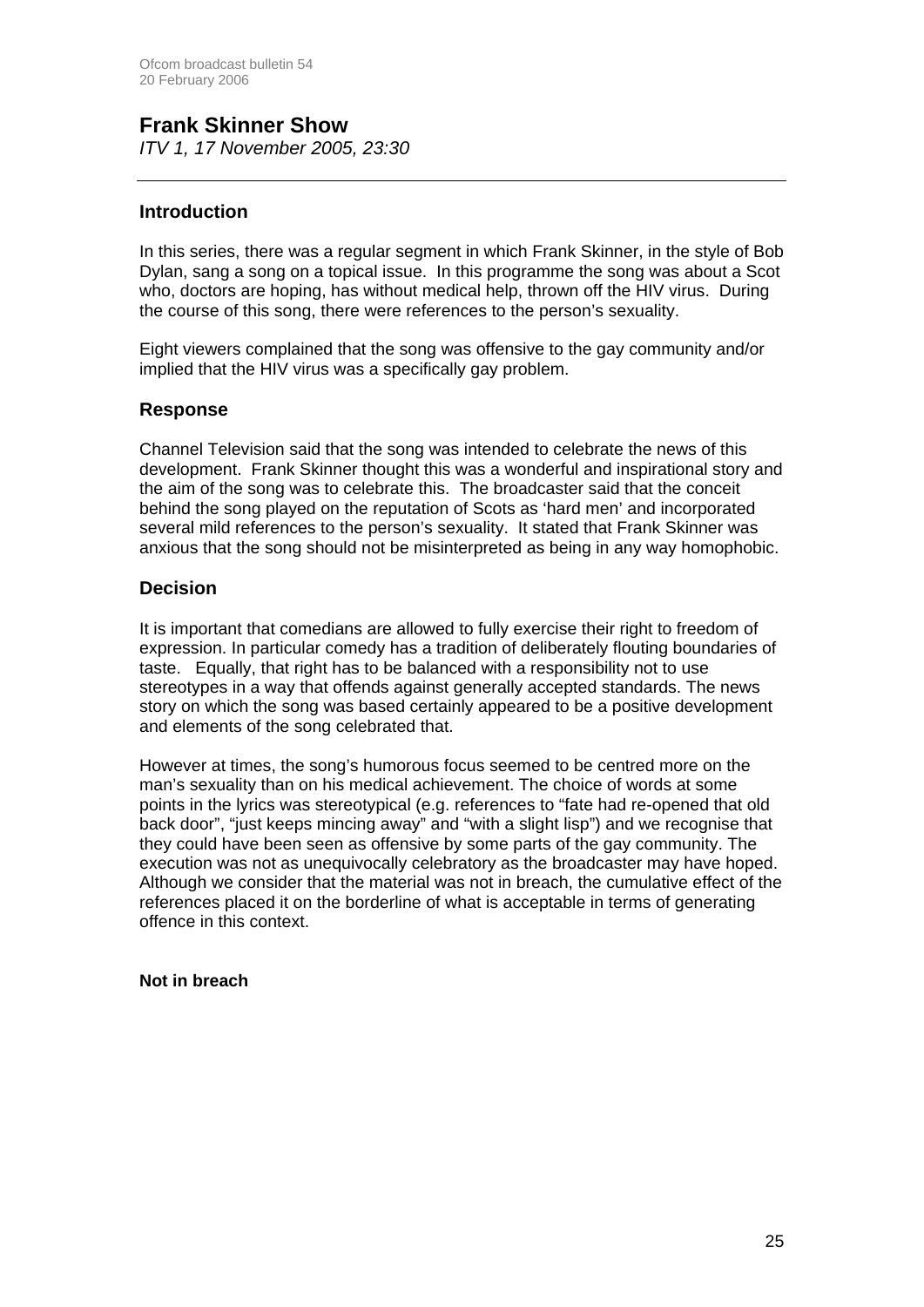## **BBC News 24, 11 March 2005, 09:45**

On 12 December 2005, the Content Board decided not to uphold the appeal of a complainant against the Executive's decision that the transmission of offensive language during a press conference, broadcast live, by BBC News 24 at 09:45 on Friday 11 March 2005 was not in contravention of the ex-Broadcasting Standards Commission's Code on Standards.

As a consequence of this decision, the following guidance has been issued by Ofcom in relation to offensive language and rolling news channels. It will appear in Ofcom's web-based Guidance which accompanies the Broadcasting Code.

### **Guidance to Rules 1.14 - 1.16 Offensive language**

**Rolling live news channels** face different challenges, in terms of compliance, to other broadcasters. These channels provide services which, as a matter of public interest, should be able to report accurately the news as it happens.

Because of the immediacy of news and the necessity to go to events live, at times, the broadcaster has less control of its editorial output. This is understood by the audience to these services which is both overwhelmingly adult and 'self-selecting'. There is therefore always a possibility that material transmitted on these channels may be unsuitable for children (see also the guidance to Rule 1.7 Information, the watershed and news).

While news channels should always aim to minimise the use of offensive language pre-watershed, there are exceptional occasions when, because of their nature, such language is broadcast. Under such circumstances, Ofcom will consider:

- The editorial justification for the coverage
- Whether it was live or pre-recorded
- Whether it was at a time when any children are likely to be in the audience
- The context in which the language was used
- Whether there was an apology made this may help mitigate offence /distress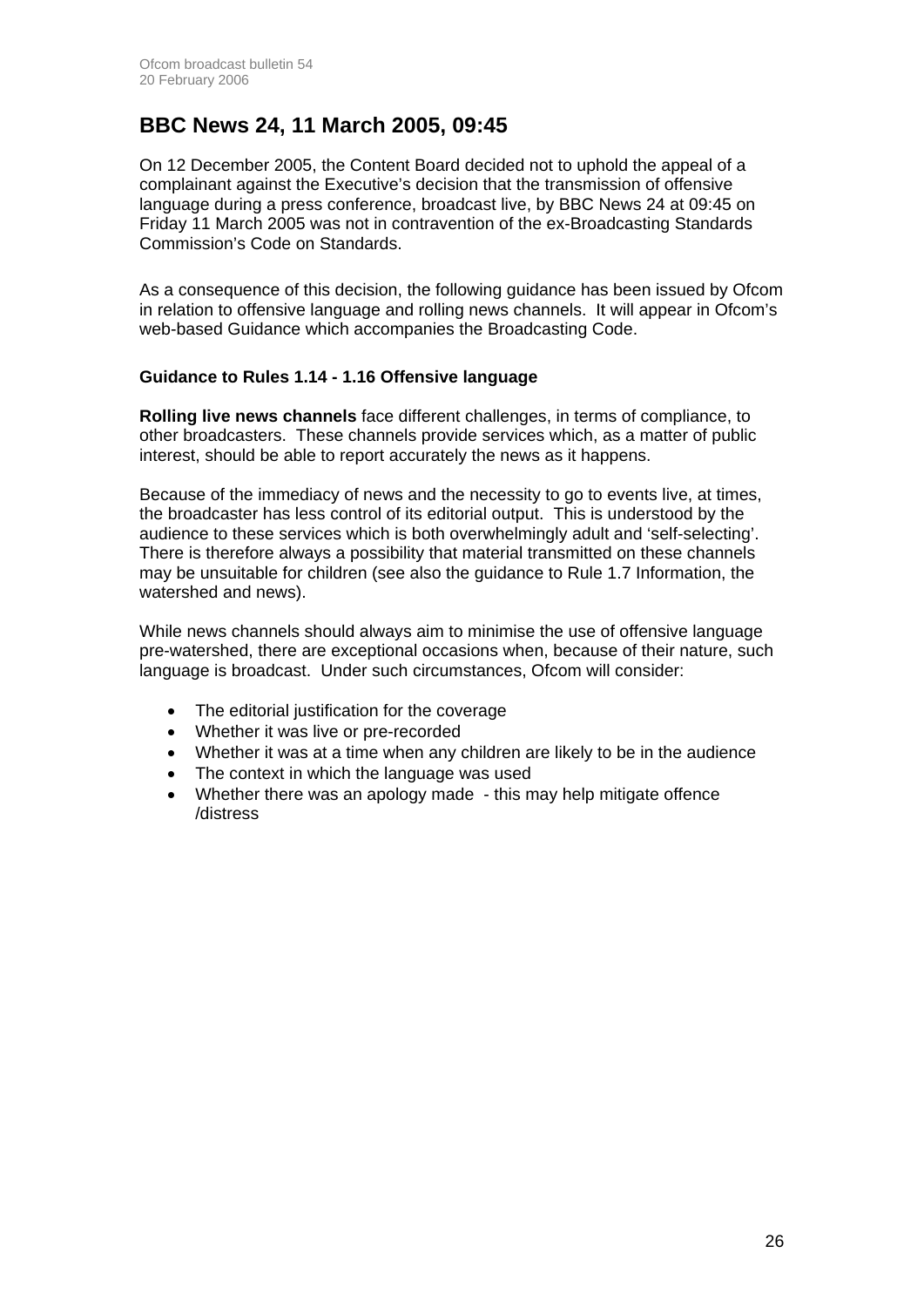# **Fairness and Privacy Cases**

# **Upheld in Part**

## **Dr Xming Liu, Mr Roy Reitz on their own behalf and on behalf of the Hendon Traditional Chinese Medicine Centre**

*Bam Bam Breakfast Show, Kiss 100 FM, 29 July 2005* 

**Summary:** Ofcom has upheld in part this complaint of unfair treatment and unwarranted infringement of privacy.

This edition of the Kiss 100 Bam Bam Breakfast Show, featured a series of 'windups' by presenter 'Streetboy'. Streetboy contacted the Hendon Traditional Chinese Medicine Centre (HTCMC or "the Clinic") five times. His conversations with directors of the Clinic, Dr Xming Liu and Mr Roy Reitz, were secretly recorded and broadcast without the knowledge or consent of the parties. Dr Liu and Mr Reitz complained they and the Clinic were treated unfairly and that their privacy was unwarrantably infringed in the making of the programme and in the programme as broadcast.

Ofcom found the following:

### **HTCMC**

- The broadcast was unlikely to have materially affected listeners' understanding of the Clinic in a way that undermined its reputation.
- The editing of the programme did not result in unfairness to the Clinic.
- Disruption to the Clinic caused by programme makers did not result in unfairness to the Clinic in the programme.

Ofcom did not uphold the complaint of unfair treatment in relation to the Clinic.

Dr Liu and Mr Reitz

The use of deception in obtaining material; the broadcast of the material without consent; and, the manner of the programme maker's dealings (which had the potential to cause significant annoyance) resulted in unfairness to Dr Liu and Mr Reitz and unwarrantably infringed their privacy in both the making of the programme and the broadcast itself.

Ofcom upheld Dr Liu and Mr Reitz's complaints of unfair treatment and unwarranted infringement of privacy, with the exception of the below complaint of unfairness made by Mr Reitz alone.

The editing of the programme did not result in unfairness to Mr Reitz. Ofcom considered that the item fairly reflected the conversations between Mr Reitz and the programme maker.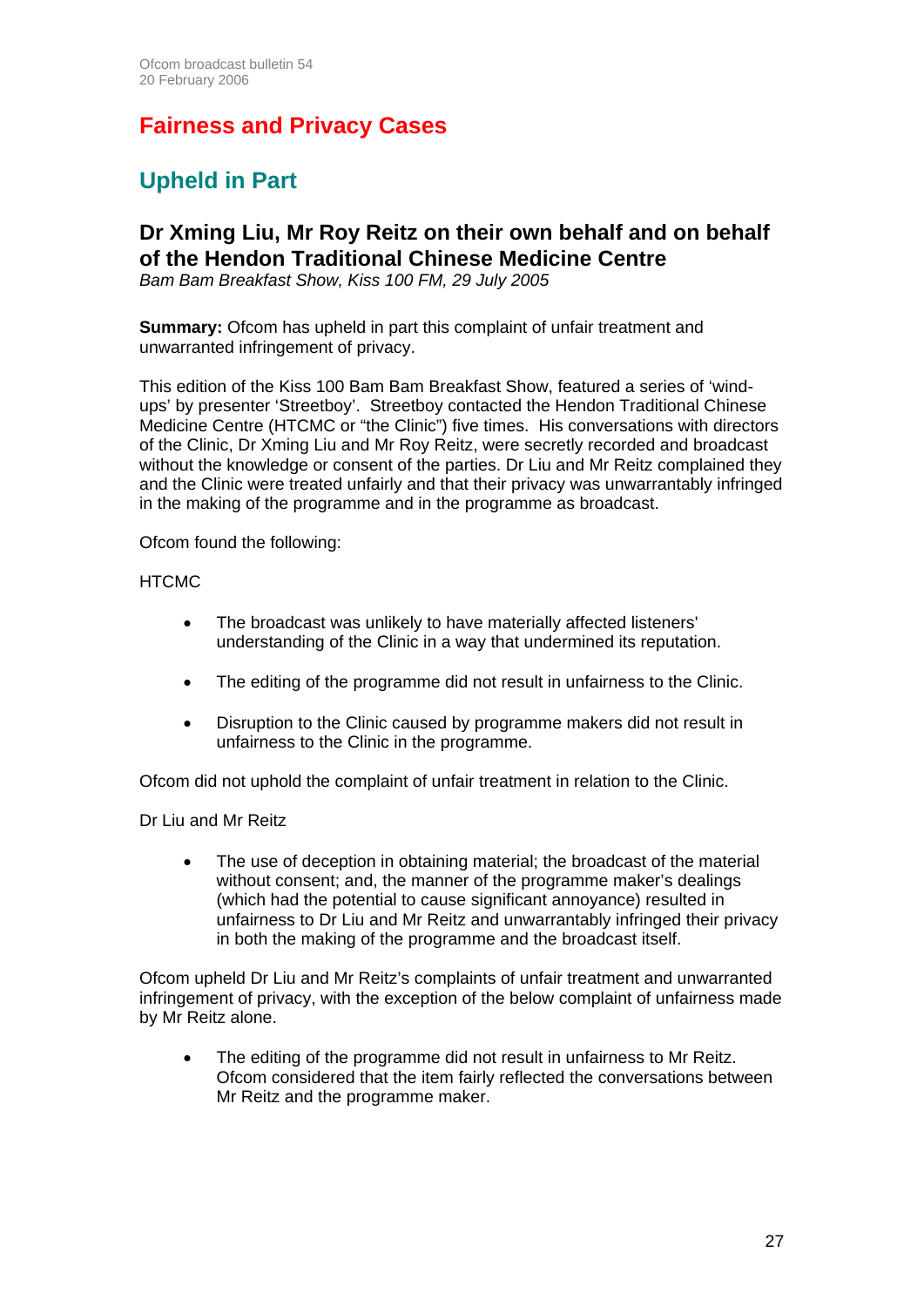### **Introduction**

This edition of the Kiss 100 *Bam Bam Breakfast Show*, featured a series of 'windups' by presenter 'Streetboy'. Streetboy contacted the Hendon Traditional Chinese Medicine Centre (HTCMC or "the Clinic") pretending that he wished to find a cure for his friend's baby, who was suffering from a fictional condition, "Hugius Cockius". Streetboy contacted the same Clinic five times (twice in person and three times by telephone). His conversations with directors of the Clinic, Dr Xming Liu and Mr Roy Reitz, were secretly recorded (without the knowledge or consent of the parties) and subsequently broadcast, also without the knowledge or consent of the parties.

Dr Liu and Mr Reitz complained they and the Clinic were treated unfairly and that their privacy was unwarrantably infringed in the making of the programme and in the programme as broadcast.

### **The Complaint**

### **HTCMC**

### *Fairness*

In summary, Dr Liu and Mr Reitz complained that the Clinic was treated unfairly in the programme in that:

- a) the broadcast attempted to undermine the reputation of the Clinic;
- b) Kiss 100 contacted the Clinic under false pretences and deliberately misled and deceived the Clinic about the nature of their enquiries;
- c) the item was edited in a way which was unfair and damaging to the Clinic; and
- d) Kiss 100's behaviour was deliberately antagonistic and threatening, which caused disruption to the running of the Clinic, including disruption to patients receiving treatment at the time.

### **Dr Liu & Mr Reitz**

### *Fairness*

In summary, Dr Liu and Mr Reitz complained that they were treated unfairly in the broadcast of the programme in that:

- e) Kiss 100 spoke to them under false pretences and deliberately misled and deceived them about the nature of their enquiries;
- f) Kiss 100 recorded and broadcast conversations with them without their knowledge or consent; and,
- g) the item was edited so as to portray Mr Reitz in an unfair and damaging way.

### *Privacy*

In summary, Dr Liu and Mr Reitz complained that their privacy was unwarrantably infringed both in the making and broadcast of the programme in that: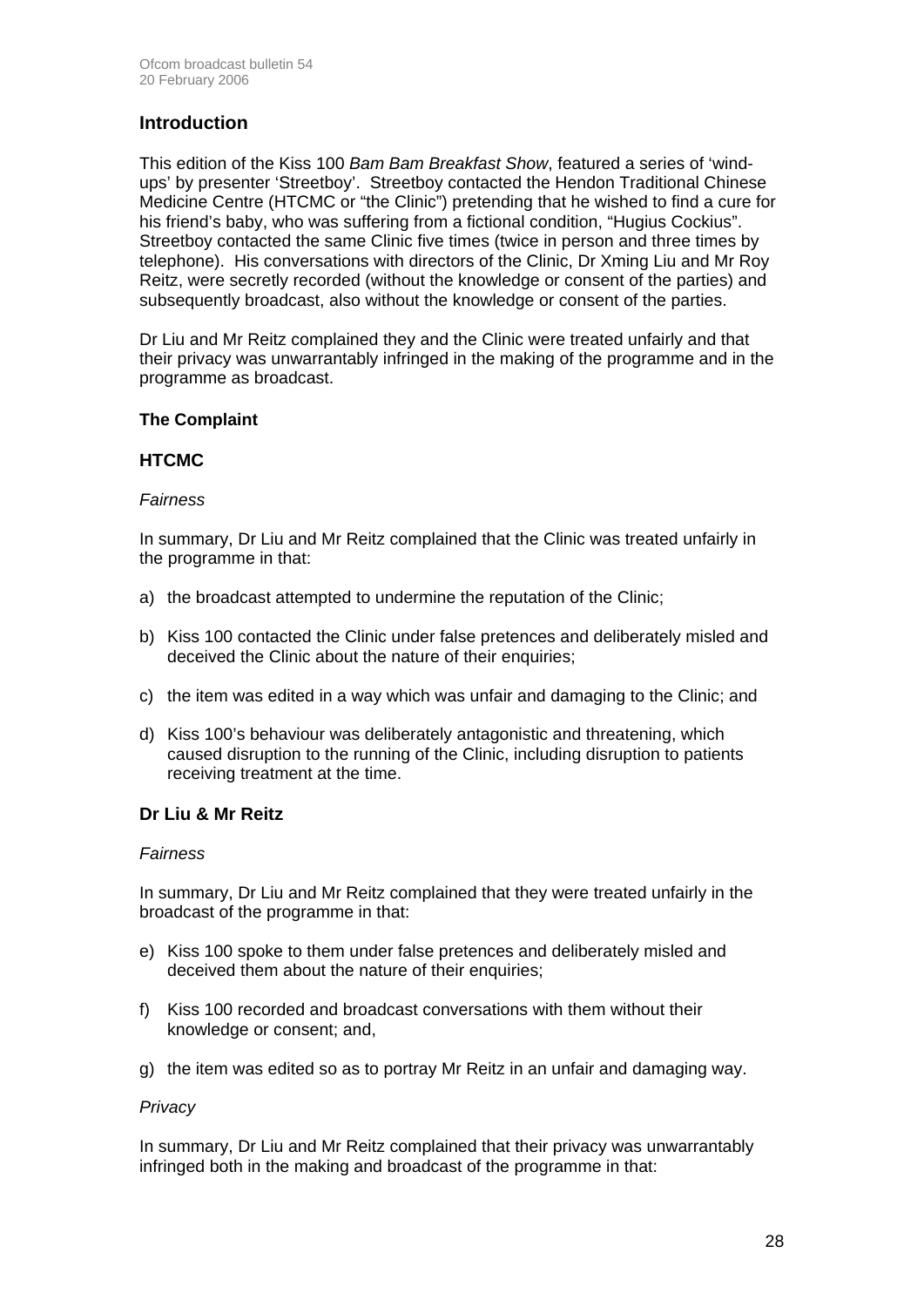- h) Kiss 100 spoke to them under false pretences and deliberately misled and deceived them about the nature of their enquiries; and,
- i) Kiss 100 recorded and broadcast conversations with them without their knowledge or consent.

### **Kiss 100 FM's Case**

Kiss responded to the complaint as follows:

Generally, Kiss responded to the complaint by saying they were extremely sorry if they had caused distress to either of the complainants. Kiss explained that this had never been the intention of the 'wind-up'. In regards to Kiss's specific response to each head of the complaint, a summary has been provided below.

### **HTCMC**

- a) In response to the complaint that the item attempted to undermine the reputation of the Clinic, Kiss maintained the Clinic had not been identified during the item. Kiss noted that the broadcast did not reveal the name of the Clinic nor its location.
- b) Kiss did not specifically address the complaint that the Clinic had been deceived and deliberately misled. However Kiss did note that as with any 'wind-up', the process always included the 'winding-up' of the victim.
- c) Kiss did not specifically address the complaint that the item had been edited in a way that was unfair and damaging to the Clinic.
- d) In response to the complaint that, Streetboy's antagonistic and threatening behaviour had caused disruption to the Clinic and to a patient receiving treatment at the time, Kiss said that while they were sorry distress may have been caused on this occasion, they did not believe Streetboy had conducted himself in an aggressive or threatening manner. Kiss contended that because of Streetboy's experience at staging wind-up calls and pranks, he could be relied upon to act responsibly. Kiss highlighted that Streetboy had left the Clinic when Dr Liu told him that she had a patient to deal with. Further Kiss said Dr Liu gave permission for Streetboy to phone the Clinic and it was Mr Reitz who made the suggestion that Streetboy visit the Clinic.

### Mr Reitz and Dr Liu

### *Fairness*

e) Kiss did not specifically address the complaint that Mr Reitz and Dr Liu had been unfairly deceived and deliberately misled. However, as outlined above, Kiss did note that as with any 'wind-up', the process always included the 'winding-up' of the victim. Kiss believed the name of the 'affliction' would have indicated the humorous intention of the stunt. In particular, Kiss referred to the complainants' statement which indicated that Mr Reitz was aware Streetboy was playing a prank. When describing Mr Reitz and Streetboy's first conversation, the statement read: 'it was apparent this was a hoax'.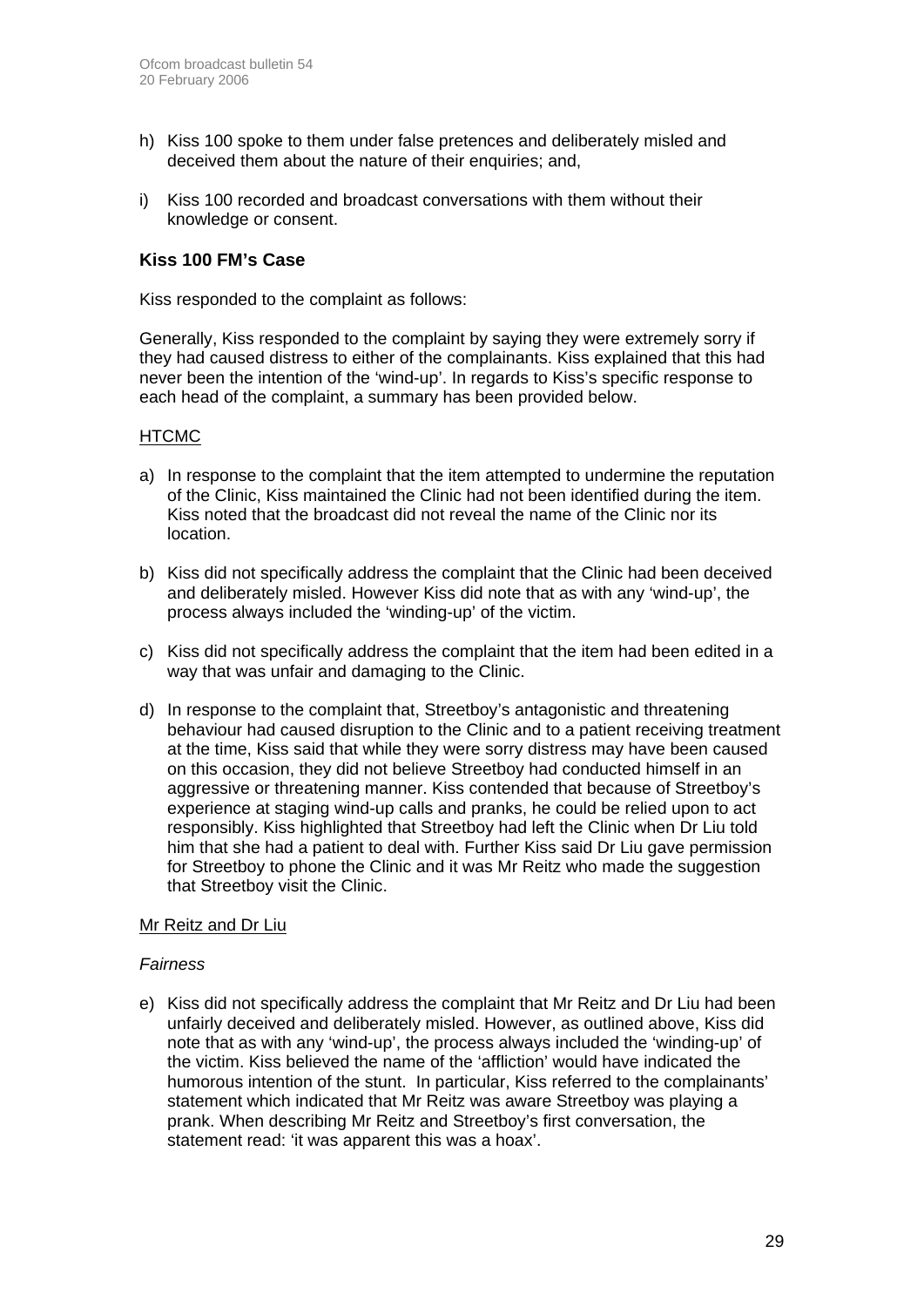- f) In response to the complaint that Kiss recorded and broadcast conversations with the complainants without their knowledge or consent, Kiss said that the item did not reveal either Mr Reitz or Dr Liu's identities and listeners would have been unable to recognise them.
- g) Kiss did not believe the item had been edited in a way which was unfair or damaging to Mr Reitz. Kiss noted that the complainants admitted they had not heard the broadcast, and were told by a patient of its content. Kiss 100 hoped the complainants' concerns regarding the portrayal of Mr Reitz and the identification of the Clinic and themselves, would be allayed after reviewing the item. Kiss 100 said that the face-to-face conversation between Mr Reitz and Streetboy was aired in context and did not imply a lack of professionalism on Mr Reitz's behalf. Aside from the fact that listeners would not have been able to recognise the participants, they did not believe that Mr Reitz's reputation would have been damaged by the feature. Rather, listeners were far more likely to have sympathised with Mr Reitz's remarkable tolerance of Streetboy's antics and persistence.

### *Privacy*

- h) Kiss did not specifically address the complaint that Mr Reitz and Dr Liu had been deceived and deliberately misled, which unwarrantably infringed their privacy. However as noted under Kiss' response to head (e) of the complaint, Kiss explained Streetboy had contacted the Clinic as part of a 'wind-up'; the humorous intention of which he believed would be obvious given the name of the 'affliction'.
- i) As previously outlined, Kiss did not believe the broadcast conversations infringed Dr Liu or Mr Reitz's privacy as the complainants did not have their identities revealed. Kiss said that listeners would have been unable to recognise the participants.

### **Decision**

Ofcom's statutory duties include the application, in the case of all television and radio services, of standards which provide adequate protection to members of the public and all other persons from unfair treatment in programmes and from unwarranted infringement of privacy in and in the making of programmes included in such services.

In carrying out its duties, Ofcom has regard to the need to secure that the application of these standards is in the manner that best guarantees an appropriate level of freedom of expression. Ofcom is also obliged to have regard, in all cases, to the principles under which regulatory activities should be transparent, accountable, proportionate and consistent and targeted only at cases in which action is needed.

In this case Ofcom found as follows:

### **HTCMC**

a) It was clear to Ofcom from the recording that the programme as broadcast was intended to be light-hearted and humorous. It did not appear to be (nor was it likely to have been perceived by viewers as) a criticism of the Clinic or its practices. In these circumstances, and given the farcical nature of the programme content, it was unlikely to have materially affected listeners' understanding of the Clinic in a way that undermined its reputation. Ofcom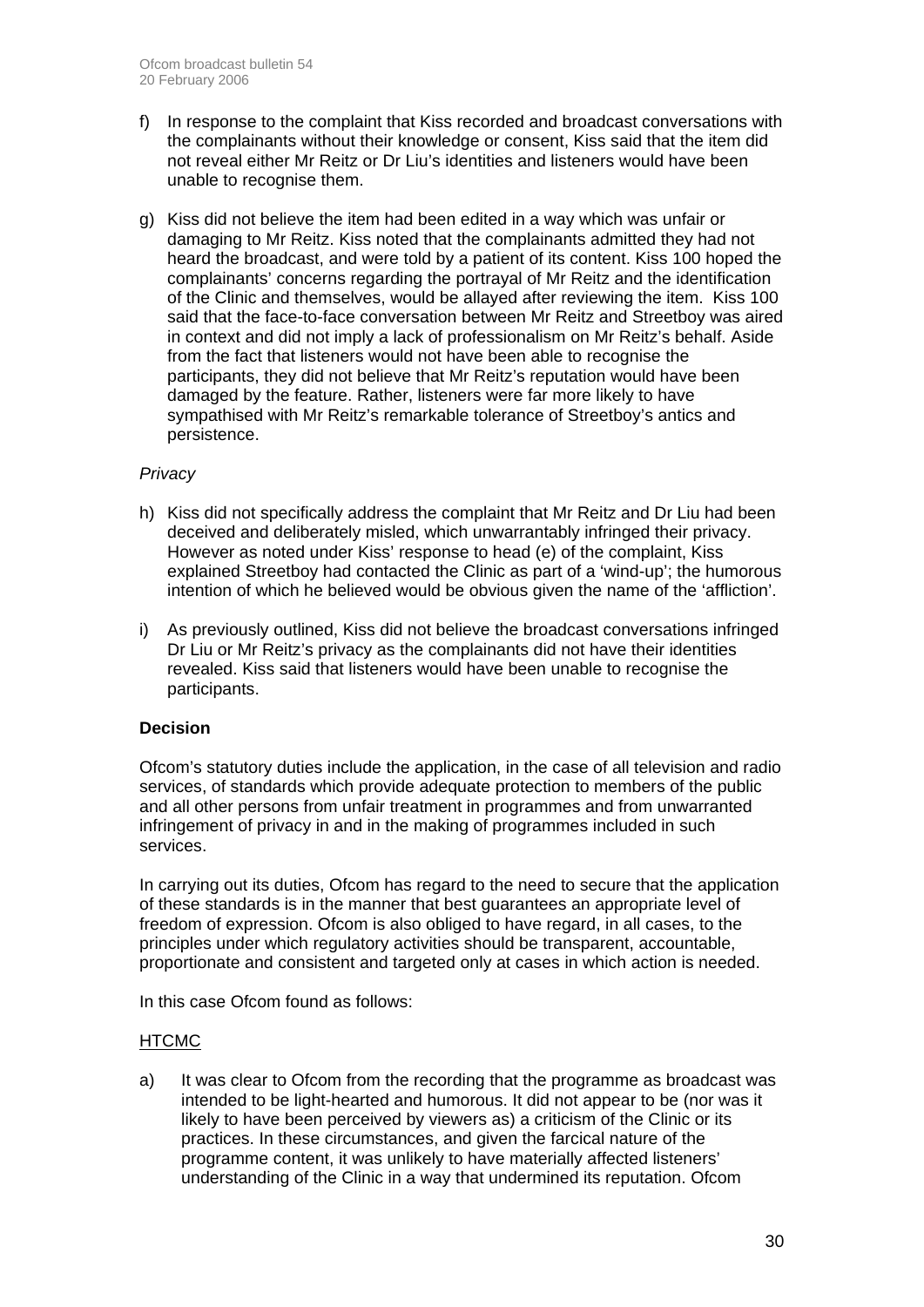found no unfairness in this respect.

- b) Ofcom noted that Dr Liu and Mr Reitz claimed that the programme makers contacted the Clinic under false pretences and deliberately misled and deceived the Clinic about the nature of their enquiries. Ofcom dealt with this allegation when considering Dr Liu and Mr Reitz's personal complaints (see finding below) as it related to the programme makers' dealings with them personally. However, it is Ofcom's opinion that any alleged deception of Dr Liu and Mr Reitz did not materially adversely affect the reputation of the Clinic. Ofcom therefore found no unfairness in this respect.
- c) As stated above at finding (a), Ofcom considered that the programme as broadcast was unlikely to have materially affected listeners' understanding of the Clinic in a way that resulted in unfairness. In the circumstances, therefore, Ofcom did not consider that any editing that had taken place prior to broadcast would have resulted in unfairness to the Clinic. Ofcom found no unfairness in this respect.
- d) Ofcom noted that the programme makers' behaviour was perceived by Dr Liu and Mr Reitz to have been deliberately antagonistic and threatening. Ofcom dealt with this allegation when considering Dr Liu and Mr Reitz's personal complaints (see finding below) as it related to the programme makers' dealings with them personally.

 In relation to the Clinic itself, it is Ofcom's opinion that any alleged antagonistic or threatening behaviour directed at Dr Liu and Mr Reitz did not materially adversely affect the reputation of the Clinic and therefore did not result in unfairness to the Clinic in the programme.

 Whilst Ofcom is concerned that broadcasters should be mindful of the potential for causing distress or disruption to members of the public in such circumstances, in this particular case, Ofcom did not consider that the alleged disruption resulted in unfairness to the Clinic, as the programme was unlikely to have materially adversely affected listeners' understanding of the Clinic. Ofcom found no unfairness in this respect.

Ofcom did not uphold the complaint of unfair treatment in relation to the Clinic.

### Dr Liu and Mr Reitz

### e), f), h) & i)

Programme makers should not normally obtain or seek information through misrepresentation or deception, except where the disclosure is reasonably believed to serve a public interest. When deception is used for the purposes of entertainment, particularly if the deception involves the secret recording of telephone conversations for inclusion in an entertainment programme, care should be taken to prevent any potential unfairness and unwarranted infringement of privacy. People who are the subject of a recorded deception should normally be asked to give their consent before the material is broadcast.

This may not be necessary if the person is not identifiable. Further, surreptitious recording of 'wind-up' calls to obtain material for entertainment purposes may be warranted if it is intrinsic to the entertainment and does not amount to a significant infringement of privacy such as to cause significant annoyance, distress or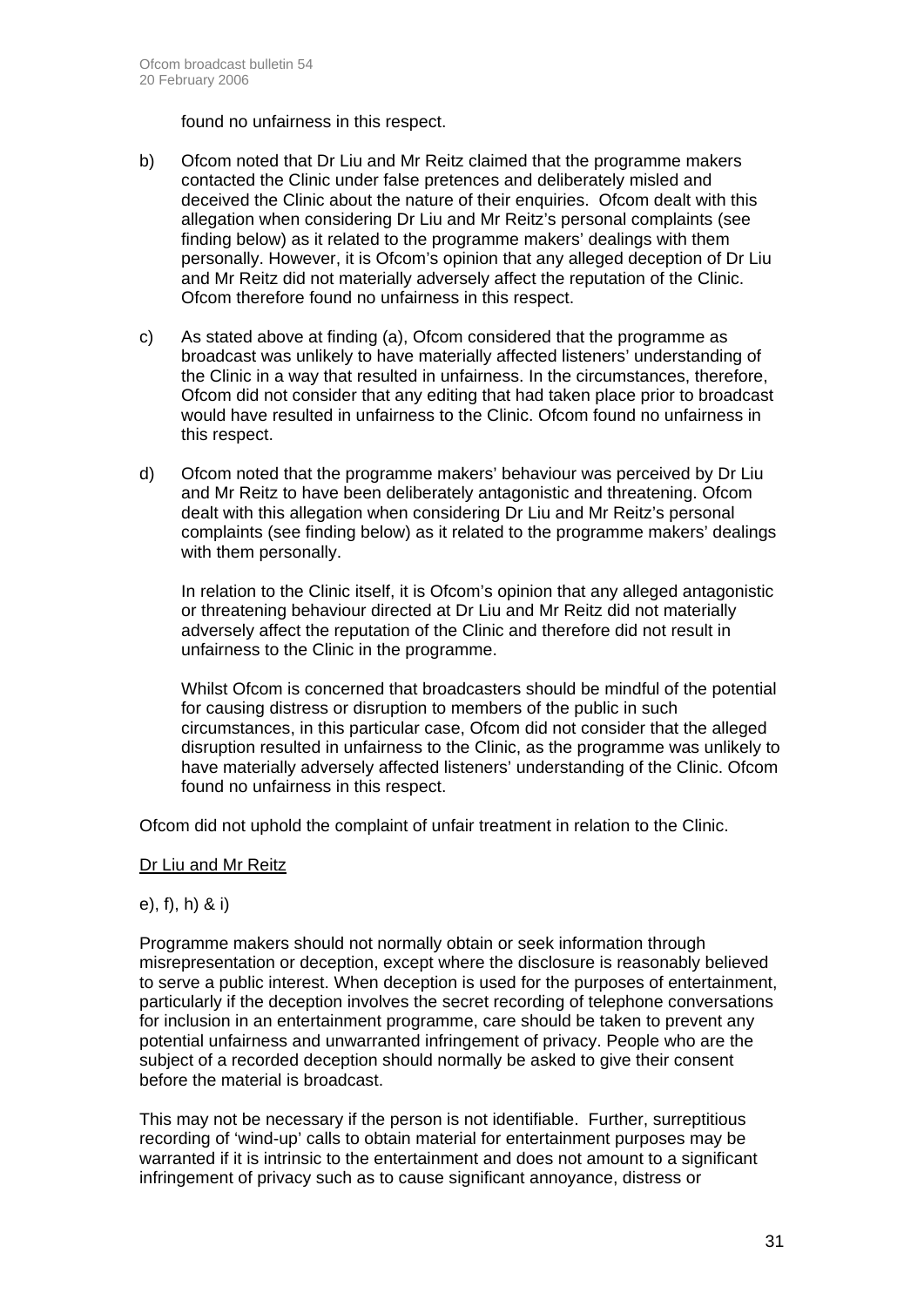#### embarrassment.

In this case, Ofcom noted that the broadcaster accepted that the conversations (both by telephone and in person) were secretly recorded and subsequently broadcast without the knowledge or consent of either Dr Liu or Mr Reitz.

Ofcom noted that the broadcaster maintained that the broadcast did not infringe the complainant's privacy as it did not disclose any personal information which would make them identifiable. Ofcom disagreed. Ofcom considered that, although the item did not disclose the names and personal details of the complainants, their voices were clearly audible throughout the recorded conversations and they would have been likely to have been identifiable to a significant group of people: their clients/patients and business associates. Further, Ofcom noted that the broadcast was first brought to the attention of the complainants by a patient, indicating that the item did make them identifiable.

Ofcom also had concerns about the manner in which the programme maker obtained the material. In particular, the potentially antagonistic methods used by the programme maker in contacting the Clinic five times, when it was clear from the early stages of production that his phone calls and presence were causing, at the very least, great frustration to the participants.

Ofcom found that the use of deception in obtaining the material, the broadcast of the material without consent, and the manner of the programme maker's dealings (which had the potential to cause significant annoyance) were not justified as there was no public interest to be served. All these had resulted in unfairness to Dr Liu and Mr Reitz in the programme, and unwarrantably infringed their privacy in both the making and broadcast of the programme.

Mr Reitz further complained that the editing of the item portrayed him in an unfair way. Ofcom considered that the item fairly reflected the conversations between Mr Reitz and the programme maker, and concluded the editing did not result in unfairness to Mr Reitz in the programme.

**Ofcom upheld in part the complaints of unfair treatment and unwarranted infringement of privacy in relation to Dr Liu and Mr Reitz.**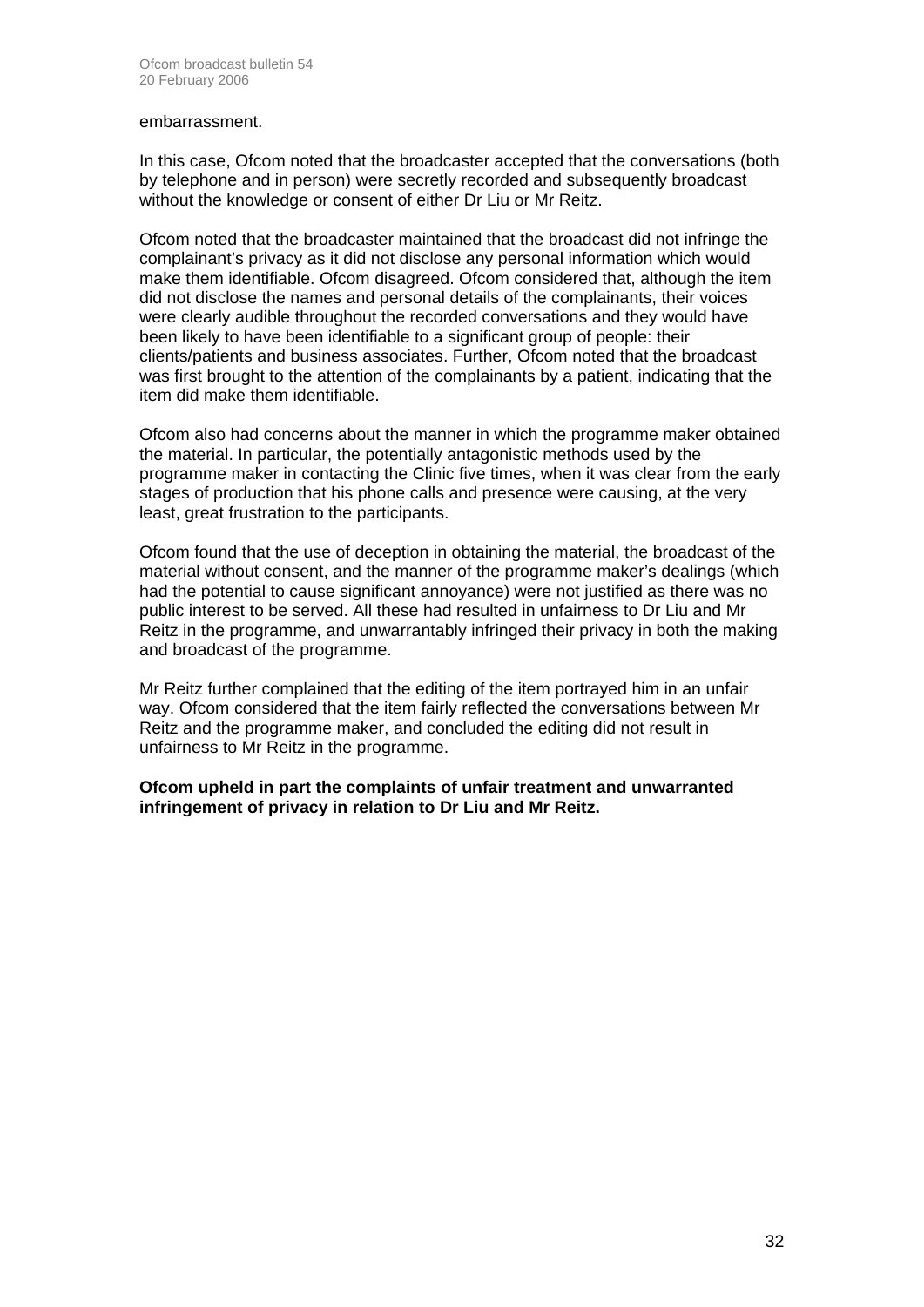# **Not Upheld**

## **Complaint by Mr Nick Cameron**

*Prison Undercover: The Real Story, BBC1, 9 March 2005* 

**Summary:** Ofcom has not upheld this complaint of unfair treatment.

Mr Cameron complained that he was unfairly treated in the programme as broadcast. The item was an investigation into the prison HMP Kilmarnock, and included material covertly recorded at the prison by an undercover reporter. Mr Cameron, the Director of HMP Kilmarnock, complained that the programme-makers only informed him that he would appear in the programme when pressured to do so. He also complained that he was unfairly portrayed in the programme, and that the programme reported that he failed to take any action regarding concerns raised by the programme's undercover reporter in spite of evidence that he had.

Ofcom concluded that although the programme-makers did not inform Mr Cameron that he would appear in the programme in their first letter detailing it, he was given this information sufficiently in advance of the programme for him, or his representatives, to respond to the allegations made in it. Ofcom found that the programme did not portray him unfairly. Ofcom also found that the programme did not report that Mr Cameron failed to take any action regarding concerns raised, and did report an investigation into the allegations raised in the programme by Premier Custodial Group.

### **Introduction**

This documentary used secretly filmed footage to investigate HMP Kilmarnock, a private prison operated by Premier Custodial Group ("Premier"). An undercover reporter gained a job as an officer at the prison and filmed his daily work and observations. The programme criticised practices at the prison including those which, the programme claimed, put vulnerable prisoners at risk and failed to deal with hard drug use.

Mr Nick Cameron, Director of HMP Kilmarnock, featured in the programme. The undercover reporter secretly filmed Mr Cameron during the reporter's 'exit interview' in which he raised concerns about practices at the prison including the alleged falsification of forms relating to suicide watches. Mr Cameron complained he was treated unfairly in the programme as broadcast.

### **The Complaint**

### **Mr Cameron's case**

In summary, Mr Cameron complained that the he was treated unfairly in that:

- a) The programme-makers only revealed that he would appear in the programme when pressured.
- b) The programme-makers' portrayal of Mr Cameron was highly inaccurate and untruthful.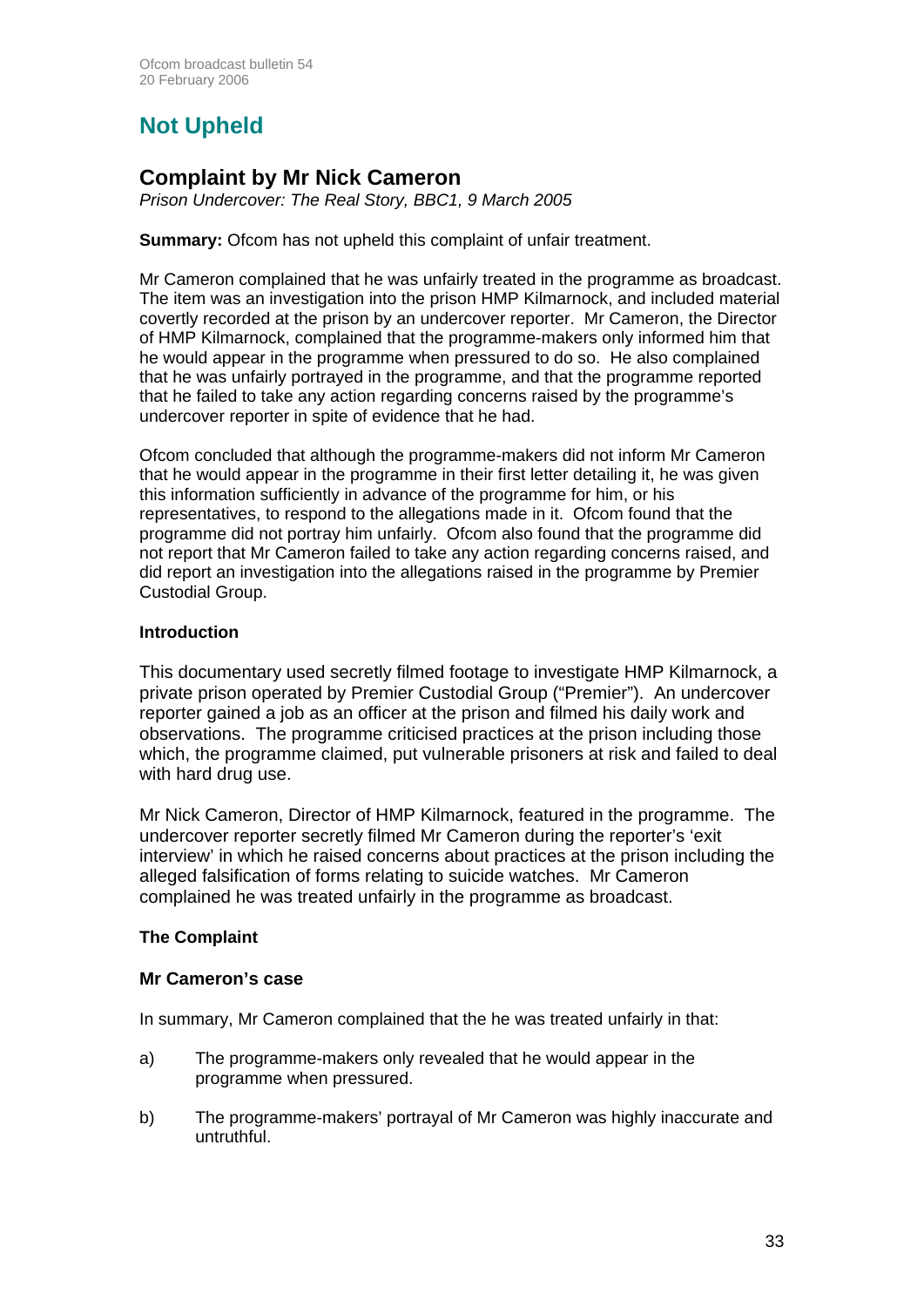c) The programme reported that Mr Cameron had failed to take any action regarding the concerns raised by the undercover reporter (over the alleged falsification of forms relating to suicide watches), in spite of evidence to the contrary being offered to the BBC.

### Supporting material

Mr Cameron provided correspondence between the programme-makers and the prison authorities.

In relation to head (c) of his complaint Mr Cameron supplied supporting material regarding an internal prison investigation conducted following the reporter's exit interview. This material included an email exchange regarding the investigation and prison rosters. Mr Cameron also supplied a witness statement from a senior manager present at the exit interview, stating that the reporter had declined to name any individuals falsifying forms relating to suicide watches.

### **The BBC's case**

In summary the BBC responded as follows:

a) The programme exposed very serious failings in the system at HMP Kilmarnock. Evidence of failings came from a variety of sources including overt and covert personal testimony from current and former prison staff, reports from the Prisons Inspectorate and documentation originating from Mr Cameron himself. Mr Cameron and his regime were therefore the subject of close questioning and scrutiny.

It is not true that the programme-makers only revealed that Mr Cameron would appear in the programme when pressured to do so. The programme's series producer wrote to him on 23 February 2005 more than two weeks before transmission inviting his response to issues raised. After this initial letter all further communication with Mr Cameron was mediated by Premier as requested. A subsequent letter of 4 March 2005 confirmed that they were considering using the covert material of the exit interview with Mr Cameron. The BBC stated that the exit interview was the most direct way possible to put concerns to Mr Cameron.

Premier provided two responses including an email concluding that all procedures were being followed as directed, however the programme-makers had evidence that this was not the case. It was in the wider public interest to show how the prison's Director had responded to being informed that suicide watches were compromised.

As of 23 February 2005 the programme-makers had not decided to include the section featuring Mr Cameron but in light of information suggesting that he was well aware of problems compromising the prison as far back as 2002, the issue came into focus and they invited Mr Cameron, through his press office to respond, which he did. If Premier had made objections over the tight deadline for response, the programme-makers would have considered moving the transmission deadline back.

b) The portrayal of Mr Cameron prior to the exit interview was restricted to statements of fact about Mr Cameron and quotations from his own written material. The exit interview was a fair encapsulation of that encounter.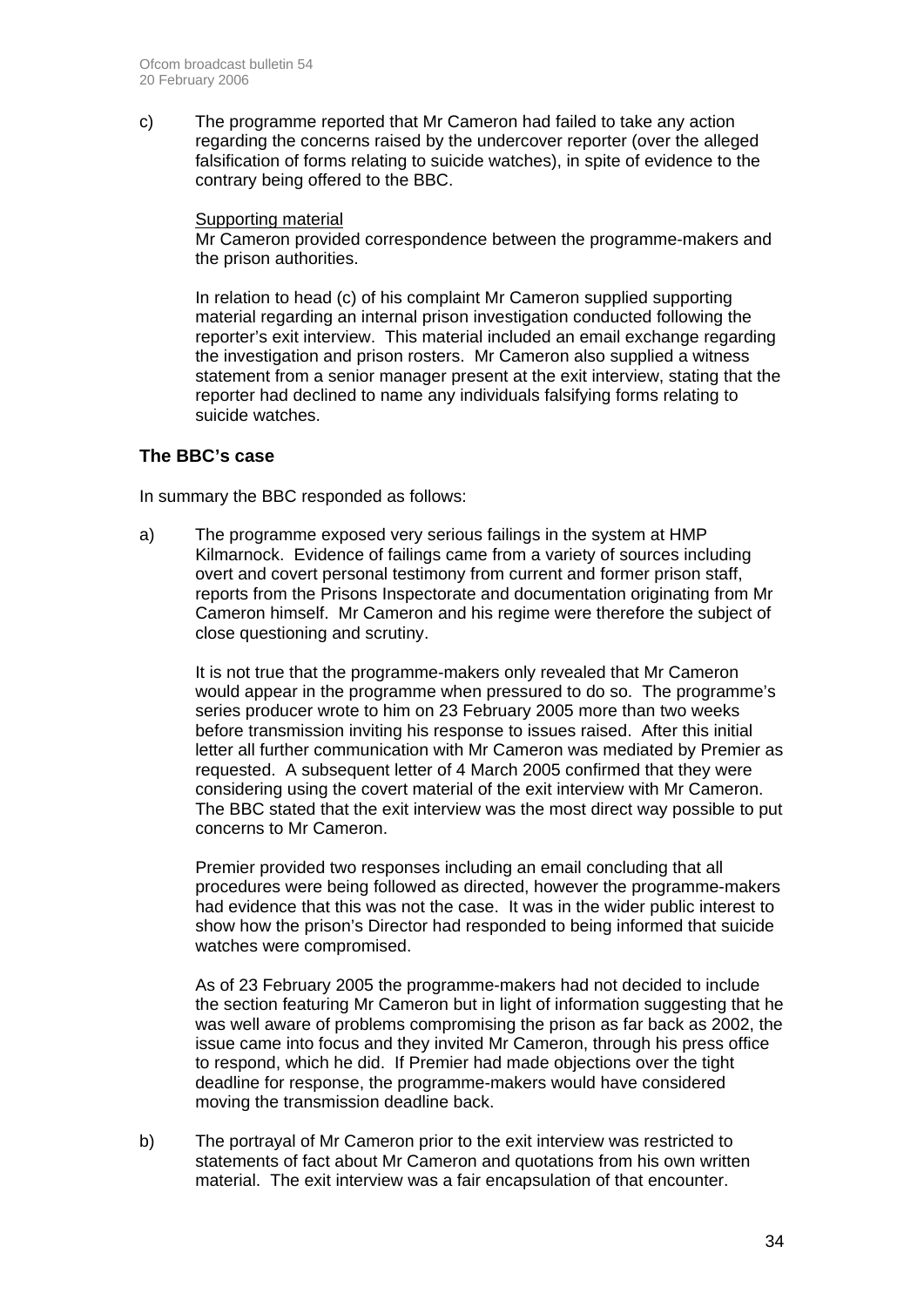c) The commentary pointed out that Mr Cameron did not ask Steve Allen (the undercover reporter) where or when the forms were falsified or which officers were responsible. It is not the case, as Mr Cameron and the witness statement stated, that Steve Allen refused to give these details, in fact he was not asked. The programme made no comment on the brief email regarding investigation into Steve Allen's allegations since it did not address the issues raised. However the programme did reflect in full Premier's statement.

The programme did not, as Mr Cameron stated, report that he had failed to take any action regarding the concerns raised by the undercover reporter. The script reported Premier's investigation. The only direct comment about Mr Cameron stated that he did not ask Steve for details regarding his allegations and this is factually correct.

### **Mr Cameron's comments on the BBC's response**

In summary Mr Cameron commented that:

a) The BBC claimed he was given an opportunity to put his points across via the covertly filmed exit interview, however he was unaware that he was responding at the exit interview to BBC's programme or to its letter of 23 February 2005.

At no point did the BBC indicate that the deadline for transmitting the programme could or would in any way be altered. The BBC ran trailers from a week prior to transmission and advertised it in viewing guides. It is untruthful to suggest that the BBC were willing to delay televising the programme.

The producer refused to meet or return phone calls and would only correspond through fax.

- b) No further comment was made.
- c) The commentary did not explain that he had undertaken an investigation immediately following the exit interview in spite of information on this being provided to the BBC.

### **BBC's second statement in response**

In summary the BBC responded that:

a) Their first statement did not suggest that the exit interview represented a right of reply, it was shown as part of the reporter's experience as a departing officer and was an appropriate opportunity for Mr Cameron to respond to his concerns. Mr Cameron failed to ask any of the questions which could have informed a meaningful investigation.

The reference to the possibility of rescheduling was not untruthful. It was a possibility although an option of last resort. In the event Premier provided a full response pre-transmission and rescheduling was not necessary.

The producer's letter of 23 February 2005 gave a full account of the issues raised in the programme and invited a response from which the salient points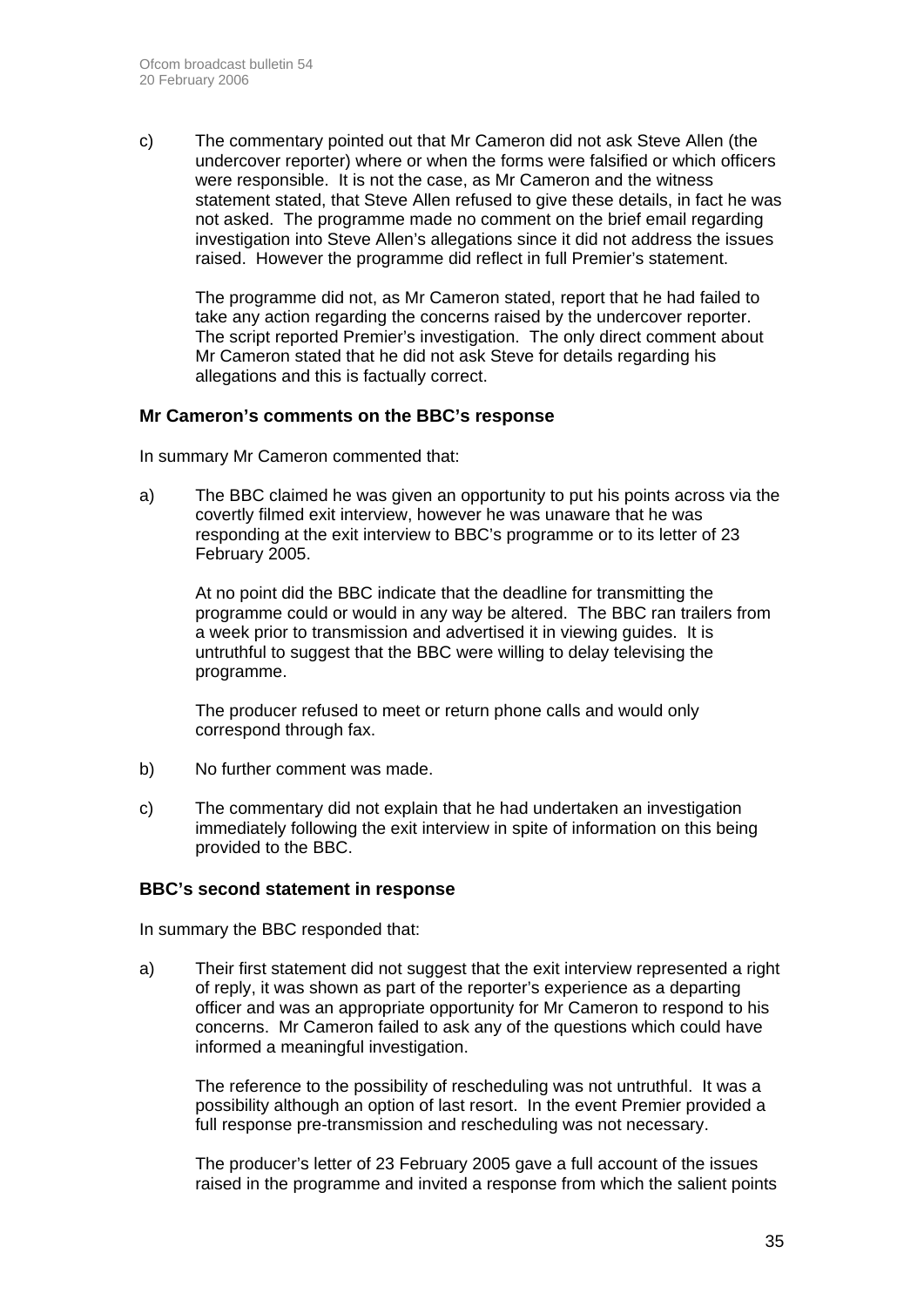were included. Premier requested that all further correspondence be conducted through their communications manager and subsequent questions were answered quickly by the programme-makers in faxed letters. There was no requirement to meet with Premier.

- b) No further comment was made.
- c) The programme did not detail Mr Cameron's investigation which resulted in only a six line email. Premier's letter of 7 March 2005 did not mention any earlier investigation, stating that one was 'underway'.

### **Decision**

Ofcom's statutory duties include the application, in the case of all television and radio services, of standards which provide adequate protection to members of the public and all other persons from unfair treatment in programmes included in such services.

In carrying out its duties, Ofcom has regard to the need to secure that the application of these standards is in the manner that best guarantees an appropriate level of freedom of expression. Ofcom is also obliged to have regard in all cases, to the principles under which regulatory activities should be transparent, accountable, proportionate, consistent and targeted only at cases in which action is needed.

In the circumstances of this case Ofcom found the following:

a) Ofcom first considered Mr Cameron's complaint that the programme-makers only revealed that he would appear in the programme when pressured, and that this resulted in unfairness to him in the programme as broadcast. Where a programme alleges wrongdoing or incompetence, or contains a damaging critique of an individual or organisation, those criticised should normally be given an appropriate and timely opportunity to respond to, or comment on, the arguments and evidence contained within that programme. Ofcom found that the programme did contain a damaging critique of Mr Cameron, both as Director of the prison under investigation by the programme and as the subject of a section in the programme which was critical of him.

Ofcom therefore examined the background correspondence between the programme-makers and Mr Cameron. Ofcom noted that the first letter from the BBC, dated 23 February 2005, informing Mr Cameron of the forthcoming programme and its covertly recorded evidence, was extremely detailed. It mentioned a number of officers by name and detailed allegations to be made in the programme. However, Ofcom noted with concern that at no point did this letter mention the covert recording featuring Mr Cameron at the undercover reporter's exit interview.

It was only after repeated questioning from Premier that the BBC confirmed that it had covertly recorded material featuring Mr Cameron. In a letter of 1 March 2005 the programme-makers stated that "managers culpable through seniority should be identified". In a letter of 3 March 2005 the BBC stated that "the only Premier employee we will be identifying that we have not already named is the Director Nick Cameron". Finally in a letter of 4 March 2005, the programme-makers stated that "We believe it is in the public interest to show how Mr Cameron handled the situation when one of his junior officers tried to report how suicide watches are being compromised at his prison".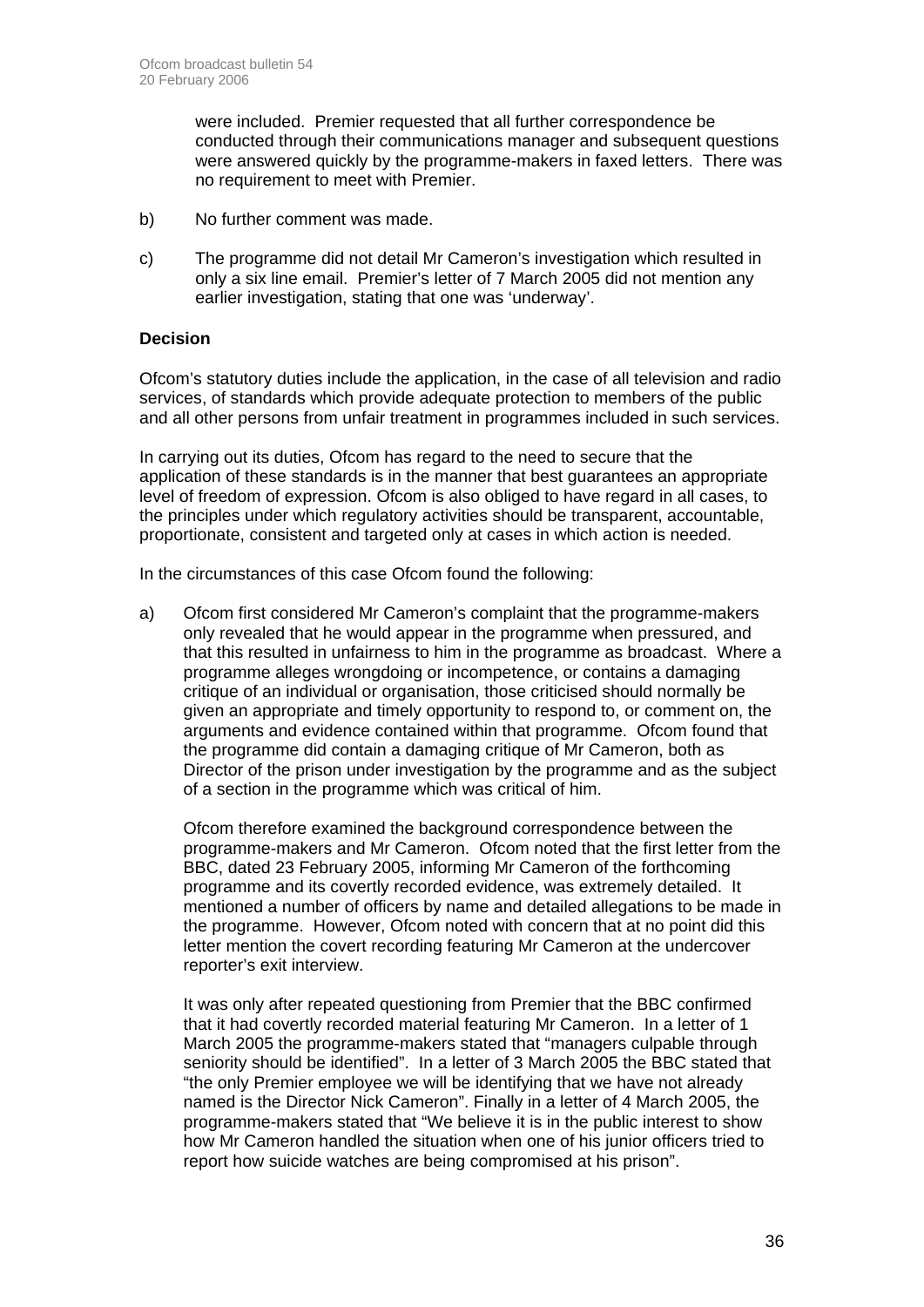Ofcom noted that the BBC's submission in response to Mr Cameron's complaint stated that "As of 23 February the programme-makers had not decided to include the section featuring Mr Cameron". However Ofcom also noted that Mr Cameron was only finally notified of the BBC's intention to include the covertly recorded material, and thereby given an opportunity to respond to this aspect of the programme, five days before its scheduled transmission.

Ofcom then considered whether the way in which Mr Cameron was informed about his featuring in the programme resulted in unfairness to him. Ofcom considered that it would have been preferable for the programme-makers to have informed Mr Cameron at an earlier stage that he would feature in the programme. However, Ofcom concluded that Mr Cameron, or Premier on his behalf, was given an appropriate, and sufficiently timely, opportunity to respond to the allegations made in the programme and indeed a response from Premier was broadcast in the programme. Ofcom therefore found that the way in which he was informed about this did not result in unfairness to Mr Cameron in the programme as broadcast.

- b) Ofcom next considered whether the portrayal of Mr Cameron resulted in unfairness to him in the programme as broadcast and examined the unedited material featuring Mr Cameron. Ofcom considered that both the editing and presentation of the material featuring Mr Cameron was fair. The material broadcast from the covertly recorded exit interview was a fair representation of the unedited material, and was of particular relevance to the programme's investigation into the conduct of suicide watches at HMP Kilmarnock. The programme's commentary in relation to Mr Cameron was also fair (as detailed below at head (c)). Ofcom therefore concluded that the portrayal of Mr Cameron did not result in unfairness to him in the programme as broadcast.
- c) Ofcom finally considered Mr Cameron's complaint that the programme reported that he had failed to take any action regarding the concerns raised by the undercover reporter, in spite of evidence provided by him.

Ofcom first considered the material from the covertly recorded exit interview included in the programme. Ofcom noted that in the section of the programme featuring Mr Cameron, the undercover reporter stated:

 "To be honest with you there's one thing I wanted to mention which has been playing on my mind. The suicide watches – I mean I've been on shifts I've noticed that they are filled in in advance or retrospectively and people aren't going around and doing them".

Mr Cameron was shown to respond:

"As long as you have done your job that's well you've done your job, and if you get an issue when you see someone else not doing their job – speak to them first 'that's not right you should to it properly' and if they don't do anything you should talk to a supervisor or the head of residential".

Ofcom further noted that the commentary following this exchange stated:

"But the director does not ask Steve where or when the forms have been falsified, or which officers are responsible for not following the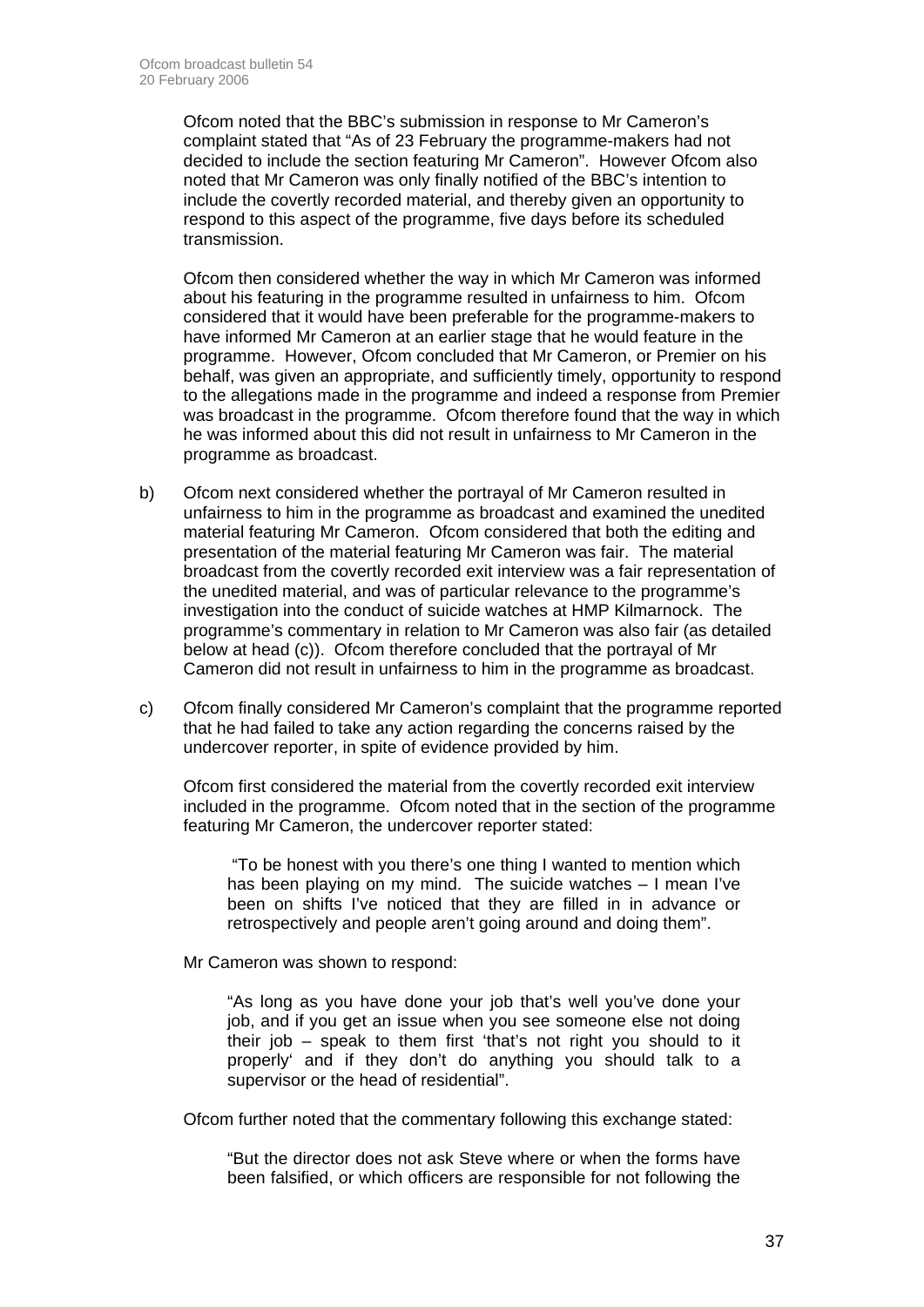correct procedure".

Ofcom found that the programme did not report that Mr Cameron failed to take any action following the exit interview. The commentary regarding Mr Cameron was confined to observations about the covertly recorded material included in the programme.

Ofcom also noted that in its letter to the programme-makers of 4 March 2005, regarding the concerns raised in the covertly recorded exit interview, Premier wrote:

"These concerns were taken seriously and fully investigated. We were unable to find evidence of non-compliance with our procedures and continue to monitor the situation,"

Premier also attached material in support of the action taken.

While the programme made no specific mention of this action, Ofcom is satisfied that the position of Mr Cameron and Premier was fairly represented in the programme which, referring to Premier's statement for broadcast, stated:

"This week the Premier Custodial Group is investigating the allegations raised in tonight's programme".

Ofcom therefore concluded that there was no unfairness to Mr Cameron in the reporting of action taken regarding the concerns raised by the undercover reporter.

**The complaint of unfair treatment was not upheld.**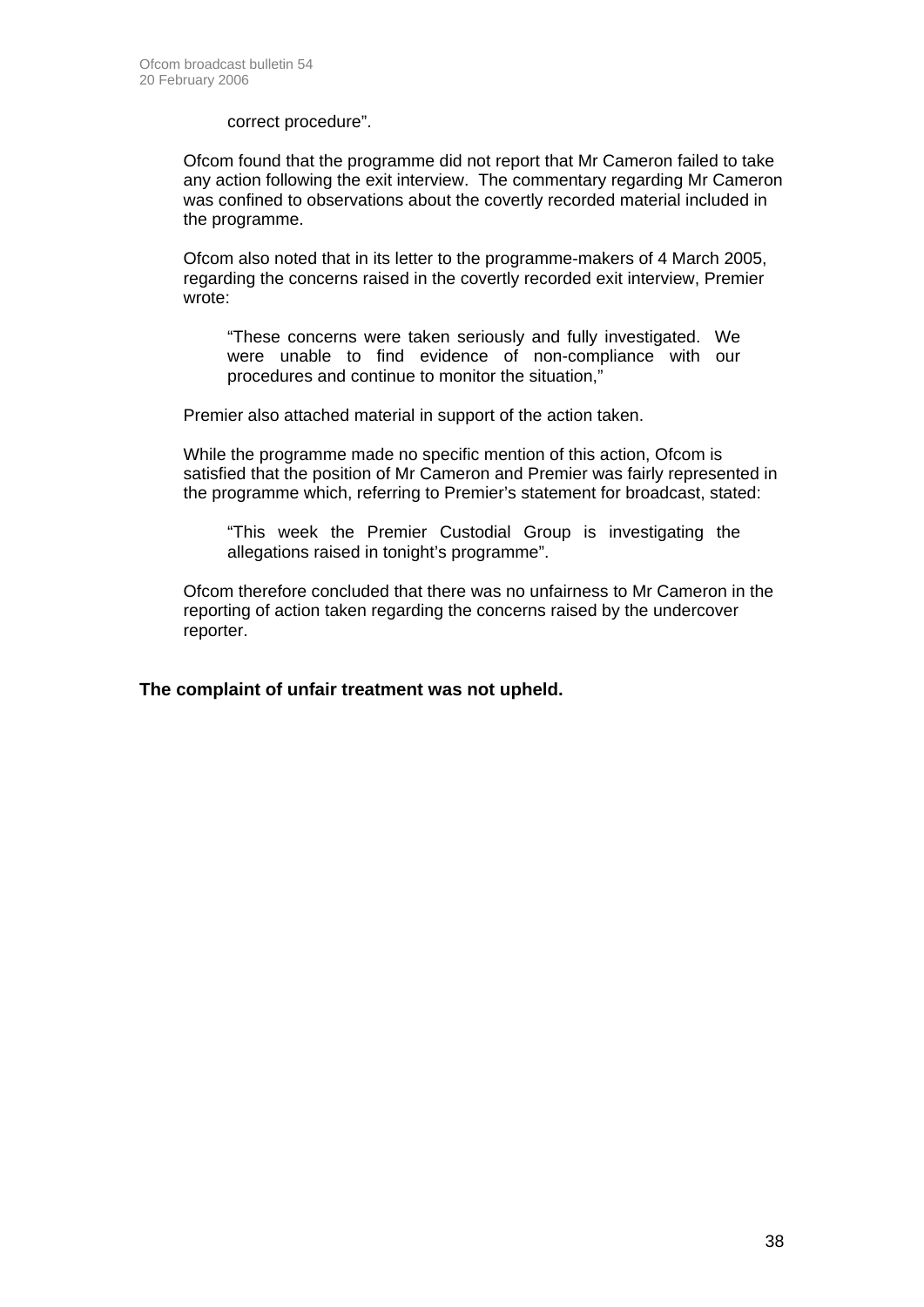## **Complaint by Mr David Lorimer**

*Prison Undercover: The Real Story, BBC1, 9 March 2005* 

**Summary:** Ofcom has not upheld this complaint of unfair treatment and unwarranted infringement of privacy.

Mr David Lorimer complained that he was unfairly treated in the programme as broadcast and that his privacy was unwarrantably infringed both in the making and broadcast of the programme. The item was an investigation into the prison HMP Kilmarnock, and included material covertly recorded at the prison by an undercover reporter. Mr Lorimer, a prison officer at HMP Kilmarnock, complained that the programme was unfairly edited and, without evidence, portrayed him as violent and having failed to report drugs finds. He further complained that his privacy was unwarrantably infringed when the programme makers covertly filmed him at his engagement party and subsequently broadcast the footage.

Ofcom concluded that the material featuring Mr Lorimer was not unfairly edited and did not portray him unfairly. Ofcom further found that although the covert filming of Mr Lorimer at his engagement party was particularly sensitive in view of the private nature of the occasion, both the recording and subsequent broadcast of the material was warranted and his privacy was not therefore unwarrantably infringed.

### **Introduction**

This documentary used secretly filmed footage to investigate the prison HMP Kilmarnock. An undercover reporter gained a job as an officer at the prison and filmed his daily work and observations. The programme criticised practices at the prison including those which, the programme claimed, put vulnerable prisoners at risk and failed to deal with hard drug use.

Mr David Lorimer, a prison officer at HMP Kilmarnock, featured in the programme. The undercover reporter secretly filmed Mr Lorimer teaching new recruits control and restraint techniques. Mr Lorimer was also secretly filmed talking to the undercover reporter at his own engagement party.

### **The Complaint**

### **Mr Lorimer's case**

In summary, Mr Lorimer complained that the he was treated unfairly in that:

- a) The programme, without evidence, portrayed him as violent.
- b) The programme, without evidence, claimed that he did not report drugs finds.
- c) The section in the programme involving him was unfairly edited.

In summary, Mr Lorimer complained that his privacy was unwarrantably infringed in that:

d) The programme's undercover reporter filmed, without Mr Lorimer's consent, at his engagement party which was a private function.

e) The programme broadcast the footage covertly filmed at the engagement party.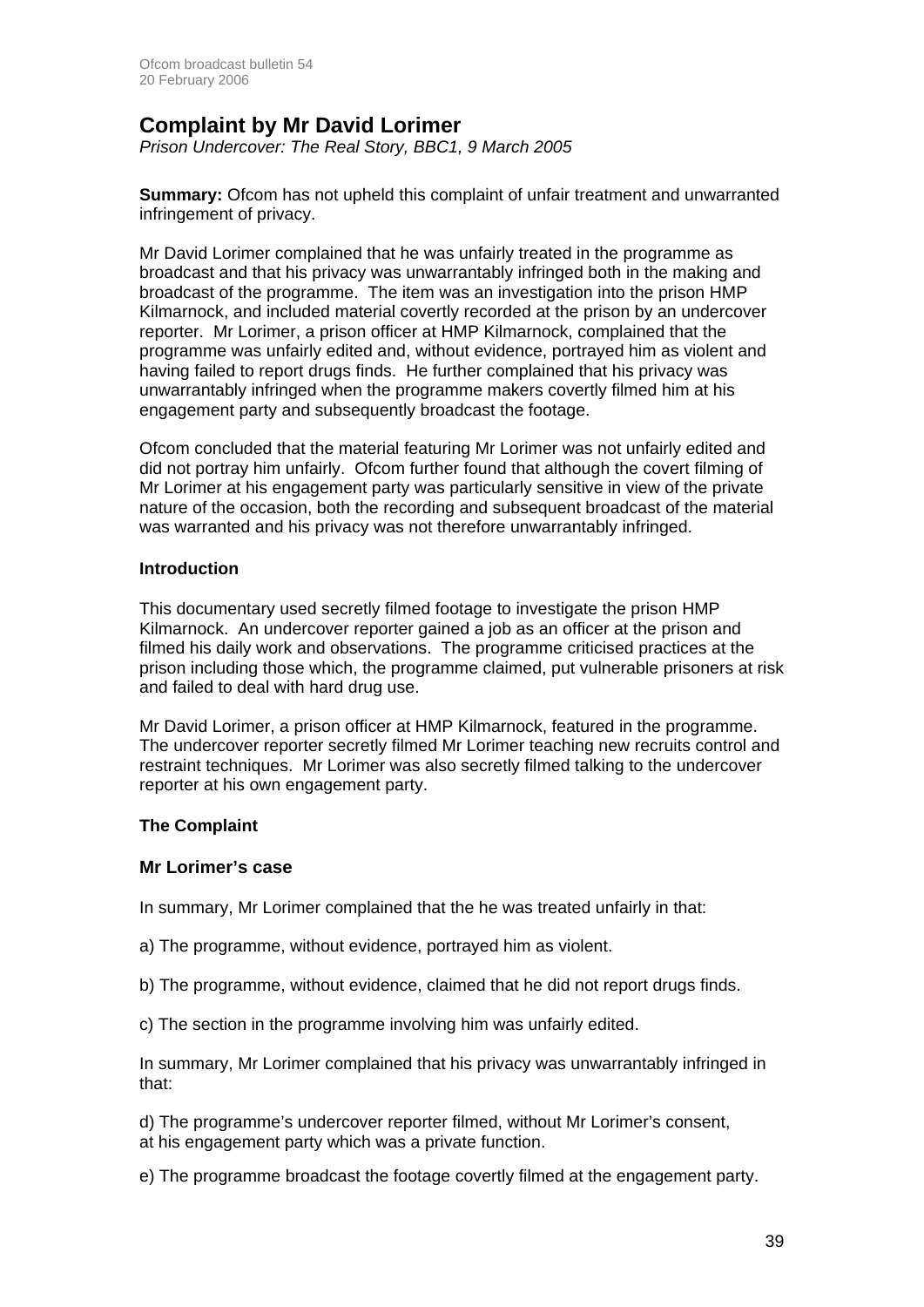### **The BBC's case**

In summary the BBC responded to Mr Lorimer's fairness complaint as follows:

a) The programme, in line with a long tradition of undercover investigations, set out to expose failings at HMP Kilmarnock. In accordance with BBC Editorial Policy, prima facie evidence was gathered, before secret filming was embarked upon. This evidence included criticism from prison inspections which said that the prison felt uncomfortable and unsafe. The programme found and presented evidence that prison officers were deliberately ignoring drugs finds and exercising undue force well outside accepted control and restraint procedures.

In the context of the above evidence, and in his role as a trainer of new recruits, the programme secretly filmed Mr Lorimer. The researcher had established Mr Lorimer's attitude towards prisoners and his inappropriate advice to new recruits. His own words confirm that he was prepared to go beyond accepted control and restraint ("C&R") procedures, stating:

Quote 1: "I don't like them (long term prisoners). I fucking detest them. Be nice to them? Bit half and half. They seem to think they're beyond it you know. They need a good fucking pasting. That's it plain and simple – at the end of the day I've got the keys and I'm fucking in charge here so - it's my way or the highway"; and,

Quote 2: "You'll always get prisoners who push you to the limit – torturing you with this and that. But the minute you grab them and slam them on the deck and say 'shut the fuck up, do what I tell you' that's it. I've done it with prisoners, a good slap and say 'fucking behave yourself' that's all you need to do. Get them in a headlock and take them down. Never mind C&R (control and restraint). See when you're in the real world C&R does no good. If you don't like some cunt just headlock them and grab them and squeeze and you just do what you can".

b) The evidence, presented again in Mr Lorimer's own words, showed him as someone who did not report drugs finds so that he could use this to his own advantage at a later date:

> Quote 3: "I earn favours off the prisoners. If I find a bit of tin foil in the cell in a cell search. If it's fuck all - a wee bit of fucking mack [heroin] on it, I'll scrunch it up and say you owe me a favour now…I've got a dictionary of favours that I can cash in".

c) The internal editing of the sections included in the programme did not alter their context or evidential value.

In summary, the broadcaster responded to the privacy complaint by Mr Lorimer that:

d) The decision to film at Mr Lorimer's engagement party was taken in line with BBC Editorial Policy and following due consultation. The reporter had established Mr Lorimer was giving potentially dangerous advice to new recruits and wished to gain further evidence. The reporter felt that Mr Lorimer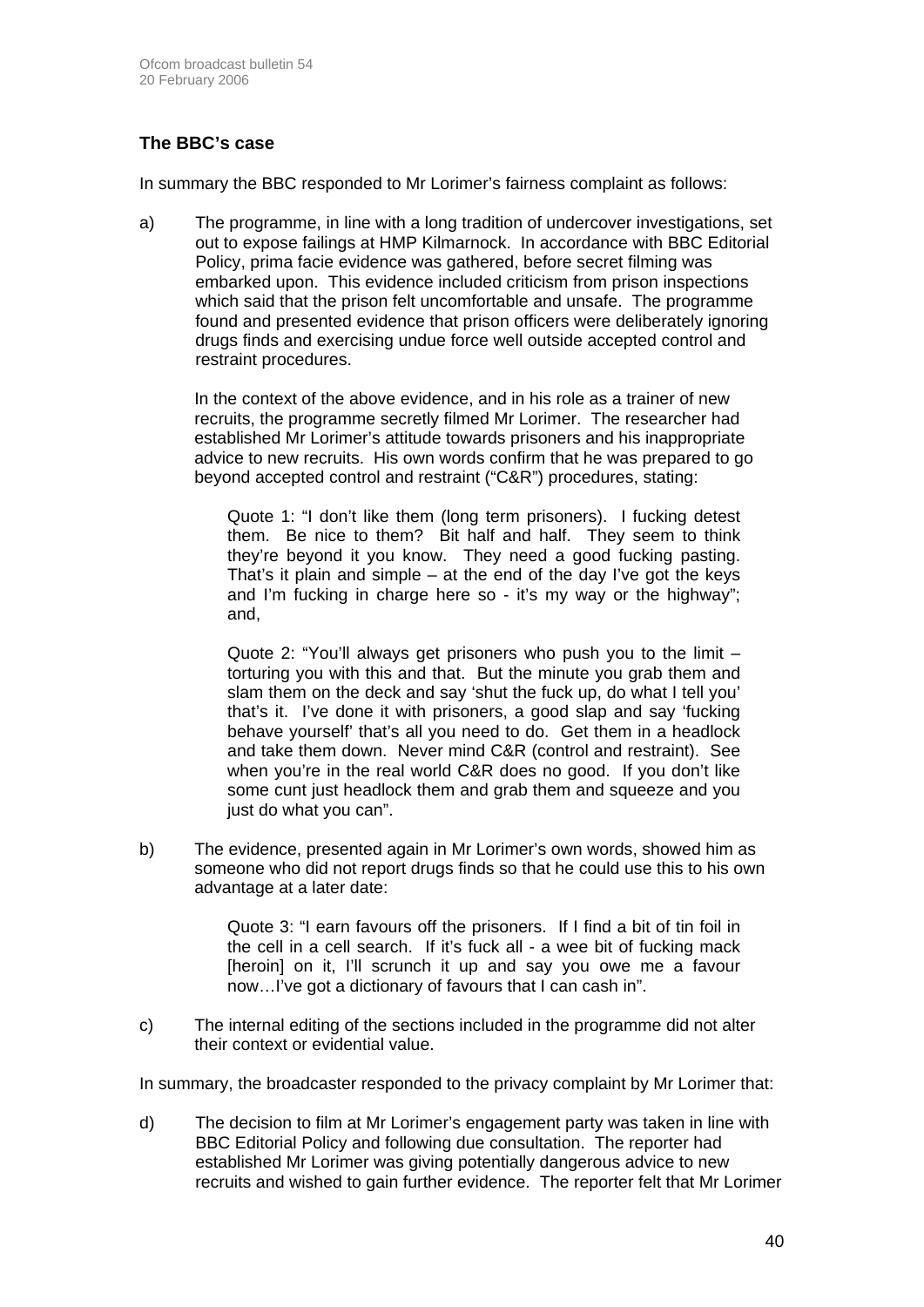might be even more forthright away from the prison environment. This proved to be the case. No other guests were identified, nor was the location specified.

e) Before its inclusion the material was considered as part of the programme's editorial approval process. It was felt that as Mr Lorimer's comments were consistent with his attitude on previous occasions it was fair to include them in the programme. This was well within the programme's overall intention of serving the public interest, in showing up serious failings in this important area of the penal system.

### **Mr Lorimer's comments on the BBC's response**

In summary Mr Lorimer commented that:

a) He has been a control and restraint (C&R) instructor at HMP Kilmarnock for two and a half years and a prison custody officer for three and a half years. During this time no complaints have been made against him regarding undue force in spite of numerous incidents when C&R has been used. Quote 1 (above) was no more than meaningless banter on a coffee break, he always treats prisoners with respect and dignity.

With regard to Quote 2 (above) he was at his engagement party and heavily under the influence of alcohol which the reporter used to his advantage. This was entrapment. His words were no more than bravado when he was heavily under the influence of alcohol, there is no evidence that undue force was used on inmates. (Mr Lorimer provided letters of commendation from his career file in support of his record).

b) He would never overlook drugs finds and Quote 3 (above) actually says "if its fuck all but a wee bit of a *mark* on it". The BBC deliberately subtitled *mark* as 'heroin' to fool people into thinking he was saying the word *mack* instead of *mark*. It is not a reportable offence for prisoners to have foil in their cells.

### **BBC's second statement in response**

In summary the BBC responded that:

- a) The point at issue is neither Mr Lorimer's career nor whether prisoners have complained about his conduct in C&R. His own words presented evidence that he had gone, and was prepared to go, beyond accepted C&R methods and that he was prepared to pass on this advice to less experienced colleagues. In particular he stated "They need a good fucking pasting. That's it, plain and simple" and "I've done it with prisoners – a good slap and say 'fucking behave yourself', that's all you need to do". The fact that these remarks were made either during a "coffee break" or when he was "heavily under the influence of alcohol" has a bearing only in so far as his more relaxed state encouraged him to offer his views and experience more openly and frankly. This was not entrapment, Mr Lorimer had already seemed quite prepared to speak openly about these matters elsewhere.
- b) The BBC stands by its interpretation and transcript of Mr Lorimer's comments on drugs finds in Quote 3. Careful review by someone of visual impairment and a native Scot confirmed the subtitles as correct. If this refers to a harmlessly marked piece of tin foil it is difficult to understand why he went on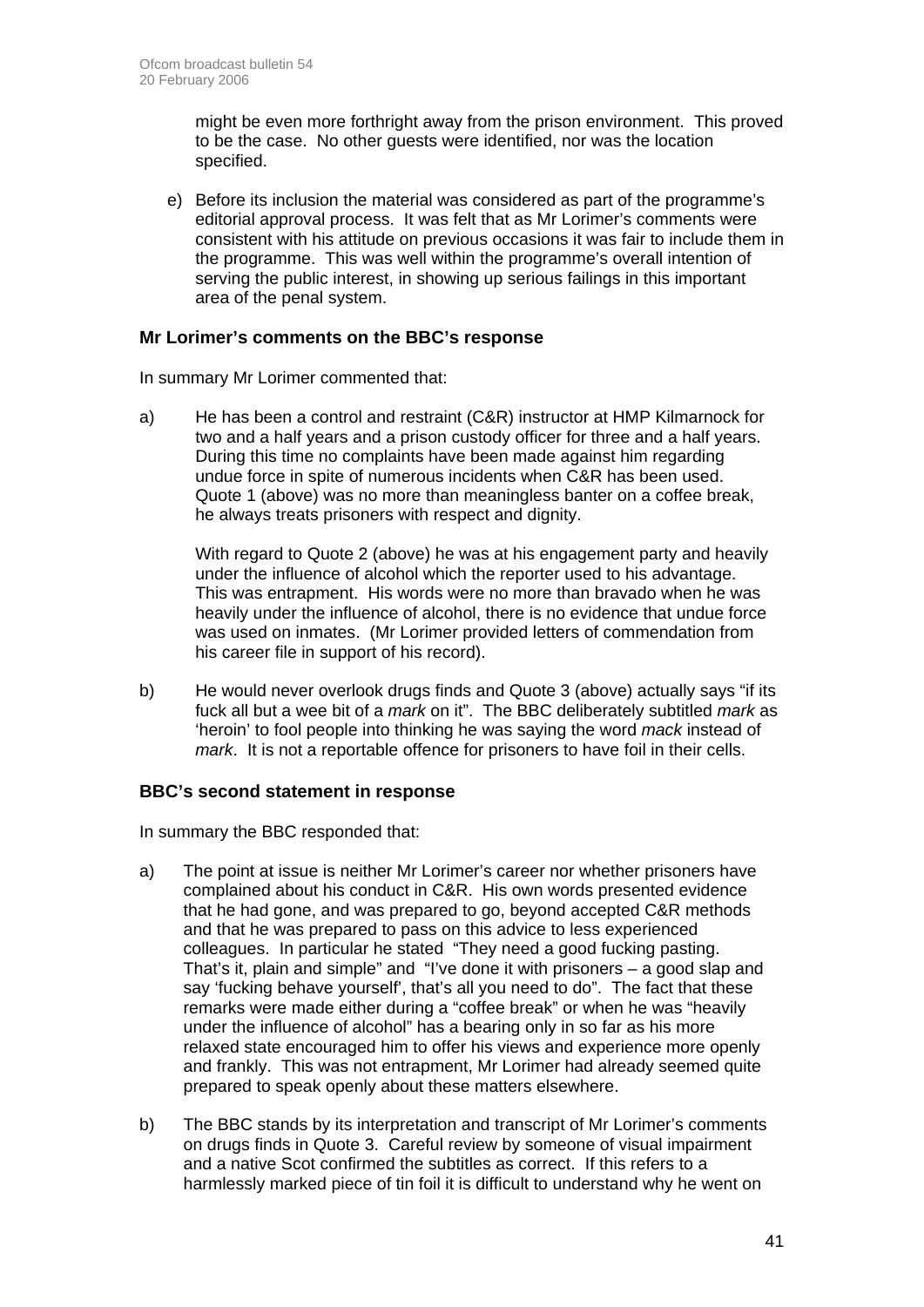to say "you owe me a favour". However this would make sense if the foil was marked with a substance that indicated that the prisoner had been smoking heroin or cannabis resin.

 The BBC did interpolate the word "heroin" because "mack" would not be familiar to viewers who were unacquainted with the Scottish drug-related slang.

### **Decision**

Ofcom's statutory duties include the application, in the case of all television and radio services, of standards which provide adequate protection to members of the public and all other persons from unfair treatment in programmes included in such services.

In carrying out its duties, Ofcom has regard to the need to secure that the application of these standards is in the manner that best guarantees an appropriate level of freedom of expression. Ofcom is also obliged to have regard in all cases, to the principles under which regulatory activities should be transparent, accountable, proportionate, consistent and targeted only at cases in which action is needed.

In the circumstances of this case Ofcom found the following:

a) In its consideration of Mr Lorimer's complaint that the programme portrayed him, without evidence, as violent, Ofcom considered the full section of the programme featuring Mr Lorimer including both the covert material recorded of him and the programme's commentary.

Ofcom found that Mr Lorimer's portrayal in relation to the use of violence rested on his own words, including such expressions as "they (long term prisoners) need a good fucking pasting" and "I've done it with prisoners, a good slap and say 'fucking behave yourself' that's all you need to do. Get them in a headlock and take them down. Never mind C&R (control and restraint)".

Ofcom considered the programme's commentary which stated "Lorimer is teaching the new recruits control and restraint techniques, or C&R. The prison says it doesn't tolerate unlawful use of force on prisoners, but Lorimer has a different attitude to long term prisoners". Ofcom found that the programme's commentary was restricted in its observations, explaining Mr Lorimer's position of trust in relation to new recruits and the teaching of control and restraint methods. Ofcom noted that the commentary further stated "Steve (the undercover reporter) never witnessed any officer-on-prisoner violence".

 Ofcom gave full consideration to the fact that this material was covertly recorded, both at the prison and at Mr Lorimer's engagement party (see also below at heads d) and e)). Ofcom also noted the letters of commendation provided by Mr Lorimer from his career file. However Ofcom did not consider that Mr Lorimer's words could be reasonably considered as mere banter during a coffee break, nor bravado fuelled by alcohol. The language used by Mr Lorimer was extremely strong and as such it was fair for the BBC to assume that this was not bravado and banter. Ofcom noted that in the material recorded at the party Mr Lorimer appeared fully coherent with no slurred speech or other indications of intoxication. Ofcom also noted that Mr Lorimer was teaching new and impressionable recruits and was therefore in a position of considerable trust.

Ofcom therefore concluded that there was no unfairness in the portrayal of Mr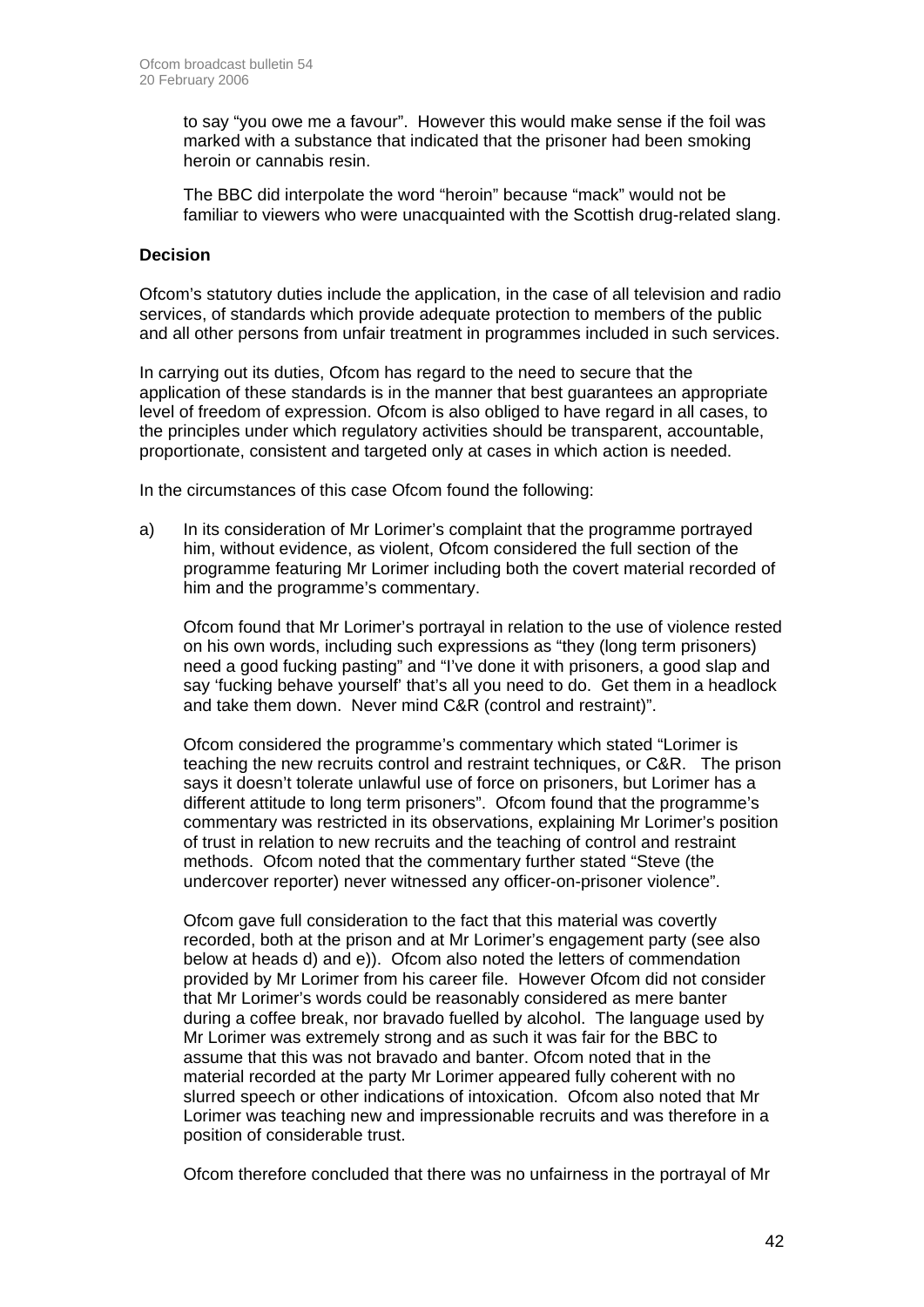Lorimer in relation to the use of violence.

b) In considering Mr Lorimer's complaint that the programme claimed, without evidence, that he did not report drugs finds, Ofcom again considered both the covertly recorded material and the programme's commentary.

Ofcom considered Mr Lorimer's words as reported in the programme: "I earn favours off the prisoners. If I find a bit of tin foil in the cell in a cell search. If it's fuck all, a wee bit of fucking mack [heroin] on it, I'll scrunch it up and say you owe me a favour now. I've got a dictionary of favours that I can cash in".

Ofcom noted that Mr Lorimer disputed that he had said "mack" (heroin) and stated that he had in fact said "mark". However his subsequent words "you owe me a favour now" would not make sense in this context. For a prisoner to possess a piece of tin foil with a "mark" on it would not be an offence and would not result in owing Mr Lorimer a favour. Ofcom considered that the BBC's subtitling of "mack" as "heroin" was fair and supported by the context of the favours referred to by Mr Lorimer. Ofcom therefore found that again Mr Lorimer's portrayal in relation to reporting drugs finds rested on his own words.

Ofcom also considered the programme's commentary in relation to Mr Lorimer reporting drugs finds. The commentary stated "This is prison officer Dave Lorimer. On a training course he tells Steve and the other recruits that if he finds evidence of smuggled drugs he doesn't always report it". Ofcom found that the observations made in this commentary were supported by Mr Lorimer's own words, examined above.

Ofcom therefore concluded that there was no unfairness in the portrayal of Mr Lorimer in relation to drugs finds.

- c) In considering whether the sections involving Mr Lorimer were unfairly edited Ofcom examined the unedited recordings featuring Mr Lorimer. Ofcom found that the material had been edited, but having viewed the unedited material Ofcom considered that this editing did not misrepresent Mr Lorimer's statements. As discussed above at Decision head (a), Mr Lorimer did not deny saying the statements reported in the programme, instead he sought to attribute them to banter and bravado. The subtitling of the word "mack" has been dealt with above at Decision head (b). Ofcom therefore concluded that there was no unfairness to Mr Lorimer in the editing of the covertly recorded material featuring him.
- d) In considering whether the programme's covert filming at Mr Lorimer's engagement party unwarrantably infringed his privacy, Ofcom noted that privacy can be infringed during the obtaining of material for a programme. Ofcom further noted the obligations on broadcasters to justify both the decision to gather material covertly, and the actual recording of the material, on grounds that this would serve an overriding public interest.

Ofcom found that the BBC had given due consideration to the decision to gather the material covertly, and had established concerns regarding Mr Lorimer's advice to recruits, which merited further investigation. Ofcom was particularly sensitive to the fact that the programme makers decided to film Mr Lorimer during his engagement party. However, Ofcom concluded that this was justified by the material already gathered from the covertly filmed training session which, given the position of considerable trust and leadership held by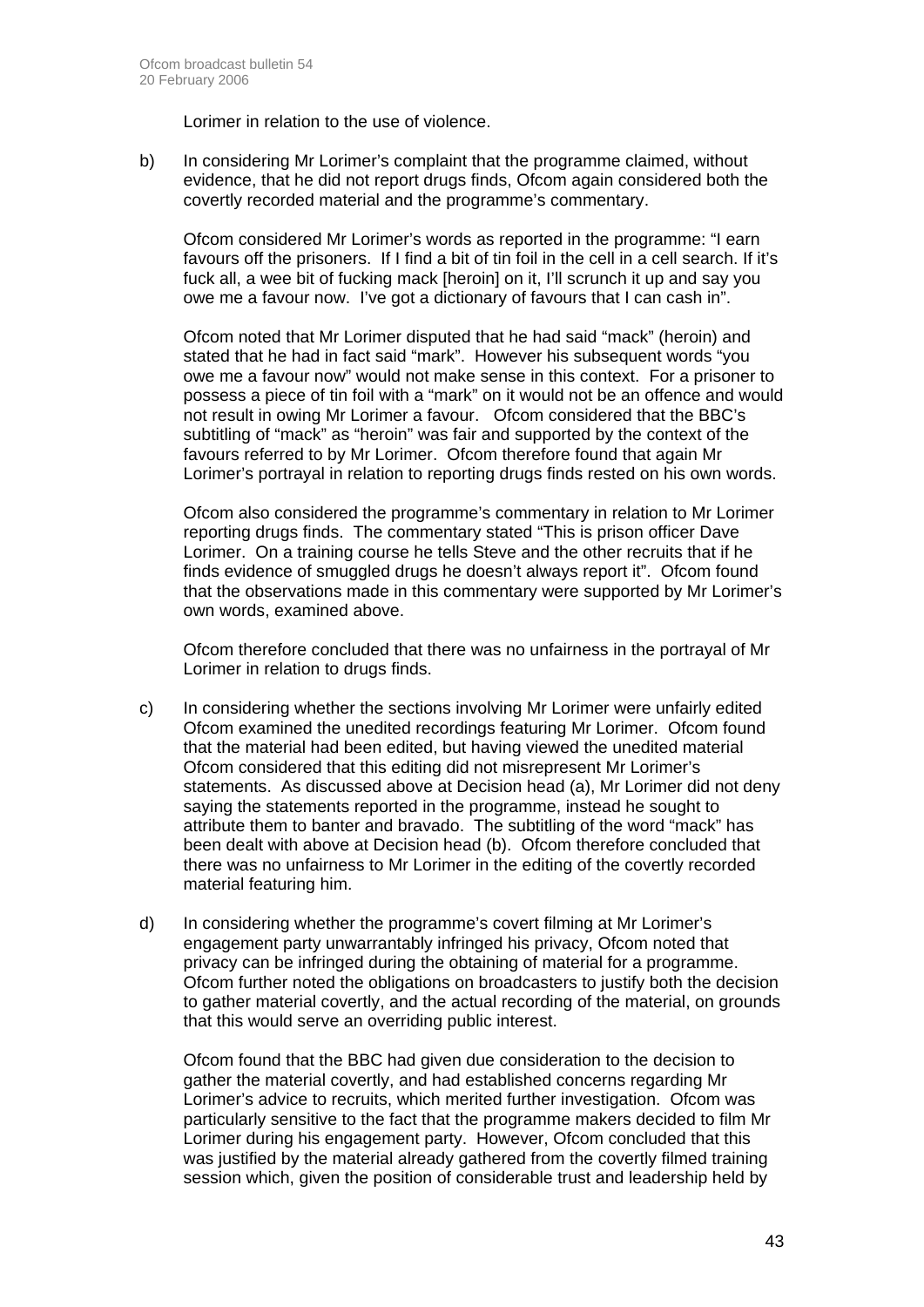Mr Lorimer at the prison, warranted further investigation by the undercover reporter posing as a new and therefore impressionable recruit. Ofcom therefore found that the covert recording served an overriding public interest and concluded that it did not result in an unwarranted infringement of Mr Lorimer's privacy.

e) Ofcom then considered whether the broadcast of the covertly filmed material from Mr Lorimer's engagement party unwarrantably infringed his privacy. Ofcom noted the obligations on programme makers to justify the broadcast of covertly recorded material on grounds that it served an overriding public interest.

Ofcom was again sensitive to the fact that the material had been recorded during a private occasion, namely Mr Lorimer's engagement party. However Ofcom considered that the material gathered on this occasion was significant in that Mr Lorimer expressed stronger views than those recorded at the training session. As discussed above at head a) Mr Lorimer was extremely coherent and did not appear to be influenced by drink. Neither the occasion nor any other guests were identified.

Ofcom therefore concluded that in view of the nature of the material gathered, and the position of trust held by Mr Lorimer at the prison both in relation to prisoners and prison officer recruits, the broadcast of this material was justified by an overriding public interest. Ofcom concluded that the broadcast of the covert recording at the party did not result in an unwarranted infringement of Mr Lorimer's privacy.

### **The complaint of unfair treatment and unwarranted infringement of privacy was not upheld.**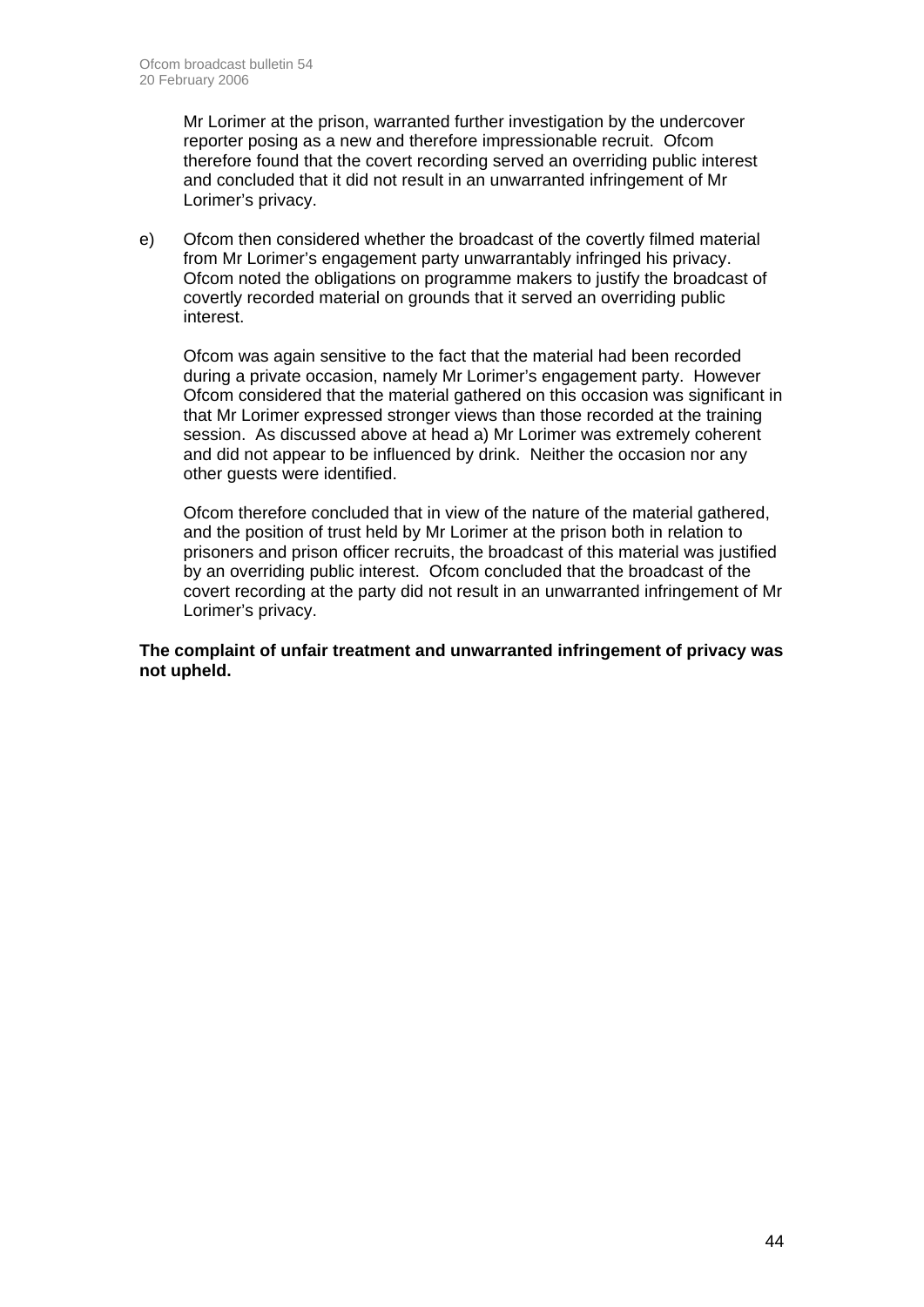## **Complaint by Mr Robin Marsh on behalf of The Family Federation for World Peace and Unification – UK (formerly known as the Unification Church)**

*Reputations: Reverend Sun Myung Moon Emperor of the Universe, BBC Prime, 16 December 2004* 

**Summary:** Ofcom has not upheld this complaint of unfair treatment.

Mr Marsh complained on behalf of The Family Federation for World Peace and Unification – UK, formerly known as the Unification Church, that it was unfairly treated in the programme as broadcast. The item was a documentary examining the life of the Reverend Moon and the work of the Unification Church he founded. Mr Marsh complained that the programme had been sensationalist and dishonest, containing factual errors which resulted in unfairness. He also complained that the programme makers had reneged on promises made, and had failed to provide an appropriate opportunity to respond to allegations made in the programme.

Ofcom concluded that there was no unfairness to the Unification Church in the programme as broadcast. The programme makers had taken all reasonable care fairly to present material facts, had been fair in their dealings with the Unification Church and had provided the Unification Church with extensive opportunity to contribute to the programme and respond to allegations made, including contributions by senior members of the Unification Church. Ofcom therefore found that there was no unfairness to the renamed FFWPU-UK in the programme as broadcast.

### **Introduction**

This documentary, subtitled *Reverend Sun Myung Moon Emperor of the Universe,* examined the life of Reverend Moon and the work of the Unification Church. It was made as part of the BBC2 *Reputations* series and first broadcast on 7 August 2001 and subsequently re-broadcast.

This complaint relates to a re-broadcast on BBC Prime which broadcasts BBC material overseas. European Channel Broadcasting Ltd is a BBC company which holds an Ofcom licence for the BBC Prime Service.

The Unification Church is now known as the Family Federation for World Peace and Unification ("FFWPU"). Mr Robin Marsh, who is the Public Affairs Director of the UK branch of the FFWPU ("FFWPU-UK") and who appeared in the programme, brought this complaint on behalf of the FFWPU-UK.

### **The Complaint**

### **Mr Marsh's case**

In summary, Mr Marsh complained that the FFWPU-UK was treated unfairly in that:

- a) The programme makers promised the Unificationists that the programme would be balanced, and that they would be given the opportunity to have their side of the story considered fairly and sympathetically, but this was reneged upon;
- b) The programme makers used the term "moonie", a term as derogatory and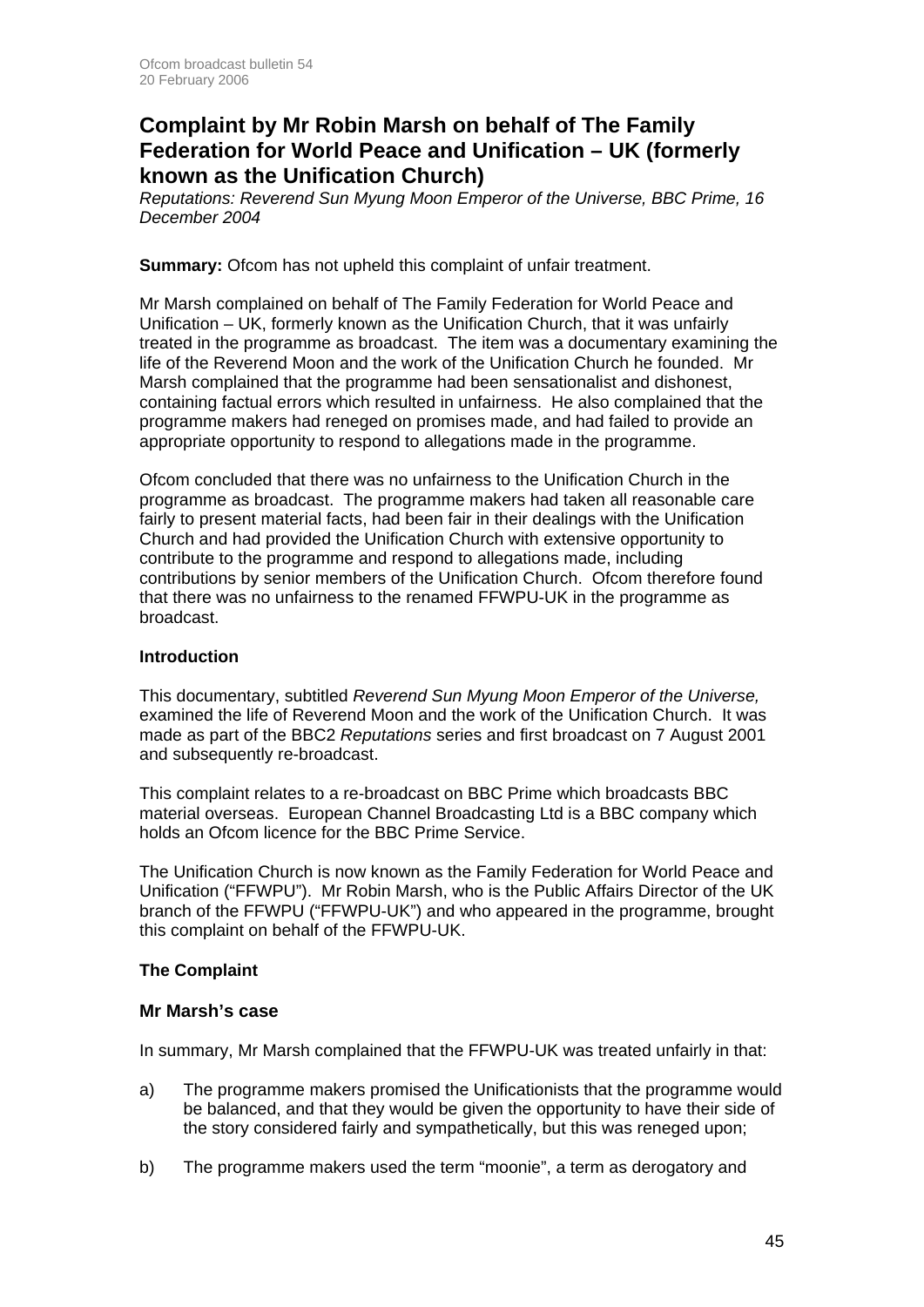offensive as "nigger", in spite of assurances to the contrary;

- c) The programme used commentary, with at times sinister undertones and prejudicial insinuation, in spite of assurances that there would be little or no commentary and that the story would tell itself;
- d) The programme's style was sensationalist and dishonest, in particular juxtaposing interviews with Unificationists against interviews with the 'anti-cult movement' without properly identifying the latter. This narrow range of views was also misleading in creating the impression that there is no 'in-between' position;
- e) The programme makers ignored objective academic studies of Mr Moon and his movement;
- f) The programme failed to acknowledge the fundamentally religious and spiritual nature of Mr Moon's work;
- g) The programme failed to give the FFWPU a right of reply over allegations, accusations or insinuations for example in relation to brainwashing, an issue where the programme also ignored academic views, and where the treatment was one-sided and inaccurate;
- h) The programme also failed to give a right of reply in relation to:
	- the references to Mr Moon buying countries;
	- the allegations of the misuse of money;
	- the allegations of the Unification Movement's failure to comply with banking, tax and immigration laws;
	- the comment that 'you have to be prepared to die for ' Mr Moon; and
	- the allegation of complicity in the Watergate conspiracy;
- i) The programme gave only a token or wholly inadequate right of reply to:
	- the issue of how Mr Moon's trial, conviction and incarceration were regarded by Unificationists and other bodies and individuals;
	- allegations of the misuse of money unrelated to the trial;
	- the comment by Allen Tate Wood on the Unificationist 'Chastening ceremony'; and
	- allegations of Mr Moon's excessive wealth and exploitation of members;
- j) The programme contained factual errors which ranged from an indication of a lack of professionalism, to gross distortions of the truth:
	- the title of the programme 'Emperor of the Universe' is a term unknown to the Unificationists and is one coined by the anti-cult movement to cast Mr Moon in a political light;
	- the founding of the Washington Times newspaper was wrongly dated and wrongly ascribed a political motivation;
	- the programme included an assertion, by an authority on the 1970's Fraser Congressional investigation into Mr Moon and the Unification Church, that Mr Moon was 'working hand in hand' with the Korean Government when the report of that investigation did not make that assertion;
	- the description of Mr Moon's divorce and subsequent re-marriage:
	- mis-statements of Unification belief including the reference to Mr Moon claiming to have reached perfection;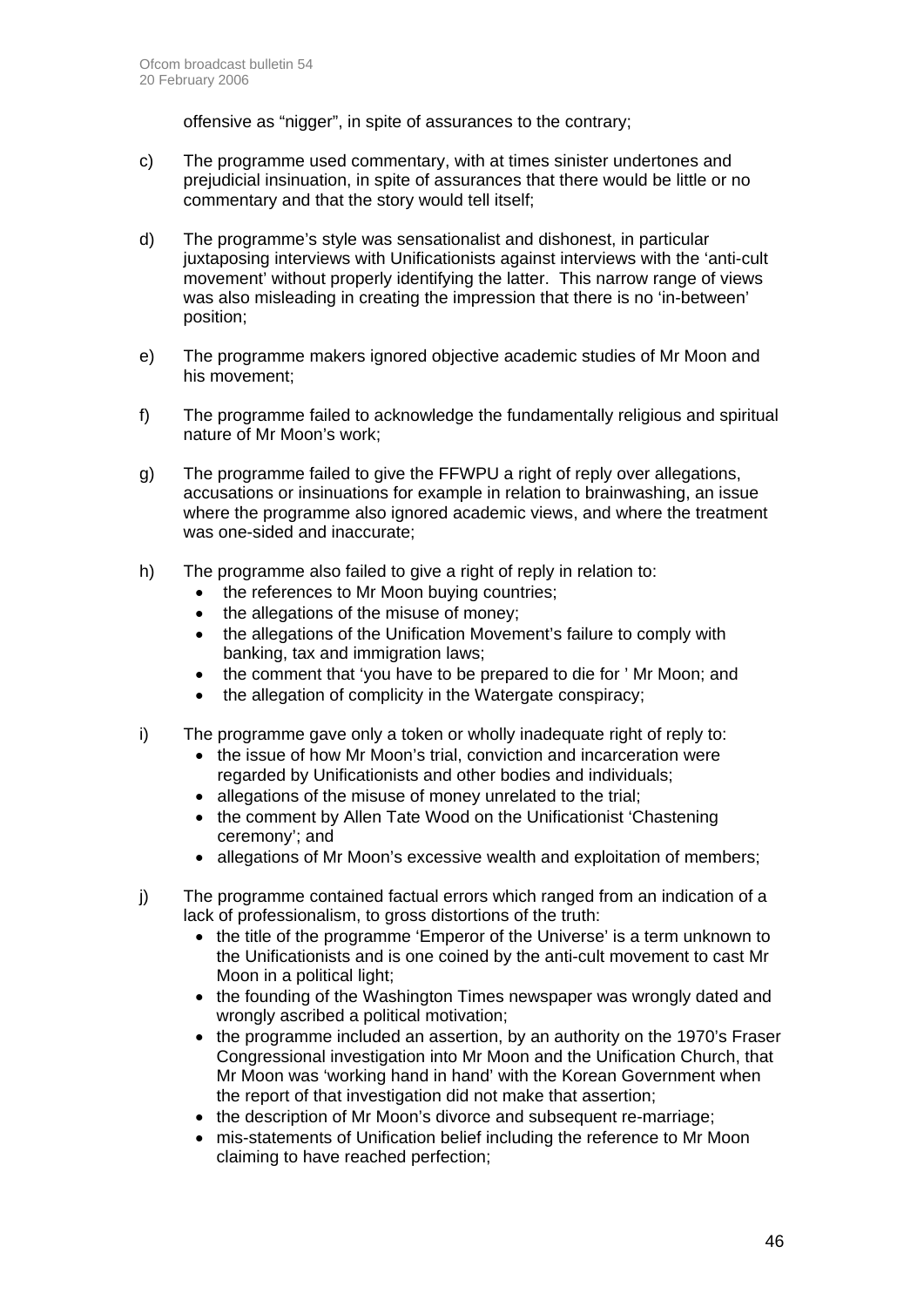- the misidentification of William Cheshire as a former Editor of the Washington Times;
- the programme makers ignored full briefing and included the suggestion that Hoon Sook Pak married 'a corpse in a coffin' in describing the posthumous, and entirely spiritual, union of Mr Moon's son with Pak;
- the programme makers also failed to give a right of reply on this subject;
- the death of Heung Jin Moon was wrongly dated and wrongly linked to the purchase of the Punte-del-este Uruguay estate; and
- the marriage of Choi Sun Gil and Mr Moon was wrongly dated.

### **The BBC's case**

In summary the BBC responded as follows:

- a) The BBC accepts that an assurance would have been given about "balanced and fair" treatment but this is not an undertaking to be uncritical. The programme gave a fair and balanced account of Mr Moon's life and career including contentious areas; indeed Mr Moon was banned from entering the UK on the grounds that his presence would not be conducive to the public good. And further, no mention was made of the FFWPU-UK in the programme.
- b) The producer recalls no promise not to use the word "moonie" which is a term inextricably linked to the Unification Church in the era of the sixties and seventies highlighted by the film, and remains in use today. The term was used proudly by Mr Moon's principal aide Bo Hi Pak, and it is absurd to equate it with terms like "nigger". The BBC as an organisation has given no undertaking to avoid its use and in the particular circumstances of this film its use was appropriate;
- c) *Reputations* has a commentary-driven format and the producer firmly recalls no promise that there would be "no" commentary in the programme and it would have been impossible to tell such a complex story without it;
- d) Juxtaposing interviews from opposing points of view is appropriate to a balanced and objective documentary. The anti-cult movement does not appear to be an organisation but is a term used by the Unification Church to denigrate its collective critics. The complaint states that anti-Moon contributors, in particular the American attorney Herbert Rosedale, were labelled inaccurately; in fact Mr Rosedale was described on-screen as an "anti-cult lawyer". The programme did reflect some "neutral" sentiment, showing that he was taken seriously by some Western statesmen;
- e) The programme included some of Mr Moon's strongest supporters expressing their affection and respect for him and his leadership. Academics rarely find a place on *Reputations*, which instead finds first-hand witnesses;
- f) The true nature of Mr Moon's work has been the subject of much contention. It has been difficult for the production team to identify within the Unification Church the accepted yardsticks of religious substance, but the Unification Church, in America at least, is associated with political rhetoric, lobbying, propagandising and ownership of companies including those engaged in the arms trade. There was substantial mention of Mr Moon's spiritual endeavours but few would deny Mr Moon had a strong degree of political motivation and worked hard to oppose communism. He also claimed to be the Messiah and it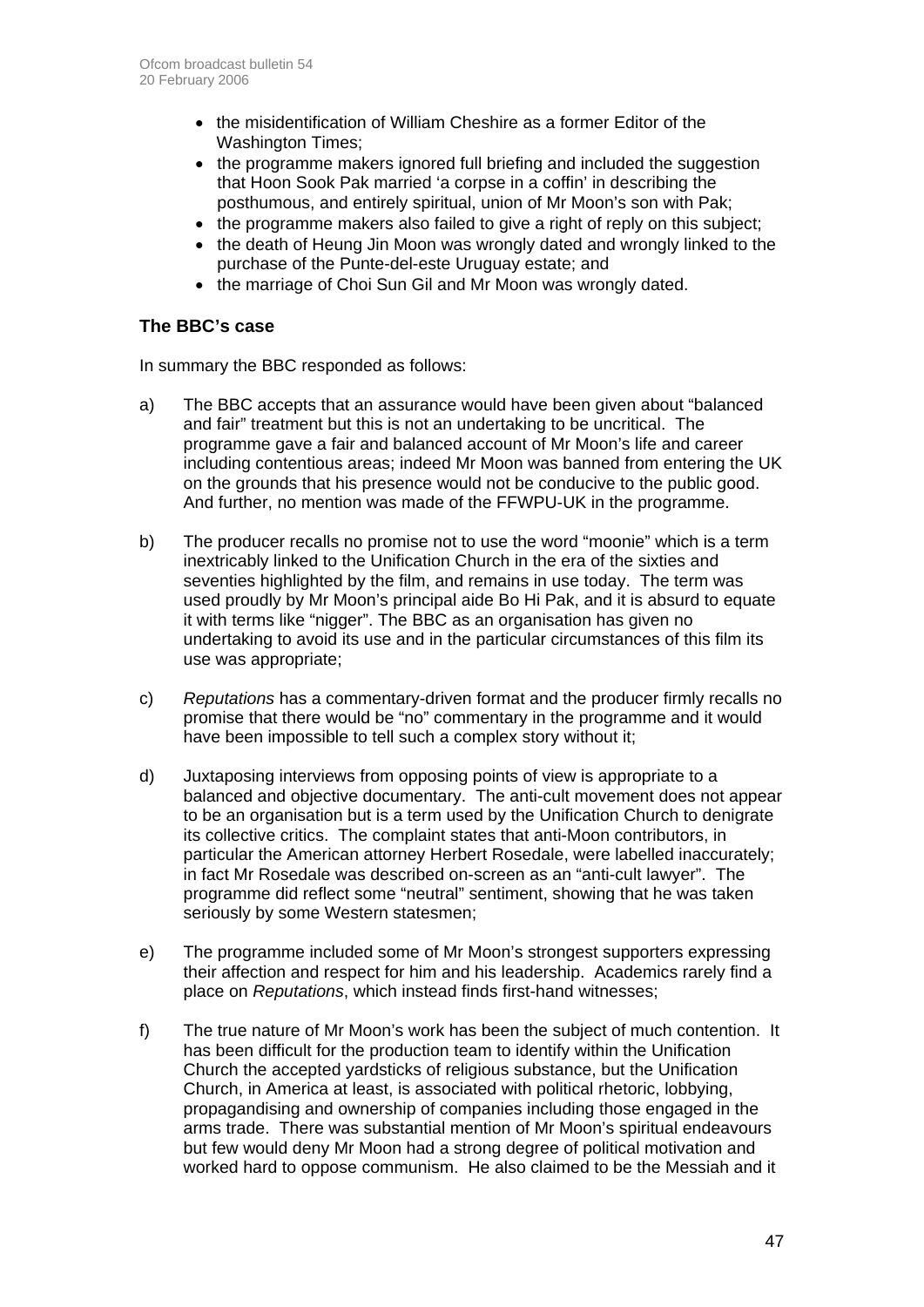was proper for the programme to concentrate on Mr Moon and the parts of the world where he has been most active;

- g) The concept of brainwashing was not "full-scale mind control" but a more narrowly defined legal concept. At the time of the original programme a Japanese court found the Unification Church guilty of coercive behaviour towards recruits. In the programme Mr Neil Salonen makes a strong statement that new members were not deprived of the advice and support of their families;
- h) Regarding right of reply, Mr Moon is indeed a convicted felon of great wealth, but the programme made clear his followers believe he was unfairly convicted, and that he "digs his hands in the dirt". Again it is true his industrial empire owns companies which made guns;
- i) A point by point response (on right of reply issues) is not sensible; the question is whether Mr Moon's supporters had sufficient opportunity to explain his outlook on wealth, lifestyle, religion and politics which they did explicitly or implicitly. There is not a significant instance in which supporters of Mr Moon were not able to present a counter-view or put accusations in the context of a wider view, apart from the testimony of close relatives which could only be answered by Mr Moon himself;
- j) Regarding claims of factual errors:
	- the title Emperor of the Universe was drawn from the title Mr Moon awarded himself in a ceremony witnessed by his daughter-in-law who was interviewed in the programme, and encapsulated his Messianic status;
	- regarding the founding of the Washington Times, information from the Unification Church stated that contracts for the Washington Times were signed after Mr Moon's indictment for tax fraud. The "Times" was part of an expensive lobbying effort in the American political style;
	- the Congressional Report stated that the Moon Organisation was a volatile factor in Korean American relations capable of distorting the perceptions each country held of each other, and the founder of the Korean CIA met secretly with a small group of Unification Church members. The Congressional investigator for the House Subcommittee on International Organisations Michael Hershman was interviewed for the programme and confirmed that the KCIA and Moon were hand in hand;
	- as there are differing accounts of Mr Moon's divorce the brief summary in the script was not misleading;
	- in his book "Divine Principle" Moon says "he suffered so much he atoned for the sins of mankind and became perfect". The Unification Church in Seoul confirmed to the producer that Mr Moon dictated this book;
	- William Cheshire's designation as "Editor" was confirmed by Mr Cheshire;
	- Hoon Sook Pak cancelled her agreement to brief the production team about her posthumous marriage to Heung Jin, but Nansook Hong who was present clearly explains the corpse was not literally carried to the wedding;
	- the year of Heung Jin's death was wrongly described as 1989 instead of 1984 due to a keyboard error, the shot was not of Mr Moon's estate in Uruguay but of his home in Massachusetts; and,
	- UC representatives confirmed the account of Mr Moon's first marriage given in the programme.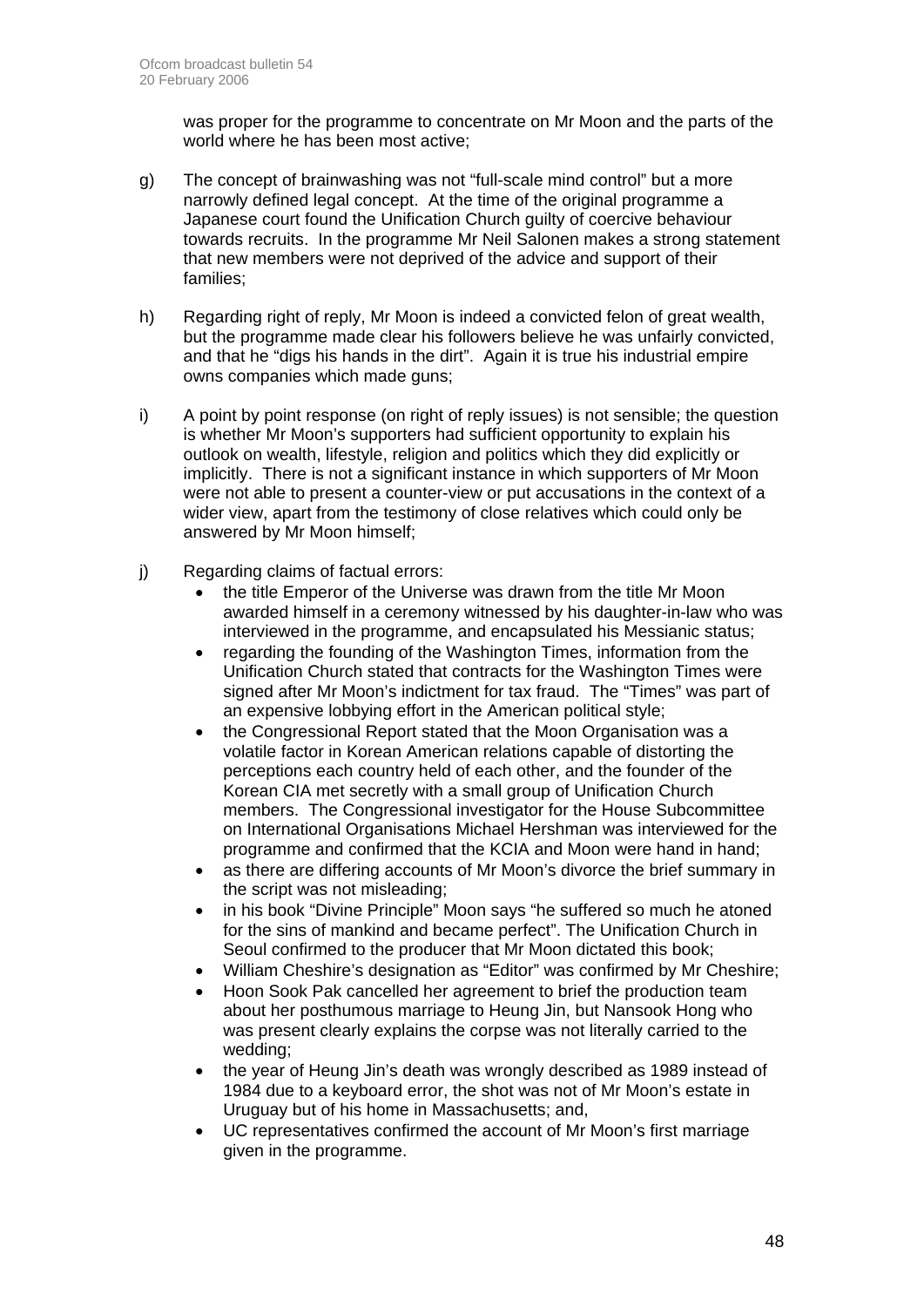### **Decision**

Ofcom's statutory duties include the application, in the case of all television and radio services, of standards which provide adequate protection to members of the public and all other persons from unfair treatment in programmes included in such services.

In carrying out its duties, Ofcom has regard to the need to secure that the application of these standards is in the manner that best guarantees an appropriate level of freedom of expression. Ofcom is also obliged to have regard in all cases, to the principles which require regulatory activities to be transparent, accountable, proportionate, consistent and targeted only at cases in which action is needed.

Although the complaint was brought by the FFWPU-UK, Ofcom's Fairness Committee first considered the complaints in relation to the Unification Church, which was the name of the organisation at the time the programme was broadcast. The Fairness Committee found the following:

a) Mr Marsh complained that the programme makers promised that the programme would be balanced, and that the Unificationists would be given the opportunity to have their side of the story considered fairly and sympathetically but that this was reneged upon.

The Fairness Committee noted that this complaint, and Mr Marsh's complaints at heads (g), (h) and (i), related to whether the Unificationists were given an appropriate opportunity to respond to allegations made in the programme. Where a programme alleges wrongdoing or incompetence, or contains a damaging critique of an individual or organisation, those criticised should normally be given an appropriate and timely opportunity to respond to or comment on the arguments and evidence contained within that programme. The Fairness Committee found that the programme did contain elements which amounted to a damaging critique of the Unification Church.

 The Fairness Committee wished to emphasise that such an opportunity to respond does not consist of a direct rebuttal to each and every line of commentary or point made in a programme. Rather the opportunity to contribute must be appropriate and fair in the overall context of the programme.

With this is mind, the Fairness Committee considered the complaint in the context of the overall contribution from the Unification Church. The Fairness Committee found that ample and extensive contributions were included from members of the Unification Church, including members of significant seniority, and these contributions were authoritative, informative and articulate. As a result, the Fairness Committee concluded that the Unification Church had been given an appropriate opportunity to respond and that there was no unfairness to the Unification Church in this respect in the programme as broadcast.

b) Mr Marsh complained that the programme makers used the term "moonie", a term as derogatory and offensive as "nigger", in spite of assurances to the contrary.

 The Fairness Committee noted that this complaint, and Mr Marsh's complaints at heads (d), (e), (f) and (j), related to the broadcaster's obligation to take special care when their programmes are capable of adversely affecting the reputation of individuals, companies or other organisations. The Fairness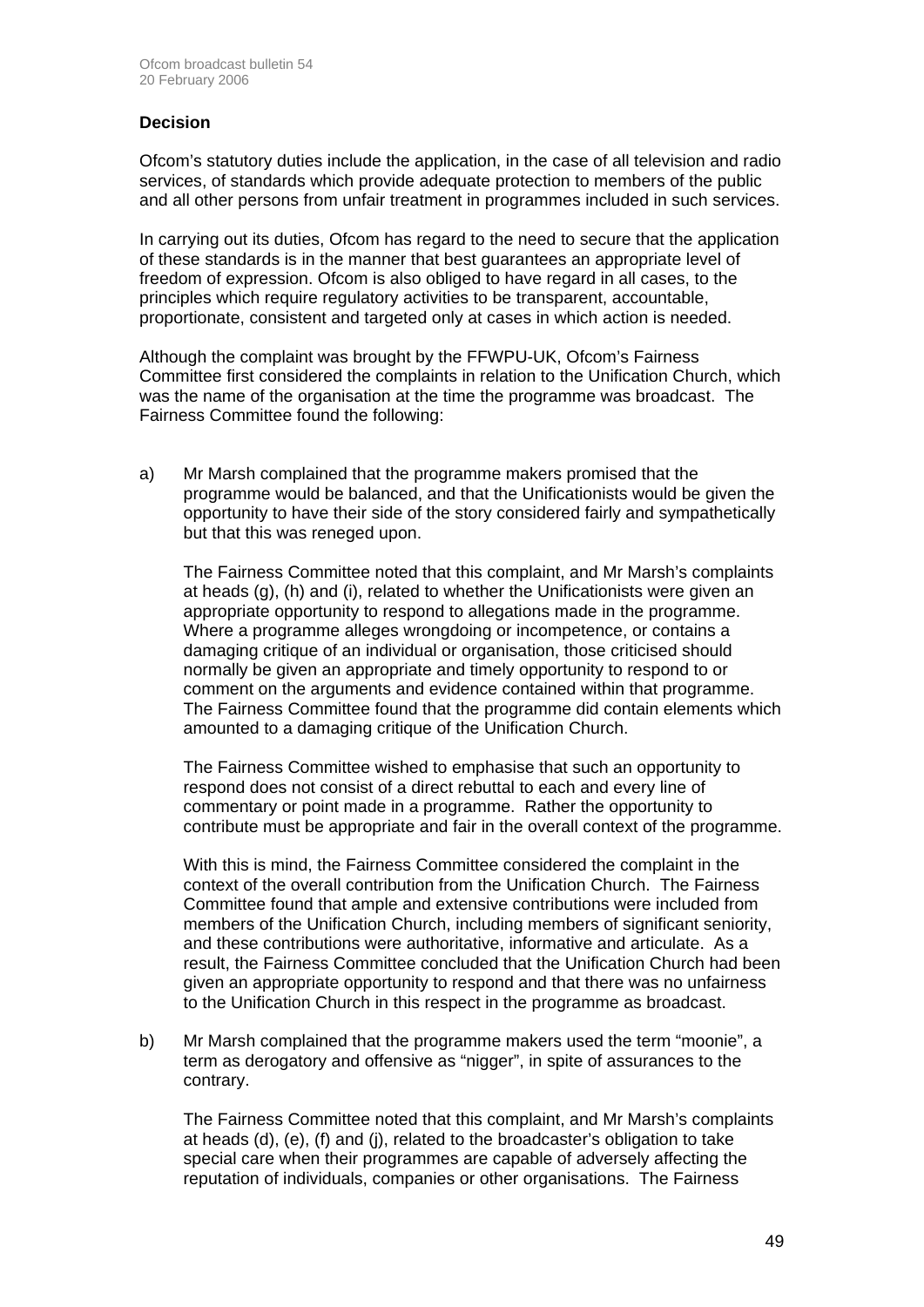Committee considered that some elements of the programme were capable of adversely affecting the reputation of the Unification Church. The broadcasters were therefore obliged to take all reasonable steps to satisfy themselves that all material facts had been considered before transmission and so far as possible fairly presented.

In considering the use of the term "moonie" the Fairness Committee found that the letters provided by Mr Marsh did not show that the BBC had provided an undertaking not to use the term. Further the BBC cited a senior Unification Church member using the term to describe himself, and pointed to its use in the era highlighted by the film, namely the sixties and seventies. The Fairness Committee therefore found that the use of the term "moonie" did not result in unfairness to the Unification Church.

c) Mr Marsh complained that the programme's use of commentary resulted in unfairness to the Unificationists.

In its consideration of this complaint the Fairness Committee considered whether the programme makers were straightforward and fair in their dealings with the Unificationists. The Fairness Committee noted that *Reputations* is a series which makes use of commentary, and considered that the programme's style would have been clear from previous editions. Indeed in the Fairness Committee's view the commentary served to reinforce a fair account of the issues dealt with in the programme. It therefore concluded that there was no unfairness to the Unification Church in this respect in the programme as broadcast.

- d) As discussed above at Decision head (b), the Fairness Committee noted that the broadcasters were obliged to take all reasonable steps to satisfy themselves that all material facts had been considered before transmission and so far as possible fairly presented. The Fairness Committee found that the juxtaposition of interviews resulted in no unfairness, the labelling of interviewees was fair, even scrupulous, and identified "anti-cult" allegiance. The Fairness Committee therefore found that there was no unfairness to the Unification Church in this respect in the programme as broadcast.
- e) As discussed above at Decision head (b), the Fairness Committee noted that the broadcasters were obliged to take all reasonable steps to satisfy themselves that all material facts had been considered before transmission and so far as possible fairly presented. The programme was not an analysis of academic research, rather it set out to include first hand testimony from a variety of perspectives. The Fairness Committee therefore found no unfairness in the inclusion or otherwise of academic studies.
- f) As discussed above at Decision head (b), the Fairness Committee noted that the broadcasters were obliged to take all reasonable steps to satisfy themselves that all material facts had been considered before transmission and so far as possible fairly presented. The programme did not fail to acknowledge the religious and spiritual nature of Mr Moon's work, indeed it included contributions from senior members of the Unification Church, which fully acknowledged this aspect. The Fairness Committee therefore found no unfairness regarding acknowledgement of the religious and spiritual nature of Mr Moon's work.
- g) For the reasons discussed above at Decision head (a) the Fairness Committee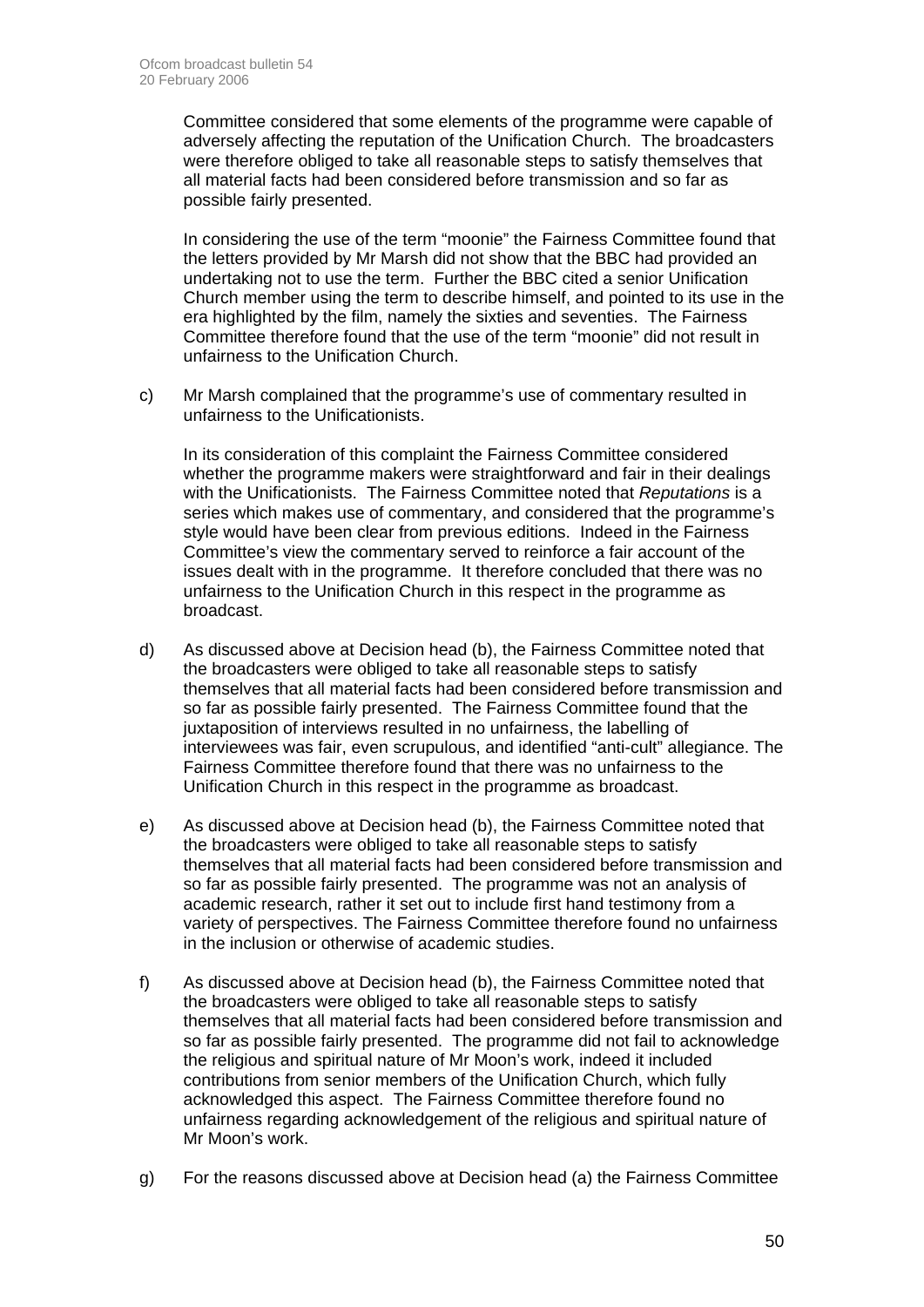concluded that there was no unfairness to the Unification Church in this respect in the programme as broadcast.

- h) For the reasons discussed above at Decision head (a) the Fairness Committee concluded that there was no unfairness to the Unification Church in this respect in the programme as broadcast.
- i) For the reasons discussed above at Decision head (a) the Fairness Committee concluded that there was no unfairness to the Unification Church in this respect in the programme as broadcast.
- j) As discussed above at Decision head (b), the Fairness Committee noted that the broadcasters were obliged to take all reasonable steps to satisfy themselves that all material facts had been considered before transmission and so far as possible fairly presented.

In its consideration of the complaints of factual errors which, Mr Marsh stated, resulted in unfairness to the Unification Church, the Fairness Committee considered that the BBC provided evidence from relevant witnesses and publications to support the inclusion of the material complained of, namely the title "Emperor of the Universe", the references to the founding of the Washington Times newspaper and the assertion by an authority on the Fraser Congressional investigation.

Further the account of Mr Moon's divorce and subsequent re-marriage was fairly summarised in the commentary which stated:

"Divorcing his first wife he married a woman twenty years younger than himself".

The Fairness Committee also found that the section of the programme dealing with the posthumous marriage provided a fair account of the ceremony. Noting the section in its entirety, the Fairness Committee found that it included an interviewee's statement:

"She married with his picture…in her arms"

A follow up exchange stated:

"So it was an ordinary wedding except that the bridegroom wasn't there?" "Yeah, exactly, yes."

In these circumstances, the Fairness Committee considered that it was likely to have been clear to viewers that the corpse of Mr Moon's son was not present at the posthumous marriage ceremony. The Fairness Committee therefore found no unfairness in this respect.

The BBC accepted that the death of Heung Jin Moon was wrongly dated, but the Fairness Committee considered that this would not have affected viewers' understanding of the events and issues that were being presented. Consequently, the Fairness Committee found that this error did not result in unfairness to the Unification Church.

### **Conclusion**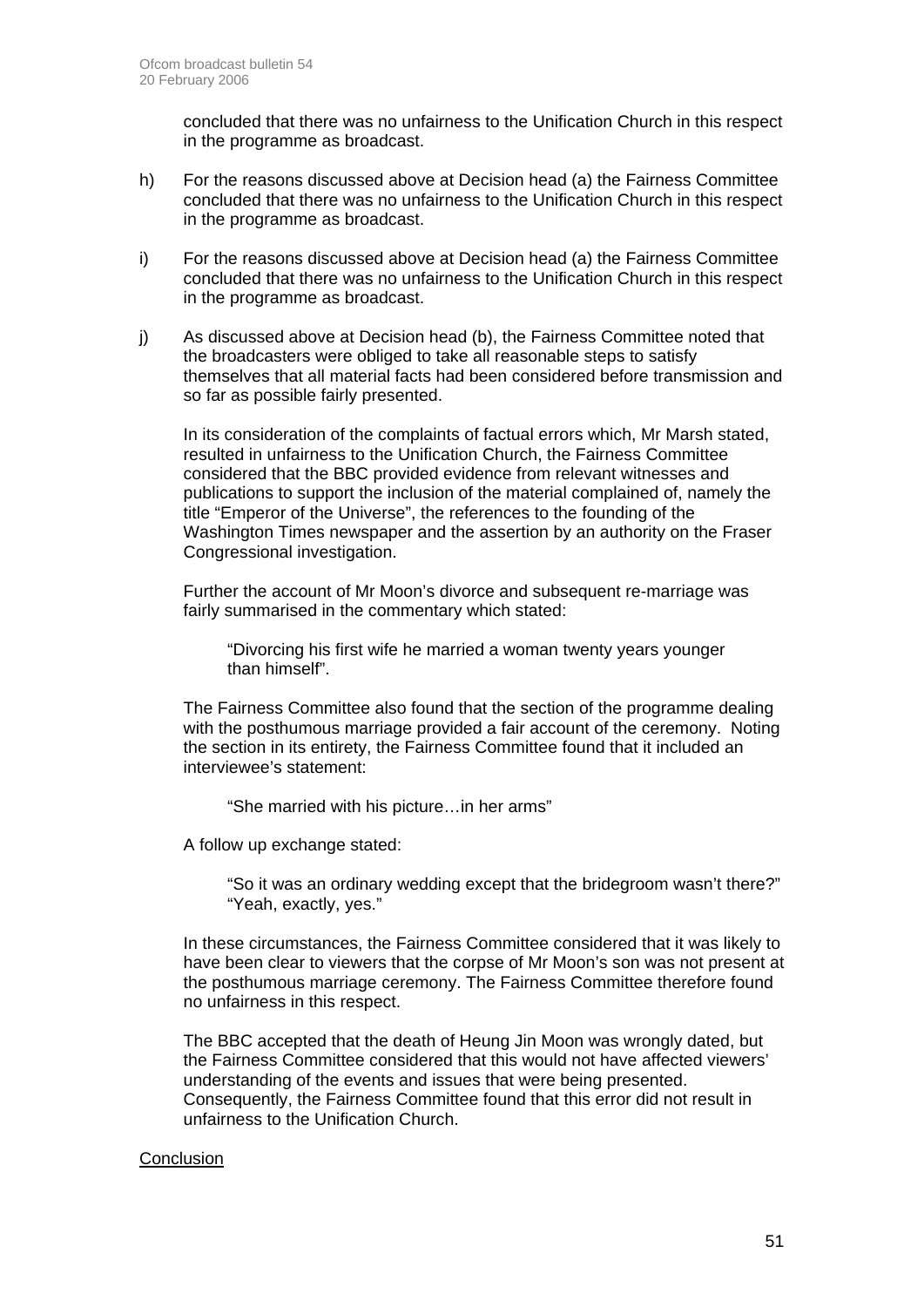The Fairness Committee concluded that there was no unfairness, in relation to Mr Marsh's complaints concerning the programme as broadcast, to the Unification Church, which was the organisation named in the programme (see Decision above at heads  $(a)$  to  $(i)$ ).

The Fairness Committee, noting that the Unification Church is now known as the Family Federation for World Peace and Unification (FFWPU), therefore found no unfairness, in relation to these complaints concerning the programme as broadcast, to the UK branch of the FFWPU on whose behalf Mr Marsh complained.

### **The complaint of unfair treatment was not upheld.**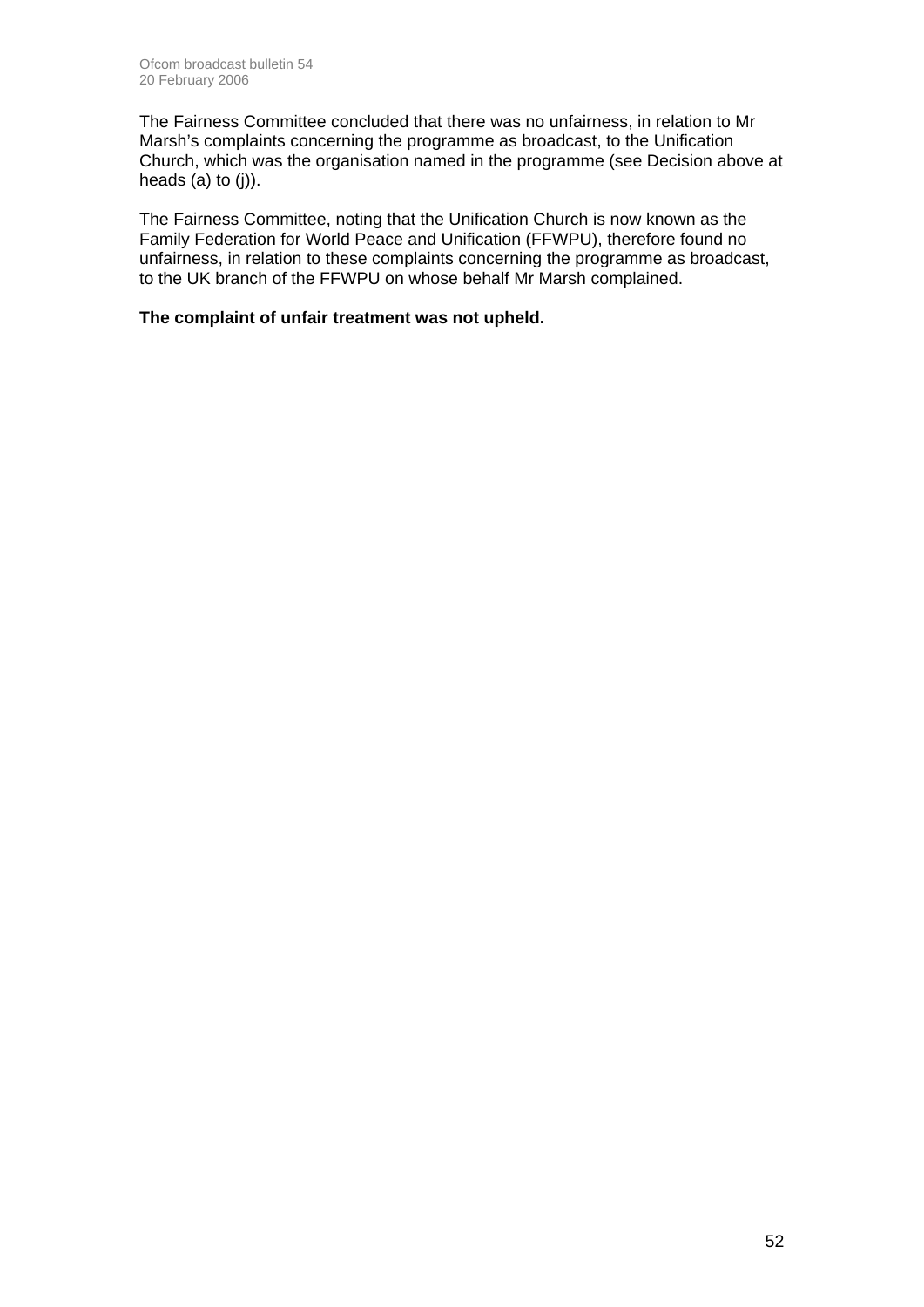# **Other programmes not in breach/out of remit**

## **18 January 2006 – 31 January 2006**

| Programme                      | <b>Trans Date</b> | <b>Channel</b>      | Category              | No of<br>Complaint<br>s |
|--------------------------------|-------------------|---------------------|-----------------------|-------------------------|
|                                |                   |                     |                       |                         |
| 10 Years Younger               | 12/01/2006        | Channel 4           | Offence               | 1                       |
|                                |                   |                     | Religious             |                         |
| 100 Greatest Christmas Moments | 18/12/2005        | Channel 4           | Offence               | 1                       |
| A Place in the Sun             | 05/01/2006        | Channel 4           | Misleading            | 3                       |
| An Audience with Joan Rivers   | 14/01/2006        | ITV1                | Other                 | 2                       |
| Animals                        | 12/01/2006        | Channel 4           | Other                 | 3                       |
| Balderdash & Piffle            | 02/01/2006        | BBC <sub>2</sub>    | Offence               | 1<br>$\overline{2}$     |
| <b>Bam Bam Breakfast Show</b>  | 02/11/2005        | Kiss 100FM          | Offence               |                         |
| <b>Bam Bam Breakfast Show</b>  | 25/11/2005        | Kiss 100FM          | Accuracy<br>Religious | 1                       |
| <b>BBC News</b>                | 04/01/2006        | BBC1                | Offence               | 1                       |
| <b>BBC News</b>                | 16/01/2006        | BBC1                | Impartiality          | 1                       |
| <b>BBC News 24</b>             | 19/01/2006        | <b>BBC News 24</b>  | Impartiality          | $\overline{2}$          |
|                                |                   | <b>BBC Radio 1</b>  |                       |                         |
| <b>BBC Radio 1Xtra</b>         | 02/10/2005        | Xtra                | Offence               | 1                       |
| <b>BBC Radio 4</b>             | 03/12/2005        | <b>BBC Radio 4</b>  | Language              | 1                       |
| <b>BBC Radio WM</b>            | 03/01/2006        | <b>BBC Radio WM</b> | Other                 | $\overline{2}$          |
| <b>BBC World</b>               | 24/09/2005        | <b>BBC World</b>    | Offence               | 1                       |
| Big Fat Quiz of the Year       | 26/12/2005        | Channel 4           | Language              | 1                       |
| <b>Brainiac: Science Abuse</b> | 08/09/2005        | Sky One             | Offence               | 1                       |
| Bremner, Bird & Fortune        | 08/01/2006        | Channel 4           | Language              | 1                       |
| Building the Impossible        | 06/01/2006        | <b>UKTV History</b> | Language              | 1                       |
| C4-Catch Up Sunday Promotion   | 13/01/2006        | E <sub>4</sub>      | Offence               | 1                       |
| Calendar                       | 03/01/2006        | ITV1                | Other                 | 1                       |
| Calendar                       | 31/10/2005        | ITV1                | Offence               | 1                       |
| Casualty                       | 07/01/2006        | BBC1                | Violence              | 1                       |
| Celebrity Big Brother          | 12/01/2006        | Channel 4           | Sexual Portrayal      | 1                       |
| <b>Celebrity Big Brother</b>   | 20/01/2006        | Channel 4           | Misleading            | 1                       |
| Channel 4 News                 | 22/12/2005        | Channel 4           | Other                 | 1                       |
| Channel 4 Racing               | 03/01/2006        | Channel 4           | Offence               | 1                       |
| <b>Charlie Wolf</b>            | 11/12/2005        | Talksport           | Impartiality          | 1                       |
| <b>Coronation Street</b>       | 30/12/2005        | ITV1                | Offence               | 3                       |
| <b>Coronation Street</b>       | 09/01/2006        | ITV1                | Language              | 1                       |
| <b>Coronation Street</b>       | 16/01/2006        | ITV1                | Other                 | $\overline{2}$          |
| <b>Coronation Street</b>       | 18/01/2006        | ITV1                | Language              | 1                       |
| Dances With Wolves             | 25/12/2005        | Five                | Scheduling            | 1                       |
| Deadsville                     | 13/01/2006        | Channel 4           | Offence               | 1                       |
| Death Wish Live                | 30/01/2006        | E4                  | Other                 | 1                       |
| <b>Diet Doctors</b>            | 08/01/2006        | Five                | Other                 | 1                       |
| Dr Who                         | 04/01/2006        | BBC1                | Other                 | 1                       |
| Drawn Together                 | 09/12/2005        | <b>MTV</b>          | Offence               | 1                       |
| <b>Drivetime</b>               | 20/12/2005        | Nevis Radio         | Sexual Portrayal      | $\mathbf{1}$            |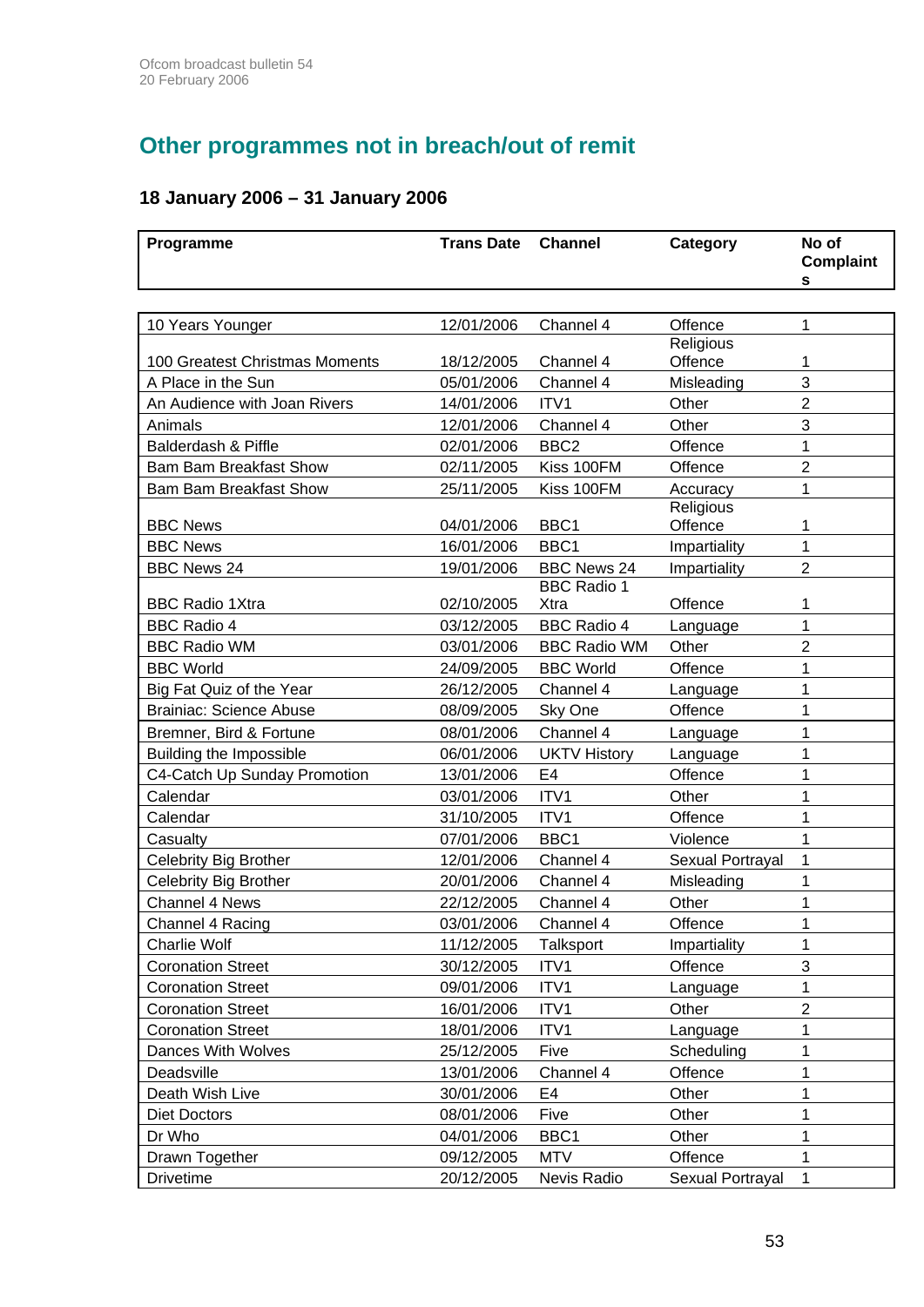| Eastenders                                        | 31/12/2005 | BBC <sub>1</sub>         | Violence         | 1              |
|---------------------------------------------------|------------|--------------------------|------------------|----------------|
|                                                   |            |                          |                  |                |
| Emmerdale<br><b>Five News</b>                     | 04/12/2005 | ITV <sub>2</sub><br>Five | Offence          | 1<br>1         |
|                                                   | 04/01/2006 |                          | Impartiality     |                |
| <b>Five News</b>                                  | 13/01/2006 | Five                     | Other            | 1              |
| <b>Fox News</b>                                   | 05/07/2005 | <b>Fox News</b>          | Offence          | $\mathbf{1}$   |
| <b>Fox News</b>                                   | 18/11/2005 | Fox News<br>Kanal 5      | Other            | $\mathbf{1}$   |
| Gay Army                                          | 20/11/2005 | (Sweden)                 | Other            | 1              |
| <b>Gay Muslims</b>                                | 23/01/2006 | Channel 4                | Offence          | 1              |
| <b>GMTV</b>                                       | 03/01/2006 | ITV1                     | Other            | 1              |
| <b>GMTV</b>                                       | 10/01/2006 | ITV1                     | Other            | $\overline{2}$ |
| <b>GMTV</b>                                       | 19/01/2006 | ITV1                     | Other            | $\mathbf 1$    |
|                                                   |            | BBC1                     | Other            | $\overline{4}$ |
| <b>Holby City</b><br>Holly and Stephen's Saturday | 10/01/2006 |                          |                  |                |
| Showdown                                          | 07/01/2006 | ITV1                     | Sexual Portrayal | 3              |
| Holly and Stephen's Saturday                      |            |                          |                  |                |
| Showdown                                          | 21/01/2006 | ITV1                     | Offence          | 1              |
| Ian Collins                                       | 11/01/2006 | Talksport                | Other            | 1              |
| <b>ITV News</b>                                   | 04/11/2005 | ITV1                     | Impartiality     | 3              |
| <b>ITV News</b>                                   | 03/01/2006 | ITV1                     | Impartiality     | 3              |
| <b>ITV News</b>                                   | 04/01/2006 | ITV1                     | Violence         | 1              |
| <b>ITV News</b>                                   | 08/01/2006 | ITV1                     | Other            | 1              |
| <b>ITV News</b>                                   | 09/01/2006 | ITV1                     | Other            | $\mathbf{1}$   |
| <b>James Whale Show</b>                           | 04/01/2006 | Talksport                | Other            | 1              |
| Jeremy Vine                                       | 12/01/2006 | <b>BBC Radio 2</b>       | Other            | 1              |
| <b>Kiss FM</b>                                    | 14/01/2006 | Kiss 100FM               | Other            | 1              |
| Law and Order                                     | 03/01/2006 | <b>Hallmark</b>          | Misleading       | $\mathbf{1}$   |
| Life & Adventures of Nicholas Nickleby            | 20/11/2005 | ITV1                     | Sexual Portrayal | 1              |
| Live TV                                           | 16/01/2006 | Live TV                  | Sexual Portrayal | $\mathbf{1}$   |
| Massive Balls of Steel                            | 17/12/2005 | E <sub>4</sub>           | Other            | $\mathbf{1}$   |
| Mischief                                          | 31/12/2005 | BBC <sub>3</sub>         | Sexual Portrayal | 1              |
|                                                   |            |                          |                  | 1              |
| <b>Most Haunted</b>                               | 31/10/2005 | Living                   | Misleading       |                |
| Open Wide                                         | 21/12/2005 | ITV1                     | Language         | 1              |
| Poirot                                            | 01/01/2006 | ITV1                     | Offence          | $\overline{c}$ |
| Quizmania                                         | 08/01/2006 | ITV1                     | Other            | 1              |
| Richard and Judy                                  | 09/01/2006 | Channel 4                | Sexual Portrayal | 1              |
| Richard Hammond's 5 O'Clock Show                  | 03/01/2006 | ITV1                     | Violence         | 1              |
| Ricky Gervais Meets  Larry David                  | 05/01/2006 | Channel 4                | Language         | $\overline{2}$ |
| Rome                                              | 02/11/2005 | BBC <sub>2</sub>         | Offence          | 1              |
| Rome                                              | 16/01/2006 | BBC <sub>2</sub>         | Offence          | 1              |
| Rome                                              | 18/01/2006 | BBC <sub>2</sub>         | Offence          | 1              |
| Safer Scotland                                    | 06/01/2006 | <b>STV</b>               | Impartiality     | 1              |
| <b>Sky News</b>                                   | 03/12/2005 | <b>Sky News</b>          | Violence         | 1              |
| <b>Sky News</b>                                   | 21/12/2005 | <b>Sky News</b>          | Accuracy         | 1              |
| Soapstar Superstar                                | 14/01/2006 | ITV1                     | Other            | 1              |
| Sunset Beach                                      | 12/01/2006 | Five                     | Scheduling       | 1              |
| Sunset Beach                                      | 13/01/2006 | Five                     | Scheduling       | $\mathbf{1}$   |
| T <sub>4</sub>                                    | 03/12/2005 | Channel 4                | Sexual Portrayal | $\mathbf{1}$   |
| Taggart                                           | 16/12/2005 | ITV1                     | Violence         | 1              |
| Talksport                                         | 03/01/2006 | Talksport                | Sexual Portrayal | $\mathbf{1}$   |
| <b>Television X</b>                               | 08/12/2005 | Television X             | Sexual Portrayal | $\mathbf 1$    |